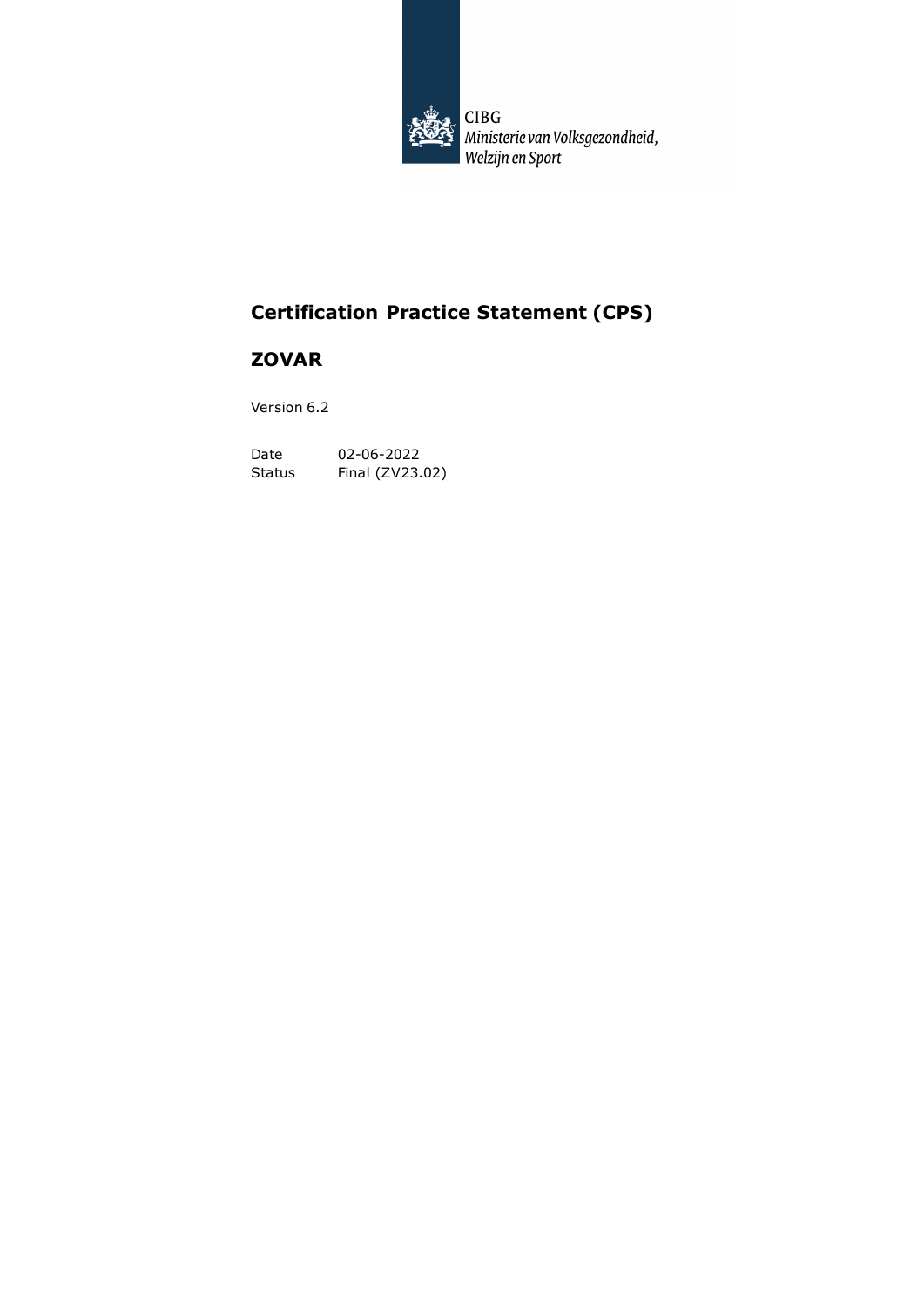Colophon

| Organisation               | CIBG<br>Visiting address:<br>Rijnstraat 50<br>2515 XP The Hague       |
|----------------------------|-----------------------------------------------------------------------|
| Service desk               | PO Box 16114<br>2500 XP The Hague<br>T 070 340 60 20<br>info@zovar.nl |
| Version<br>Number of pages | 6.2<br>68                                                             |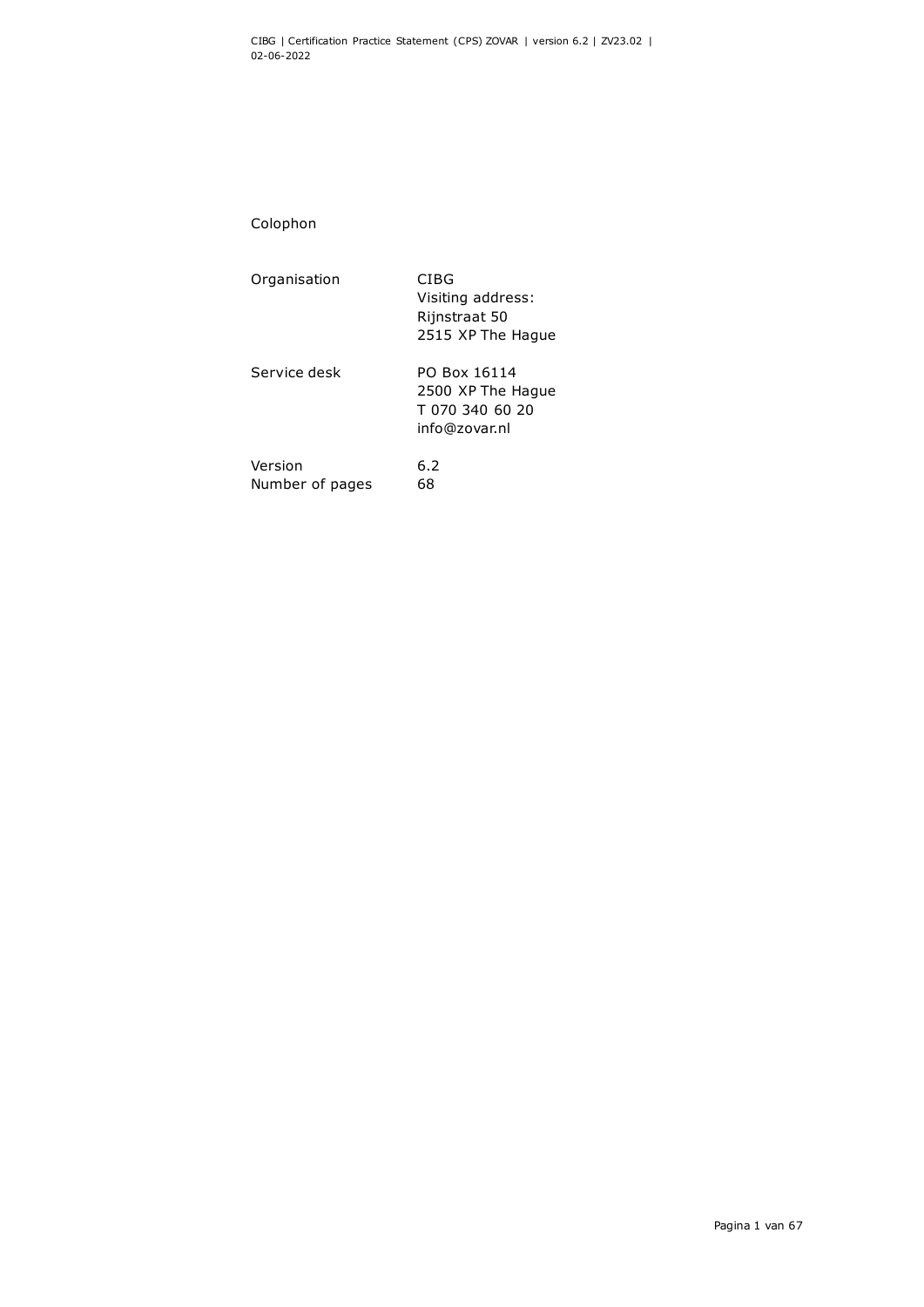## **Contents**

Colophon—1 Revision history—8

- 1. Introduction—10
- 1.1 Overview—10
- 1.1.1 Ca model—11
- 1.2 Document name and identification—11
- 1.2.1 Purpose of the CPS—11
- 1.2.2 Relationship CP and CPS—11
- 1.2.3 Name and references—11
- 1.3 PKI Participants—12
- 1.3.1 Certification Authorities (CA)—12
- 1.3.2 Registration Authorities (RA)—12
- 1.3.3 Subscribers—12
- 1.3.4 Relying parties—13
- 1.3.5 Other participants—13
- 1.4 Certificate usage—13
- 1.4.1 Appropriate certificate uses—13
- 1.4.2 Prohibited certificate uses—13
- 1.5 Policy Administration—14
- 1.5.1 Organization administering the document—14
- 1.5.2 Contact person—14
- 1.5.3 Person determining CPS suitability for the policy—14
- 1.5.4 CPS approval procedures—14
- 1.6 Definitions and Acronyms—14
- 2. Publication and repository responsibilities—15
- 2.1 Repositories—15
- 2.2 Publication of certification information—15
- 2.3 Time or frequency of publication—15
- 2.4 Access controls on repositories—15
- 3. Identification and authentication—16
- 3.1 Naming—16
- 3.1.1 Types of names—16
- 3.1.2 Need for names to be meaningful—16
- 3.1.3 Anonymity or pseudonymity of subscribers—16
- 3.1.4 Rules for interpreting various name forms—16
- 3.1.5 Uniqueness of names—16
- 3.1.6 Recognition, authentication, and role of trademarks—17
- 3.2 Initial identity validation—17
- 3.2.1 Method to proof possession of private key—17
- 3.2.2 Authentication of organization identity—17
- 3.2.3 Authentication of individual identity—18
- 3.2.4 Non-verified subscriber information—19
- 3.2.5 Validation of authority—19
- 3.2.6 Criteria for interoperation—19
- 3.3 Identification and authentication for re-key requests—19
- 3.3.1 Identification and authentication for routine re-key—19
- 3.3.2 Identification and authentication for re-key after revocation—19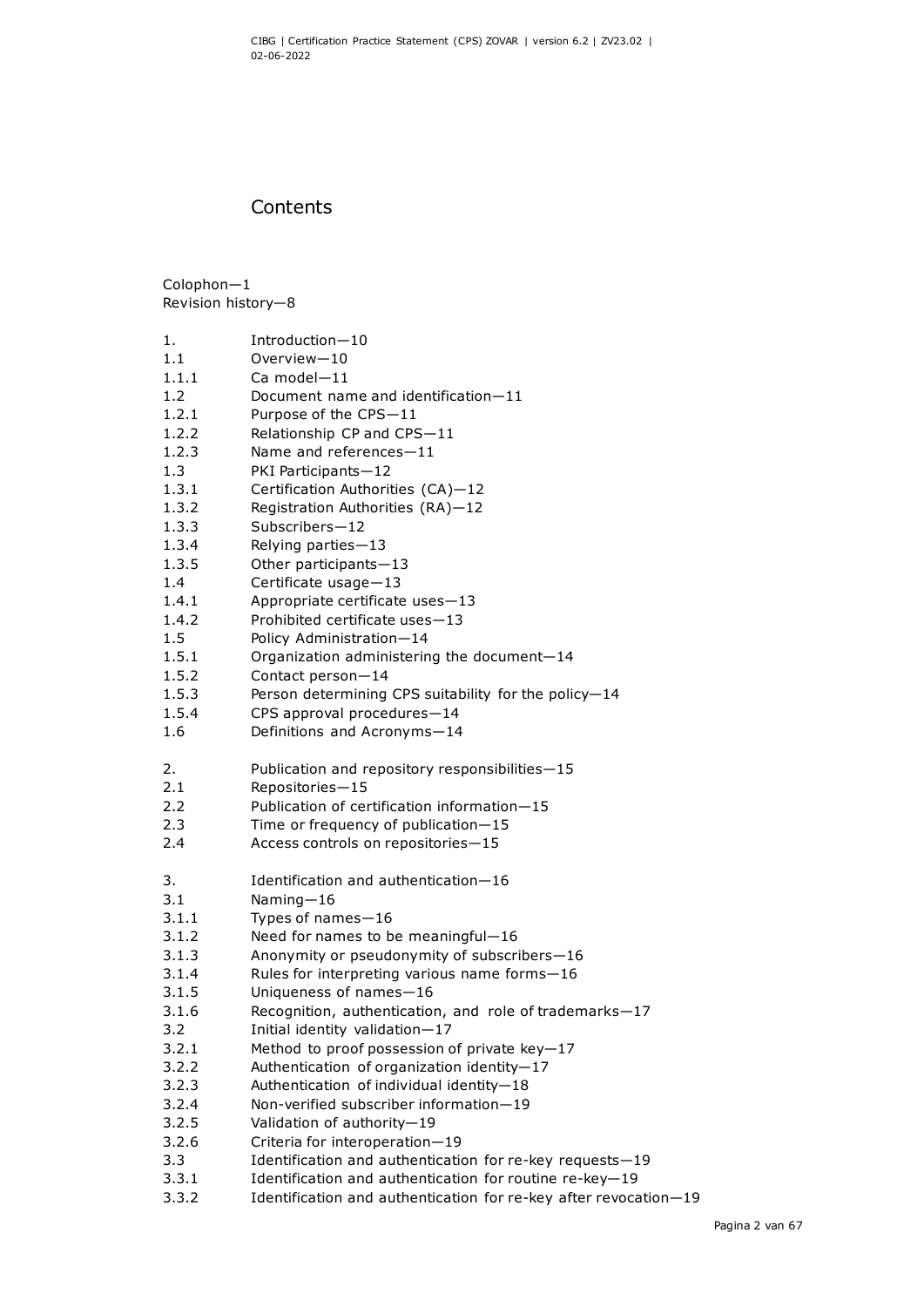3.4 Identification and authentication for revocation request—20 4. Certificate life-cycle operational requirements—21 4.1 Certificate application—21 4.1.1 Who can submit a certificate application—21 4.1.2 Enrollment process and responsibilities—21 4.2 Certificate application processing—21 4.2.1 Performing identification and authentication functions—21 4.2.2 Approval or rejection of certificate applications—21 4.2.3 Time to process certificate applications—22 4.3 Certificate Issuance—22 4.3.1 CA actions during certificate issuance—22 4.3.2 Notification to subscriber by the CA of issuance of certificate—22 4.4 Certificate acceptance—23 4.4.1 Conduct constituting certificate acceptance—23 4.4.2 Publication of the certificate by the CA—23 4.4.3 Notification of certificate issuance by the CA to other entities—23 4.5 Key pair and certificate usage—23 4.5.1 Subscriber private key and certificate usage—23 4.5.2 Relying party public key and certificate usage—24 4.6 Certificate Renewal—24 4.6.1 Circumstance for certificate renewal—25 4.6.2 Who may request renewal—25 4.6.3 Processing certificate renewal requests—25 4.6.4 Notification of new certificate issuance to subscriber—25 4.6.5 Conduct constituting acceptance of a renewal certificate—25 4.6.6 Publication of the renewal certificate by the CA—25 4.6.7 Notification of certificate issuance by the CA to other entities—25 4.7 Certificate Re-Key—25 4.7.1 Circumstance for certificate re-key—25 4.7.2 Who may request certification of a new public key—25 4.7.3 Processing certificate re-keying requests—25 4.7.4 Notification of new certificate issuance to subscriber—25 4.7.5 Conduct constituting acceptance of a re-keyed certificate—25 4.7.6 Publication of the re-keyed certificate by the CA—25 4.7.7 Notification of certificate issuance by the CA to other entities—25 4.8 Certificate Modification—25 4.8.1 Circumstance for certificate modification—25 4.8.2 Who may request certificate modification—26 4.8.3 Processing certificate modification requests—26 4.8.4 Notification of new certificate issuance to subscriber—26 4.8.5 Conduct constituting acceptance of modified certificate—26 4.8.6 Publication of the modified certificate by the CA—26 4.8.7 Notification of certificate issuance by the CA to other Entities—26 4.9 Certificate revocation and suspension—26 4.9.1 Circumstances for revocation—26 4.9.2 Who can request revocation—27 4.9.3 Procedure for revocation request—27 4.9.4 Revocation request grace period—28 4.9.5 Time within which CA must process the revocation request—28 4.9.6 Revocation checking requirement for relying parties—28 4.9.7 CRL issue frequency—28 4.9.8 Maximum latency for CRLs—29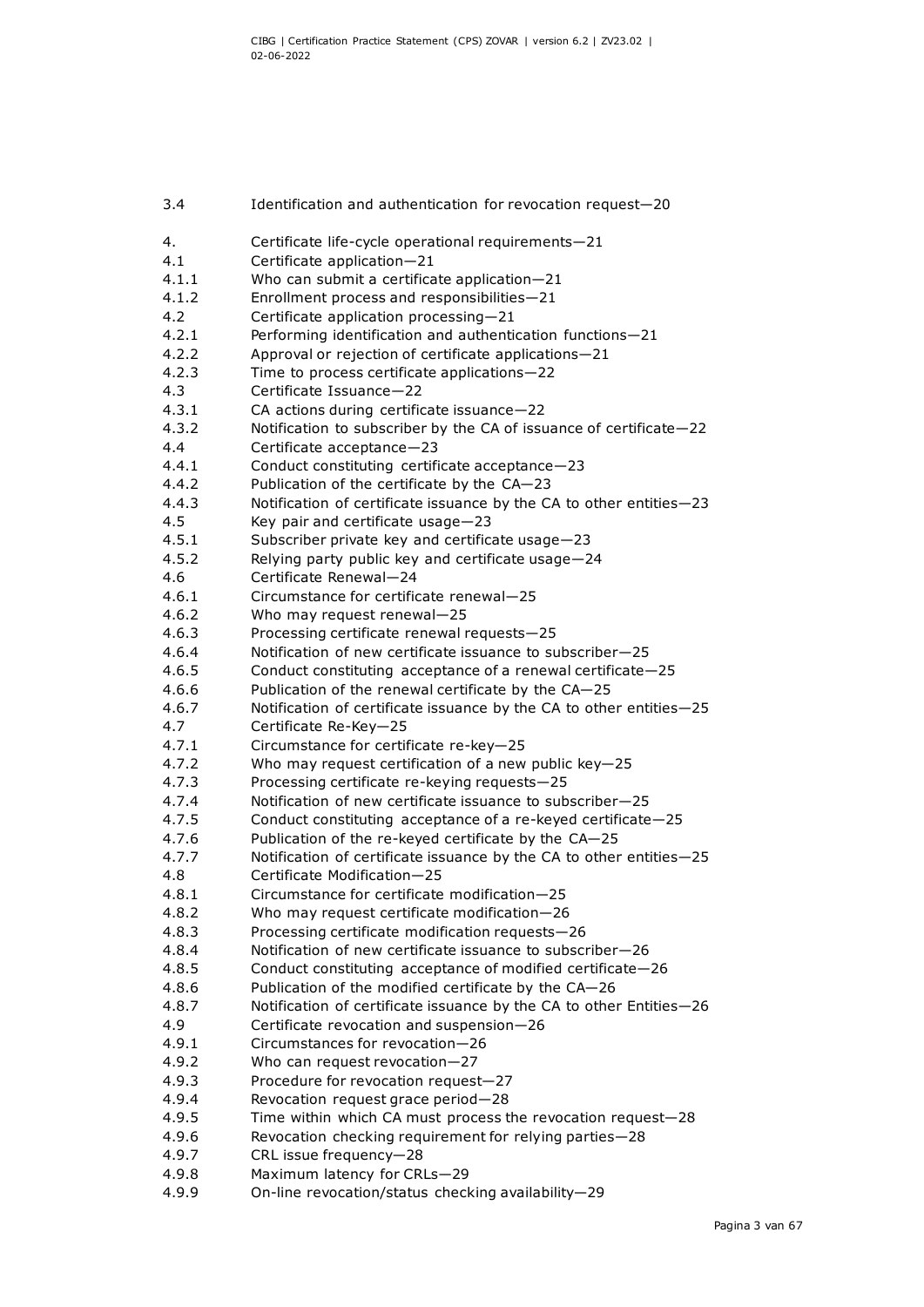4.9.10 On-line revocation checking requirements—29 4.9.11 Other forms of revocation advertisements available—29 4.9.12 Special requirements re key compromise—29 4.9.13 Circumstances for suspension—30 4.9.14 Who can request suspension—30 4.9.15 Procedure for suspension request—30 4.9.16 Limits on suspension period—30 4.10 Certificate Status Services—30 4.10.1 Operational characteristics—30 4.10.2 Service availability—30 4.10.3 Optional features—30 4.11 End of Subscription—30 4.12 Key escrow and recovery—31 4.12.1 Key escrow and recovery policy and practices—31 4.12.2 Session key encapsulation and recovery policy and practices—31 5. Facility, Management, and Operational Controls—32 5.1 Physical Controls—32 5.1.1 Site location and construction—32 5.1.2 Physical access—32 5.1.3 Power and air conditioning—32 5.1.4 Water exposures—32 5.1.5 Fire prevention and protection—32 5.1.6 Media storage—33 5.1.7 Waste disposal—33 5.1.8 Off-site backup—33 5.2 Procedural Controls—33 5.2.1 Trusted roles—33 5.2.2 Number of persons required per task—33 5.2.3 Identification and authentication for each role—33 5.2.4 Roles requiring separation of duties—33 5.3 Personnel Controls—34 5.3.1 Qualifications, experience, and clearance requirements—34 5.3.2 Background check procedures—34 5.3.3 Training requirements—34 5.3.4 Retraining frequency and requirements—34 5.3.5 Job rotation frequency and sequence—34 5.3.6 Sanctions for unauthorized actions—34 5.3.7 Independent contractor requirements—34 5.3.8 Documentation supplied to personnel—34 5.4 Audit Logging Procedures—35 5.4.1 Types of events recorded—35 5.4.2 Frequency of processing log—35 5.4.3 Retention period for audit log—35 5.4.4 Protection of audit log.—35 5.4.5 Audit log backup procedures—35 5.4.6 Audit collection system (internal vs. external)—36 5.4.7 Notification to event-causing subject—36 5.4.8 Vulnerability assessments—36 5.5 Records Archival—36 5.5.1 Types of records archived—36 5.5.2 Retention period for archive—36 5.5.3 Protection of Archive—36 5.5.4 Archiving backup procedures—37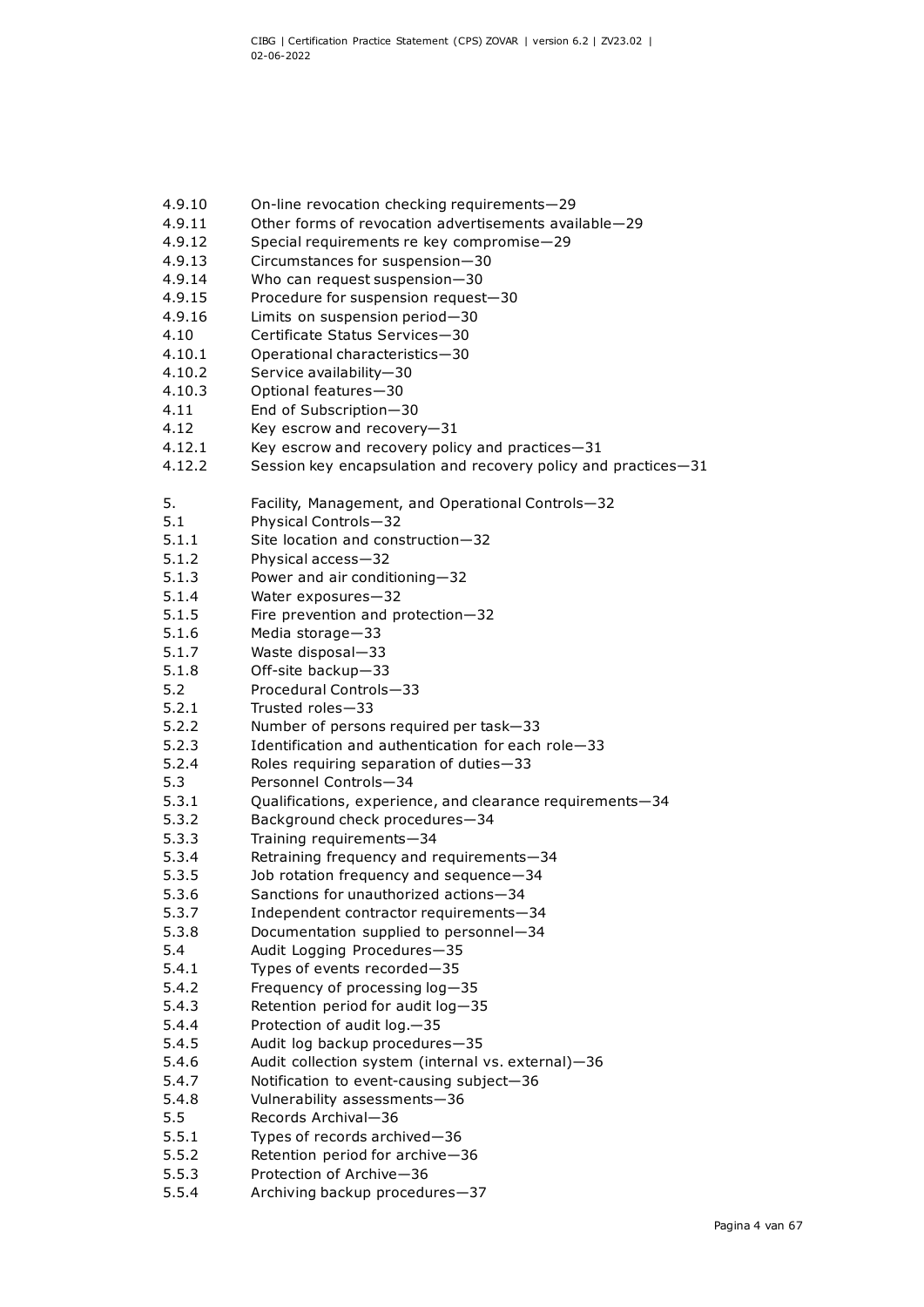- 5.5.5 Requirements for time-stamping of records—37
- 5.5.6 Archived collection system (internal or external)—37
- 5.5.7 Procedures to obtain and verify archive information—37
- 5.6 Key Changeover—38
- 5.7 Compromise and Disaster Recovery—38
- 5.7.1 Incident and compromise handling procedures—38
- 5.7.2 Computing resources, software, and/or data are corrupted—38
- 5.7.3 Entity private key compromise procedures—38
- 5.7.4 Business continuity capabilities after a disaster—38
- 5.8 CA or RA Termination—38

6. Technical security controls—40

- 6.1 Key pair generation and installation—40
- 6.1.1 Key pair generation—40
- 6.1.2 Private key delivery to subscriber—40
- 6.1.3 Public key delivery to certificate issuer—40
- 6.1.4 CA public key delivery to relying parties—40
- 6.1.5 Key sizes—40
- 6.1.6 Public key parameters generation and quality checking—40
- 6.1.7 Key usage purposes (as per X.509 v3 key usage field)—40
- 6.2 Private key protection and cryptographic module engineering controls—41
- 6.2.1 Cryptographic module standard and controls—41
- 6.2.2 Private key (n out of m) multi-person control—41
- 6.2.3 Private key escrow—41
- 6.2.4 Private key backup—41
- 6.2.5 Private key archival—41
- 6.2.6 Private key transfer into or from a cryptographic module—41
- 6.2.7 Private key storage on cryptographic module—41
- 6.2.8 Method of activating private key—41
- 6.2.9 Method of deactivating private key—41
- 6.2.10 Method of destroying private key—41
- 6.2.11 Cryptographic Module Rating—41
- 6.3 Other aspects of key pair management—42
- 6.3.1 Public key archival—42
- 6.3.2 Certificate operational periods and key pair usage periods—42
- 6.4 Activation data—42
- 6.4.1 Activation data generation and installation—42
- 6.4.2 Activation data protection—42
- 6.4.3 Other aspects of activation data—42
- 6.5 Computer Security Controls—42
- 6.5.1 Specific computer security technical requirements—42
- 6.5.2 Computer security rating—42
- 6.6 Life cycle technical controls—42
- 6.6.1 System development controls—43
- 6.6.2 Security management controls—43
- 6.6.3 Life cycle security controls—43
- 6.7 Network security controls—43
- 6.8 Timestamping—43
- 7. Certificate, CRL and OCSP profiles—44
- 7.1 Certificate profile—44
- 7.1.1 Version number(s)—44
- 7.1.2 Certificate Extensions—44
- 7.1.3 Cryptographic algorithm object identifiers—46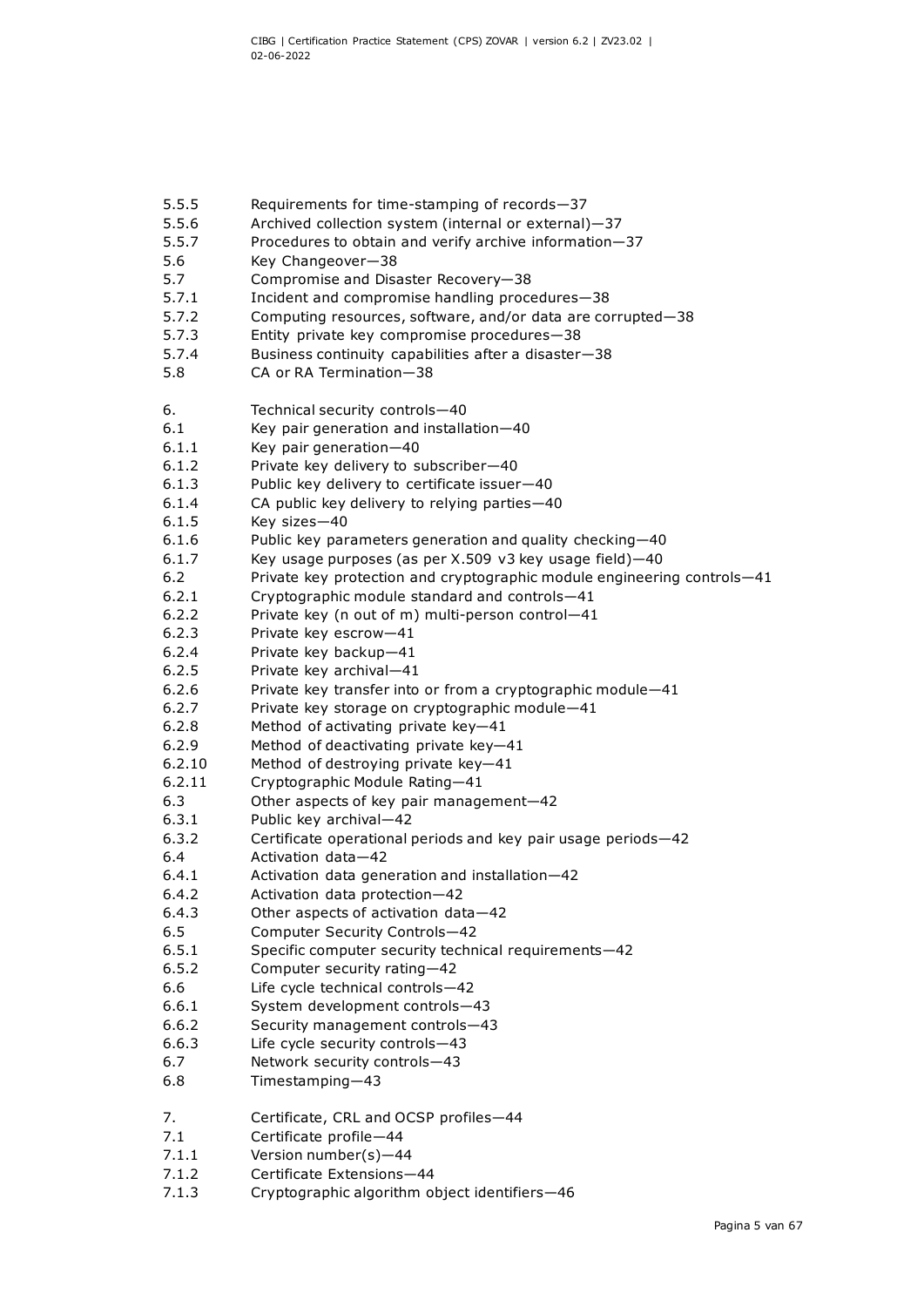- 7.1.4 Name forms—46
- 7.1.5 Name constraints—47
- 7.1.6 Certificate policy object identifier—47
- 7.1.7 Usage of Policy Constraints extension—47
- 7.1.8 Policy qualifiers syntax and semantics—47
- 7.1.9 Processing semantics for the critical Certificate Policies Extension—47
- 7.2 CRL profile—47
- 7.2.1 Version number(s)—47
- 7.2.2 CRL and CRL entry extensions—47
- 7.3 OCSP profile—48
- 7.3.1 Version number(s)—48
- 7.3.2 OCSP extensions—48
- 8. Compliance audit and other assessments—50
- 8.1 Frequency or circumstances of assessment—50
- 8.2 Identity/qualifications of assessor—50
- 8.3 Assessor's relationship to assessed entity—50
- 8.4 Topics covered by assessment—50
- 8.5 Actions taken as a result of deficiency—51
- 8.6 Communication of results—51
- 9. Other business and legal matters—52
- 9.1 Fees—52
- 9.1.1 Certificate issuance or renewal fees—52
- 9.1.2 Certificate access fees—52
- 9.1.3 Revocation or status information access fees—52
- 9.1.4 Fees for other services—52
- 9.1.5 Refund Policy—52
- 9.1.6 Rate changes—52
- 9.1.7 Invoicing and payment—52
- 9.1.8 Payment term—53
- 9.1.9 Validity of ZOVAR server certificate—53
- 9.1.10 Delivery and initial usage of ZOVAR server certificate—53
- 9.1.11 Replacement conditions—53
- 9.1.12 Risk, ownership and duty of care—53
- 9.2 Financial Responsibility—53
- 9.2.1 Insurance coverage—53
- 9.2.2 Other assets—53
- 9.2.3 Insurance or warranty coverage for end-entities—53
- 9.3 Confidentiality of Business Information—53
- 9.3.1 Scope of confidential information—54
- 9.3.2 Information not within the scope of confidential information—54
- 9.3.3 Responsibility to protect confidential information—54
- 9.4 Privacy of Personal Information—54
- 9.4.1 Privacy plan—54
- 9.4.2 Information treated as private—54
- 9.4.3 Information not deemed private—54
- 9.4.4 Responsibility to protect private information—55
- 9.4.5 Notice and consent to use private information—55
- 9.4.6 Disclosure pursuant to judicial or administrative process—55
- 9.4.7 Other information disclosure circumstances—55
- 9.5 Intellectual Property rights—55
- 9.6 Representations and Warranties—55
- 9.6.1 CA representations and warranties—55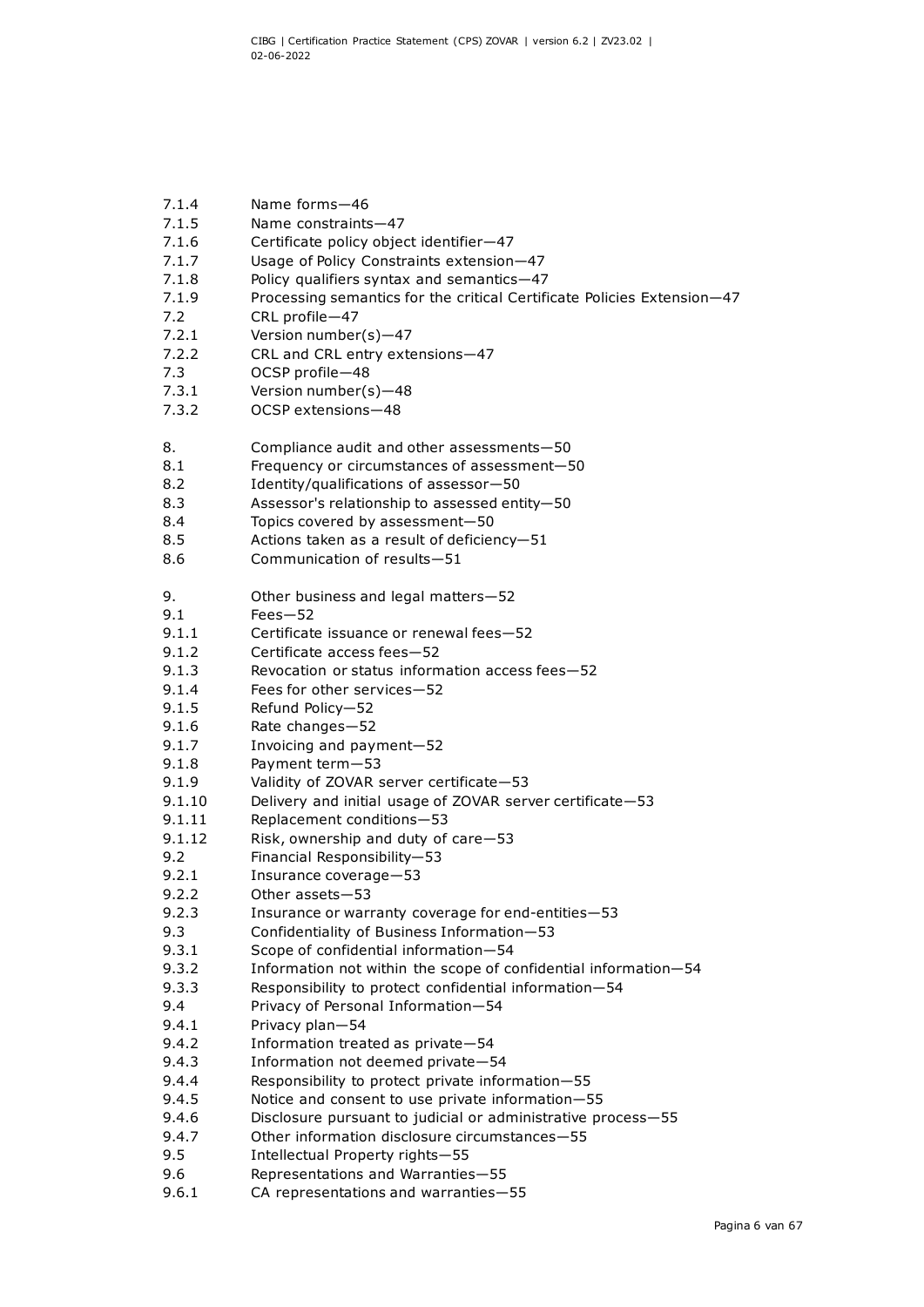- 9.6.2 RA representations and warranties—56
- 9.6.3 Subscriber representations and warranties—56
- 9.6.4 Relying party representations and warranties—57
- 9.6.5 Representations and warranties of other participants—57
- 9.7 Disclaimers of Warranties.—57
- 9.8 Limitations of liability-57<br>9.9 Indemnities-58
- 9.9 Indemnities—58
- 9.10 Term and Termination—58
- 9.10.1 Term—58
- 9.10.2 Termination—59
- 9.10.3 Effect of termination and survival—59
- 9.11 Individual Notices and Communications with Participants-59
- 9.12 Amendments—59
- 9.12.1 Procedure for Amendment—59
- 9.12.2 Notification mechanism and period—59
- 9.12.3 Circumstances under which OID must be changed—59
- 9.12.4 Change and classification requests—59
- 9.12.5 Publication of changes—59
- 9.13 Dispute Resolution Provisions—59
- 9.14 Governing Law—60
- 9.15 Compliance with Applicable Law—60
- 9.16 Miscellaneous Provisions—60
- 9.16.1 Entire agreement—60
- 9.16.2 Assignment—60
- 9.16.3 Severability—60
- 9.16.4 Enforcement (attorneys' fees and waiver of rights)—60
- 9.16.5 Force Majeure—60

Annex 1: Definitions and abbreviations—61

#### *List of figures*

Figure 1 CA model Private Server G1.......................................................11

#### *List of tables*

| Table 4 Name of certificate holder (subject.Distinguished Name) 16     |  |
|------------------------------------------------------------------------|--|
| Table 5 validity CA Certificaten Public G3/Private G1 hiërarchie42     |  |
|                                                                        |  |
|                                                                        |  |
| Table 8 < OID CA > production environment SHA-2 generation 45          |  |
| Table 9 Fields <subject id=""> in SubjectAltName.otherName46</subject> |  |
| Table 10 Overview of certificates with OID of applicable CP47          |  |
|                                                                        |  |
|                                                                        |  |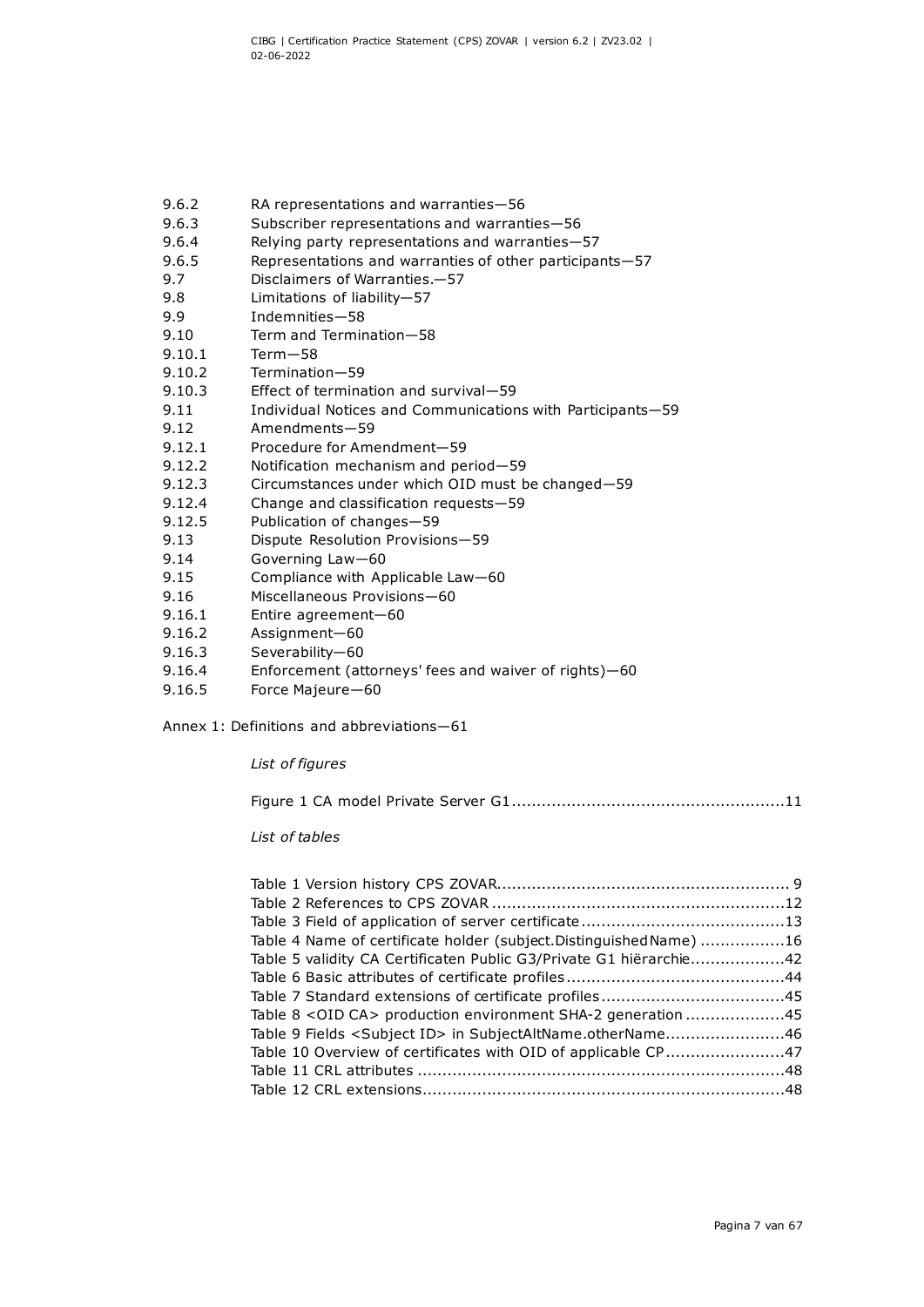## **Revision history**

| Version | Date       | <b>Status</b> | Comment                                                             |
|---------|------------|---------------|---------------------------------------------------------------------|
| 1.0     | 01-10-2007 | Final         |                                                                     |
| 2.0     | 01-06-2008 | Final         |                                                                     |
| 3.0     | 01-09-2015 | Final         |                                                                     |
| 4.0     | 01-06-2017 | Final         |                                                                     |
| 5.0     | 04-01-2018 | Final         | The Private G1 hierarchy of the State of the                        |
|         |            |               | Netherlands release.                                                |
| 5.1     | 10-09-2018 | Final         | General Data Protection Regulation (De<br>$\overline{\phantom{0}}$  |
|         |            |               | Algemene verordening                                                |
|         |            |               | gegevensbescherming).                                               |
|         |            |               | Limited liability with regard to performing                         |
|         |            |               | the identification of the certificate manager                       |
|         |            |               | added ( $par 9.8$ ).                                                |
|         |            |               | Change regarding Time required to process                           |
|         |            |               | a revocation request modified (par 4.9.5).                          |
|         |            |               | Retention periods included (par. 5.5.2).                            |
|         |            |               | Change procedure modified (par. 9.12).                              |
| 5.2     | 23-11-2018 | Final         | Various small changes and spelling<br>$\overline{\phantom{a}}$      |
|         |            |               | corrections (entire CPS).                                           |
|         |            |               | The G2 hierarchy added.                                             |
|         |            |               | Reference to chapter 3.2.2.4. of the Baseline                       |
|         |            |               | Requirements included.                                              |
|         |            |               | Chapter 8 'Conformity assessment' updated.                          |
| 5.3     | 01-06-2019 | Final         | Textual changes and clarifications (entire                          |
|         |            |               | CPS).                                                               |
|         |            |               | Right to check on compensating measures                             |
|         |            |               | added (section 4.5.2.).                                             |
| 5.4     | 01-11-2019 | Final         | The G21 hierarchy - end of life.                                    |
|         |            |               | Reference to chapter 3.2.2.4.2, 3.2.2.4.6<br>-                      |
|         |            |               | and 3.2.2.4.7 of the Baseline Requirements<br>(3.2.3).              |
| 5.5     | 01-12-2019 | Final         | ÷.                                                                  |
|         |            |               | Office hours added for revocation requests<br>(par. 4.9.5).         |
| 5.6     | 01-04-2020 | Final         | Chapter 9 'general terms en clarifications'                         |
|         |            |               | updated and textual changes and                                     |
|         |            |               | clarifications.                                                     |
|         |            |               | X-pact changed to Cannock Outsourcing B.V.                          |
|         |            |               | Confirmation Server certificate removed.                            |
|         |            |               | Reference to RFC 2560 changed to IETF RFC                           |
|         |            |               | 6960.                                                               |
|         |            |               | Reference to chapter 3.2.2.4.6 changed to                           |
|         |            |               | 3.2.2.4.18 of the Baseline Requirements.                            |
| 5.7     | 01-05-2020 | Final         | -<br>Contact details changed [phone number].                        |
| 5.8     | 01-11-2020 | Final         | Revoked certificates remain on the CRL.<br>$\overline{\phantom{a}}$ |
| 6.0     | 28-09-2021 | Final         | General review.<br>$\overline{\phantom{a}}$                         |
|         |            |               | Subsection index in accordance with<br>-                            |
|         |            |               | RFC3647.                                                            |
|         |            |               | Change in courier service Dynalogic AMP                             |
|         |            |               | Groep.                                                              |
|         |            |               | Certificate acceptance; agreement with                              |
|         |            |               | terms and conditions as stated in this CPS.                         |
| 6.1     | 01-03-2022 | Final         | Specification retention period                                      |
|         |            |               | General review                                                      |

Pagina 8 van 67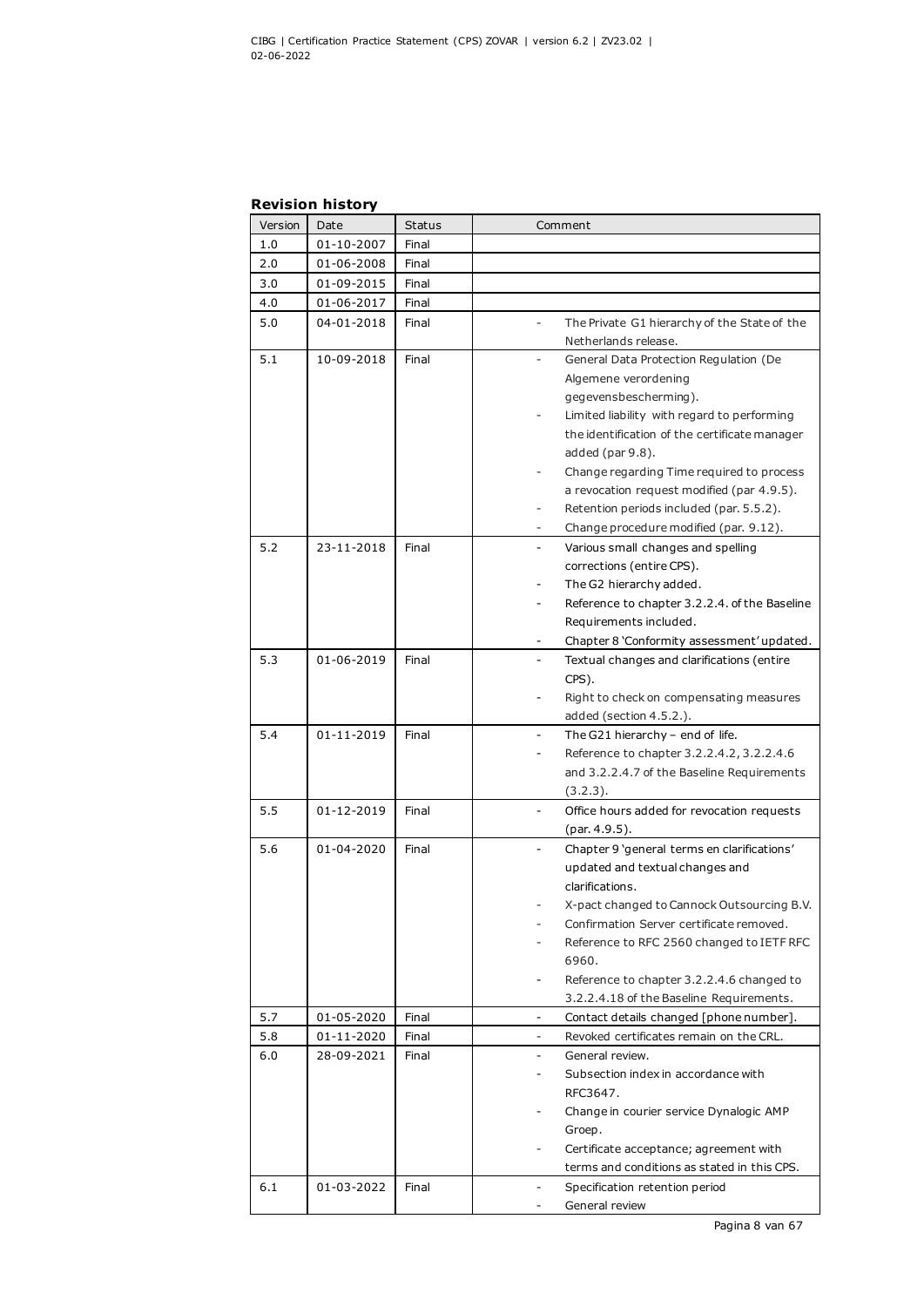<span id="page-9-0"></span>

| $^{\bullet}$ 6.2 | 02-06-2022 Final                  |  |  |  | Change in representations and warranties |
|------------------|-----------------------------------|--|--|--|------------------------------------------|
|                  | Table 1 Version history CPS ZOVAR |  |  |  |                                          |

Copyright CIBG 2022 © in The Hague Nothing in this publication may be copied and/or made public (for any purposes whatsoever) by means of printing, photocopying, microfilm, audiotape, electronically or in any other way, without the written permission of CIBG.

#### **Accord TSP Management**

Version: 6.2 Date: 25-05-2022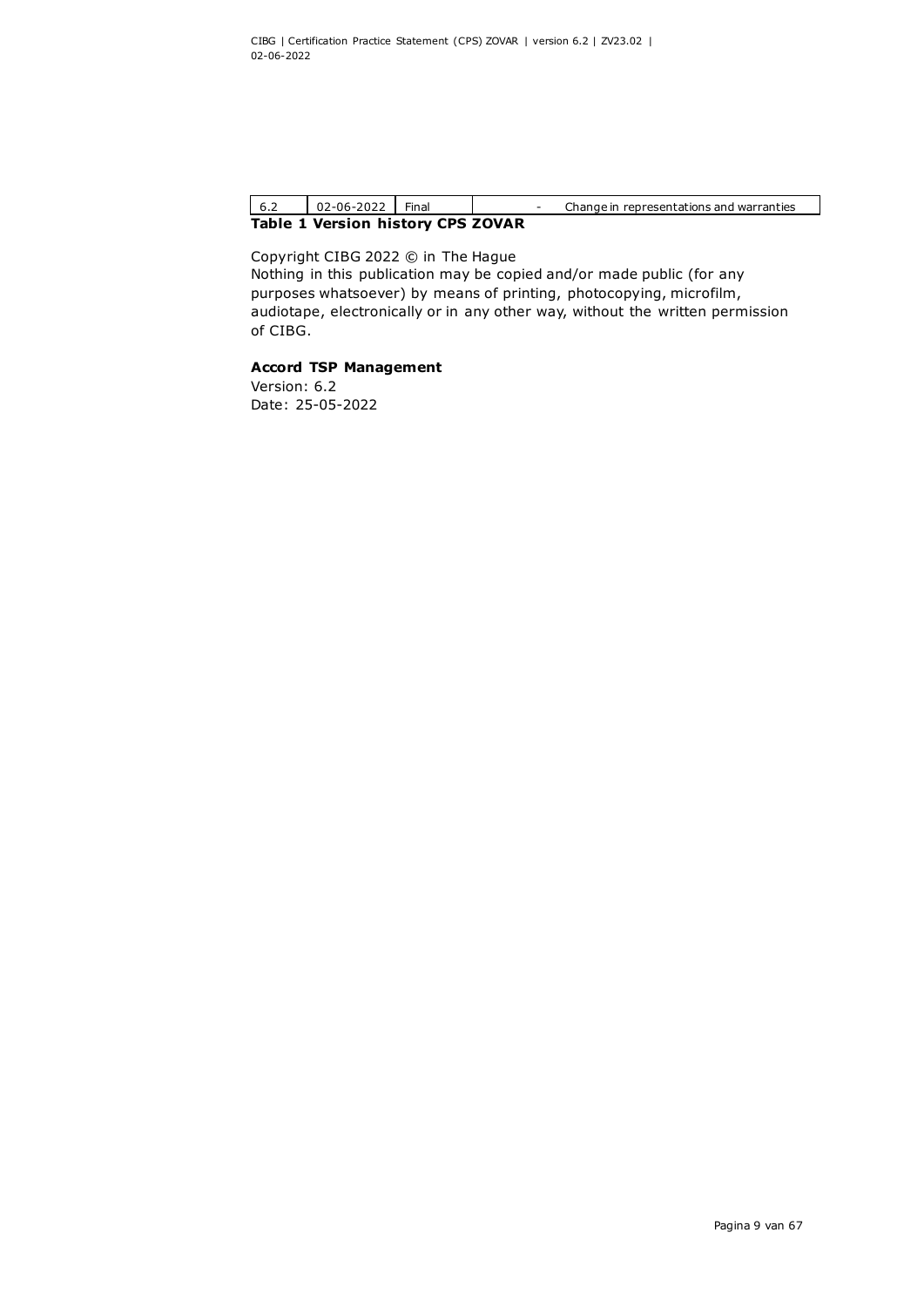## 1. Introduction

#### **1.1 Overview**

In order to facilitate the safe communication and consultation of confidential information in the care sector, three domains have been identified: the care consumers, the care insurers and healthcare administration offices, and the care providers. The Health insurers identification and authentication register (abbreviated to ZOVAR) is the register of health insurers designated by the Minister of Health, Welfare and Sport as referred to in Article 14 of the Act Additional provisions for the processing of personal data in the care [Wet aanvullende bepalingen verwerking persoonsgegevens in de zorg]. ZOVAR is the certificate service provider (TSP) that issues certificates for the unique identification and authentication of care insurers and healthcare administration offices. ZOVAR issues certificates with which care insurers and healthcare administration offices can request the citizen service number (BSN) from the Sectoral Healthcare Notifications Unit [Sectorale Berichten Voorziening in de Zorg] (SBV-Z). The authenticity and confidentiality functions are combined in the ZOVAR server certificates.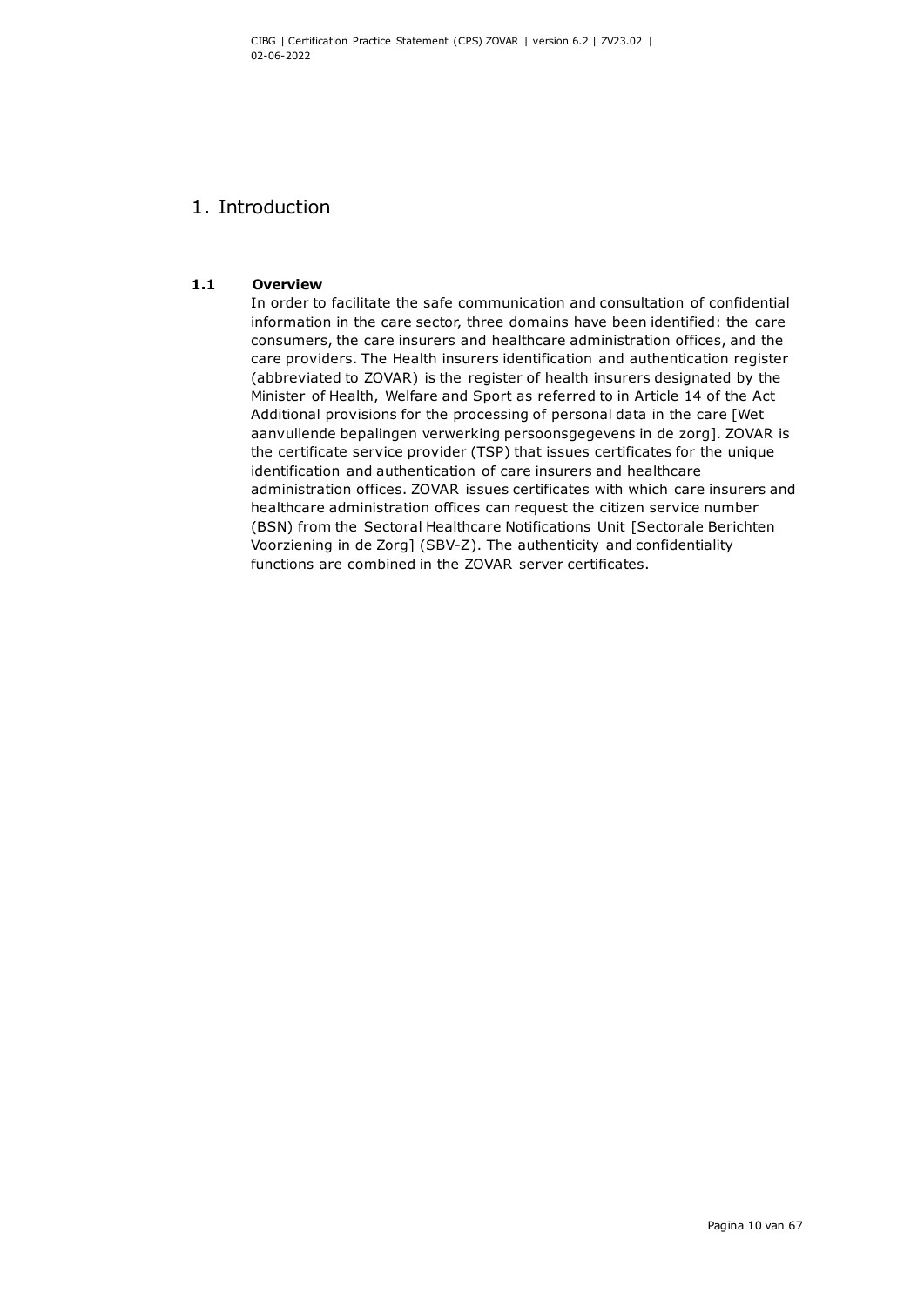#### 1.1.1 Ca model

From 4 January 2018 ZOVAR issues server certificates under a the private Root CA G1 of PKIoverheid (Private G1). With the introduction of G1, the number of levels in the CA hierarchy is a maximum of 3.

The figure 1 below shows the CA model for the generation Private G1



*Figure 1 CA model Private Server G1*

### **1.2 Document name and identification**

1.2.1 Purpose of the CPS

The ZOVAR CPS describes how the services are interpreted. The CPS describes the processes, procedures and control measures for applying for, producing, issuing, managing and retracting of the certificates. By using this CPS, the parties involved can determine their confidence in the services delivered by ZOVAR.

The general framework of this CPS is based on the model as presented in Request for Comments 3647. The RFC 3647 applies internationally as the de facto standard for CPSes.

#### 1.2.2 Relationship CP and CPS

ZOVAR issues certificates within the Government domain of the hierarchy of the PKI for the government (first and second generation) and within the Organisation domain (SHA-2 generation). The requirements imposed on the issue and use of a ZOVAR certificate are described in the Programme of Requirements section 3h Certificate Policy Server Certificaten – Domein Private Services.

#### 1.2.3 Name and references

<span id="page-11-0"></span>This document is formally referred to as the 'ZOVAR Certification Practice Statement (CPS)', abbreviated to CPS. A paper version of the CPS can be obtained from the contact address included in section 1.5.2. The references to the CPS are included in the table below.

| <b>CPS</b> | <b>Description</b>                           |  |
|------------|----------------------------------------------|--|
| Naming     | Certification Practice Statement, ZOVAR vX.x |  |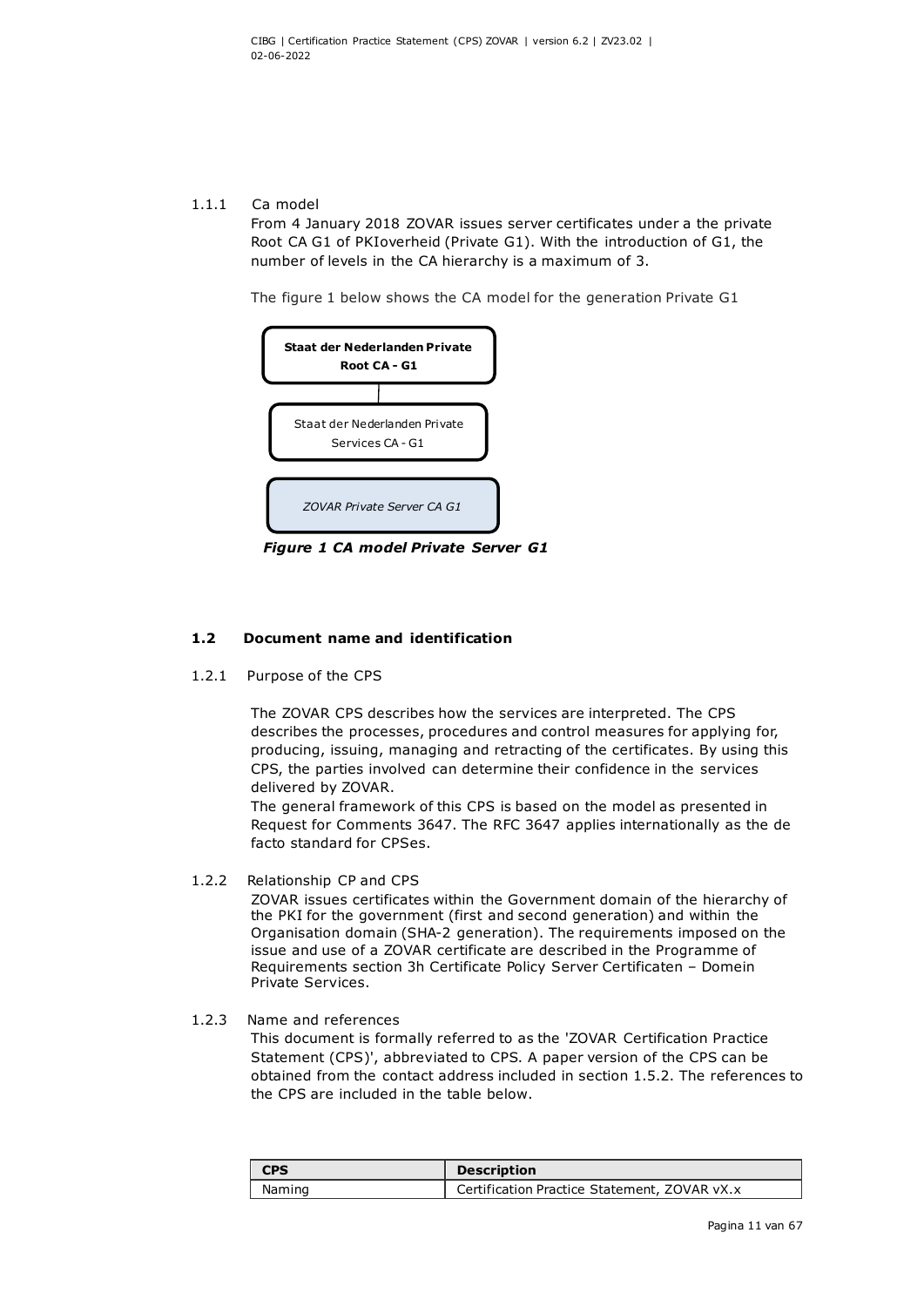| _ink                    |                                       |
|-------------------------|---------------------------------------|
|                         | https://www.zorgcsp.nl/cps/zovar.html |
| Object Identifier (OID) | 2.16.528.1.1007.5.1.1                 |

<span id="page-12-0"></span>*Table 2 References to CPS ZOVAR*

## **1.3 PKI Participants**

- The following parties are involved in the ZOVAR:
- implementing ZOVAR organisation, including suppliers of products and services;
- user community consists of:
	- o subscribers;
	- o certificate holders;
	- o trusting parties.

The CIBG fulfils the role of TSP and has the final responsibility for delivering the certification services. The CIBG is an implementing body of the Ministry of Health, Welfare and Sport. The CIBG in the role of TSP is referred to in the rest of this CPS as 'ZOVAR'.

Clauses about liability and guarantees of the TSP are included in sections9.6, 9.7 and [9.8.](#page-57-0)

#### 1.3.1 Certification Authorities (CA)

The CA produces and publishes certificates and certificate revocation lists (CRLs). The CA arranges the production and publication of requested certificates on the basis of an authenticated request from the RA. Certificates are published directly after they have been created by the CA. After revocation, the CA publishes certificate serial numbers on the CRLs. Certificates are published on a CRL after the CA has received a message of revocation of the certificate from an authorised person. The CIBG has outsourced the role of CA to KPN B.V.

#### 1.3.2 Registration Authorities (RA)

The RA arranges the processing of certificate applications and all corresponding tasks. The RA physically collects the identification details, checks and registers these and carries out the verification checks described. After the checks the RA instructs the CA to produce and publish the certificates. CIBG fulfils the role of RA. CIBG has outsourced the process of establishing the identity of the certificate holder of a server certificate to KPN B.V. AMP Groep establishes the identity of the applicant/certificate manager on behalf of KPN B.V.

#### 1.3.3 Subscribers

The subscriber is the party on whose behalf the certificate holder (i.c. server/service) acts when using the certificate. A ZOVAR subscriber is a healthcare insurer or healthcare administration office.

A healthcare insurer means:

- Wlz implementing body as referred to in Article [1.1.1 of the Long-Term](http://wetten.overheid.nl/jci1.3:c:BWBR0035917&artikel=1.1.1&g=2017-03-09&z=2017-03-09)  [Care Act \[Wet langdurige zorg\] \(Wlz\);](http://wetten.overheid.nl/jci1.3:c:BWBR0035917&artikel=1.1.1&g=2017-03-09&z=2017-03-09)
- healthcare insurer as referred to in Article 1 under b of the Healthcare Insurance Act [Zorgverzekeringswet];
- insurance company as referred to in the Solvency II Directive insofar as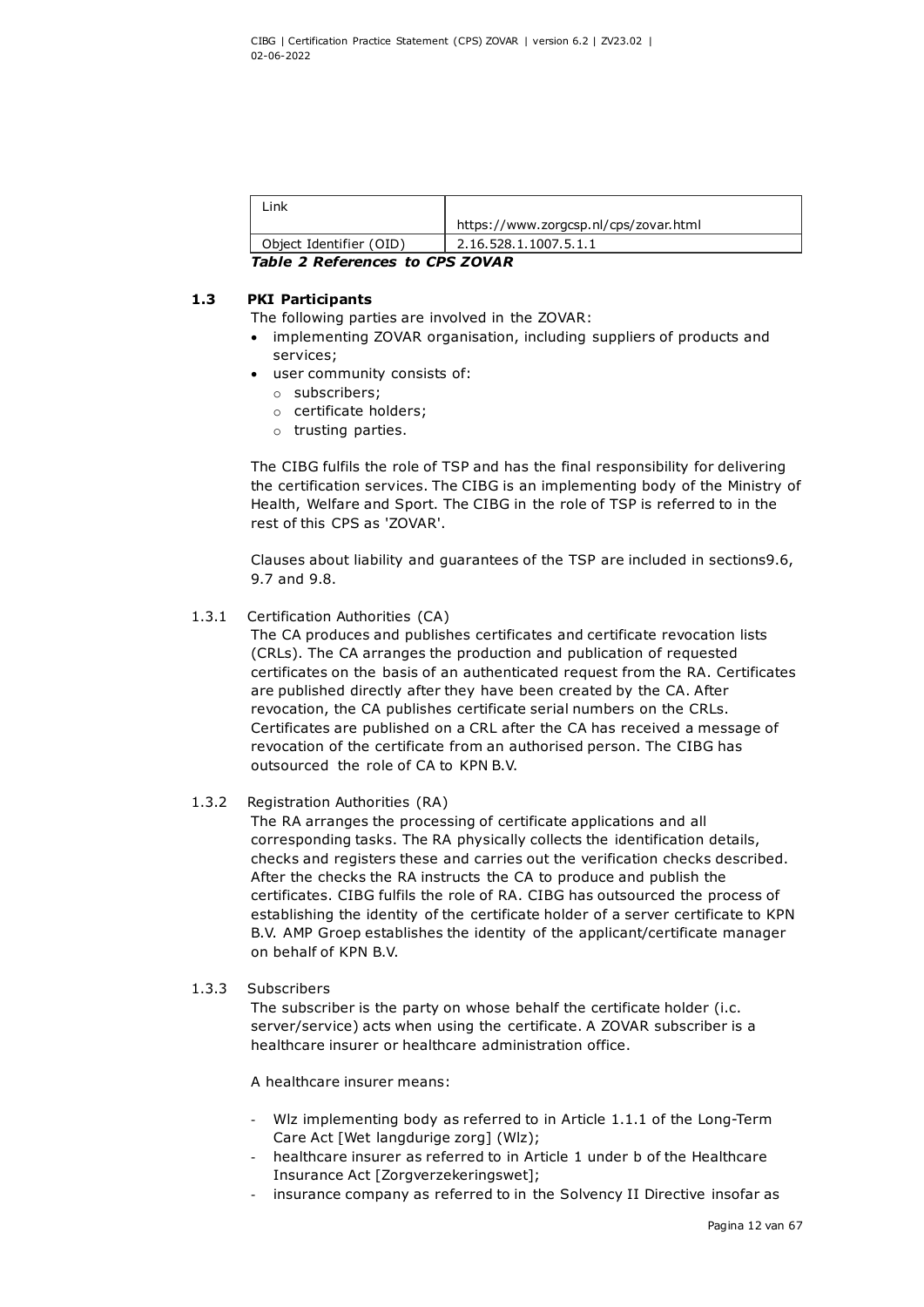this company offers or implements insurance policies pursuant to which the insured risk is the need for care to which, by virtue of or pursuant to the Long-Term Care Act, no entitlement exists and whereby the insured performance exceeds that arranged by virtue of or pursuant to the [Healthcare Insurance Act;](http://wetten.overheid.nl/jci1.3:c:BWBR0018450&g=2017-03-09&z=2017-03-09)

Server certificates can be obtained for a subscriber's systems. These certificates indicate that a system exchanges details and/or offers services on behalf of the subscriber. The subscriber is responsible for the accuracy of the details in the server certificates of his systems.

#### 1.3.4 Relying parties

A relying party is the party that acts on a certificate in trust.

The obligations which are applicable to relying parties are included in sections [4.5.2](#page-24-0) and [9.6.4.](#page-57-1)

1.3.5 Other participants

Other participants are the certificate holders and certificate managers. The applicant of a server certificate authorised on behalf of the healthcare insurer or healthcare administration office also fulfils the role of certificate manager. A certificate manager is a natural person that carries out activities on behalf of the subscriber relating to the certificate of the certificate holder. The subscriber instructs the certificate manager to carry out the activities in question and records these as proof of certificate management. As TSP the CIBG guarantees the relationship to the subscriber and issues the server certificate after a face-to-face check and a check of the legal identity of the applicant/certificate manager. In the case of server certificates, the authenticity and confidentiality certificate are combined into a single certificate.

## **1.4 Certificate usage**

#### 1.4.1 Appropriate certificate uses

The field of application of certificates issued by ZOVAR is limited to the user community as described in section 1.3, section 3h of the Programme of Requirements of the PKI for the government.

ZOVAR issues server certificates. The function of an authenticity certificate and a confidentiality certificate are combined in these certificates. These functions are clarified in more detail in Table 3: Field of application of server certificate.

| <b>Application</b>               | <b>Purpose</b>                      |
|----------------------------------|-------------------------------------|
| Authenticity and Confidentiality | This certificate is used to protect |
|                                  | communication between machines      |

<span id="page-13-0"></span>*Table 3 Field of application of server certificate*

#### 1.4.2 Prohibited certificate uses

Certificates may only be used for the purpose indicated. Otherwise there are no restrictions on the use of the certificates.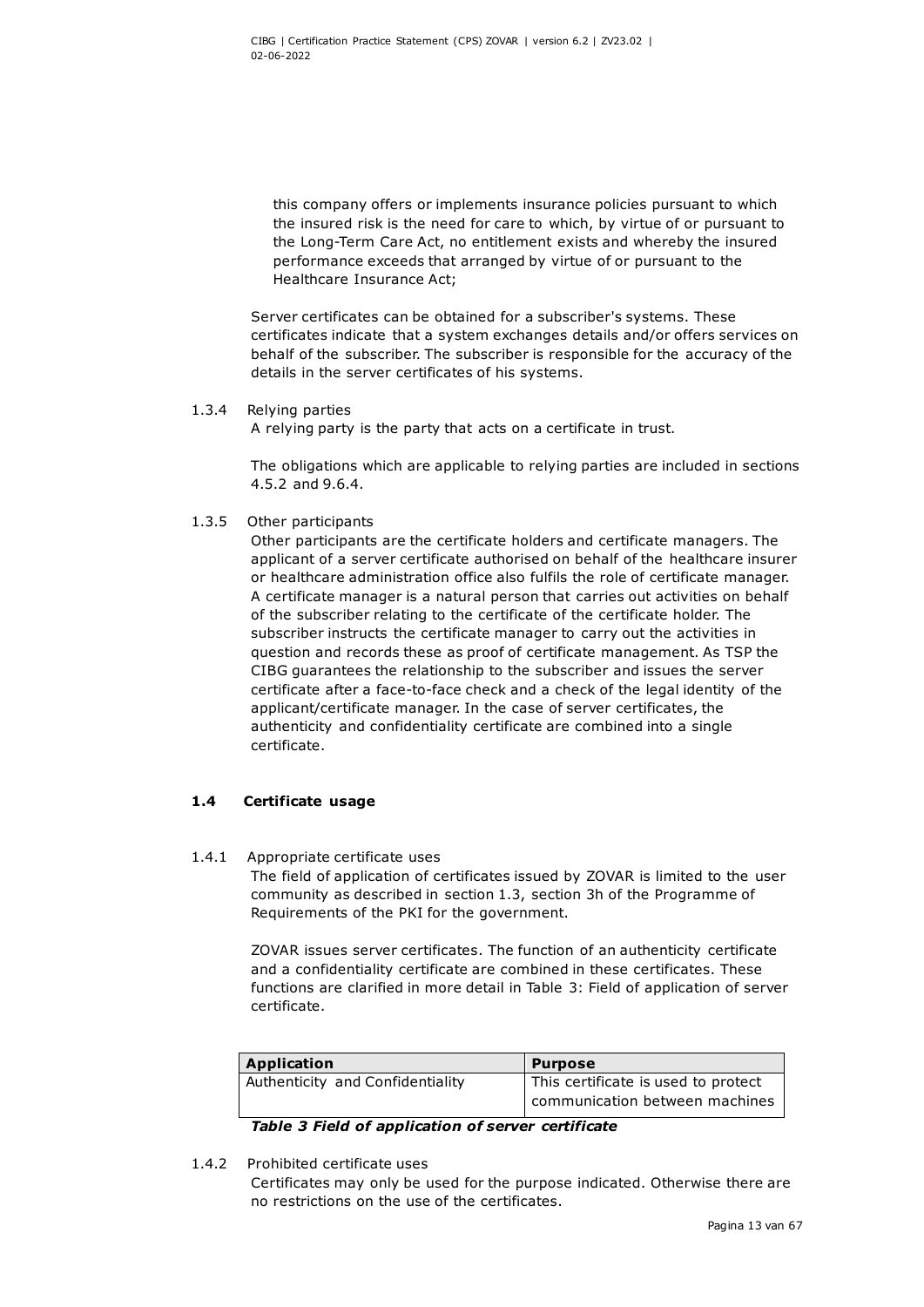## **1.5 Policy Administration**

- 1.5.1 Organization administering the document CIBG administers the document.
- 1.5.2 Contact person

Information about this CPS or the services of ZOVAR can be obtained via the following contact details. Comments on this CPS can be sent to the same address:

ZOVAR Rijnstraat 50 PO Box 16114 2515 XP The Hague 2500 BC The Hague Tel: 070 340 60 20 [info@zovar.nl](mailto:info@zovar.nl) [www.zovar.nl](http://www.zovar.nl/)

Suspected private key compromise, certificate misuse, or other types of fraud, compromise, misuse inappropriate conduct or any other matter related to certificates can be reports t e-mail at info@zovar.nl

1.5.3 Person determining CPS suitability for the policy Determining the suitability of the CPS policy is part of the CPS approval procedure and is assessed by an independent auditor.

#### 1.5.4 CPS approval procedures

The CIBG is entitled to amend or supplement the CPS. Changes apply as of the moment that the new CPS commences and is published on the website www.zovar.nl. The TSP management is responsible for correct compliance with the procedure as described in section 9.12 and for the eventual approval of the CPS in accordance with this procedure.

#### **1.6 Definitions and Acronyms**

For an overview of the definitions and abbreviations used, please refer to Annex 1.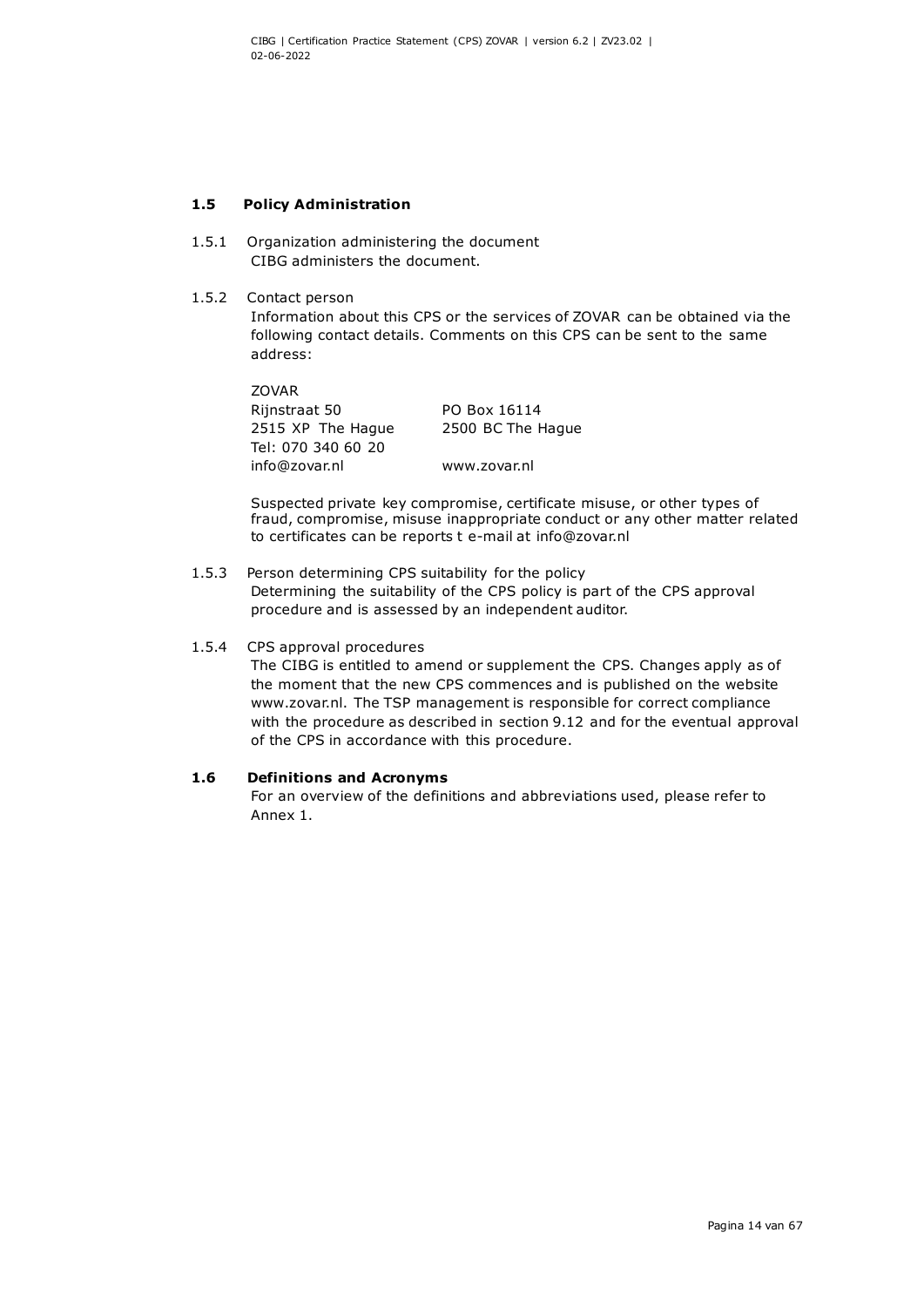## 2. Publication and repository responsibilities

## **2.1 Repositories**

ZOVAR publishes certificates, as part of the issue procedure. Trusting parties, certificate holders and subscribers can consult certificates via the directory service.

The directory service can be accessed online and is adequately secured against manipulation. Information about the status of a certificate can be consulted twenty-four hours a day and seven days a week by means of a Certificate Revocation List (CRL).

ZOVAR is responsible for the website on which, among other things, this CPS is published. The CRL is also placed on this website (generated by the CA). This website also contains the online revocation page and provides a public search function for certificates.

## **2.2 Publication of certification information**

ZOVAR publishes TSP information on www.zovar.nl. Among other things, this location offers access to the following documents and services:

- CPS,
- Consultation and advisory memoranda relating to changing the CPS,
- Trusting party conditions,
- Certificate Revocation Lists (CRLs),
- TSP and CA certificates,
- Directory service. (LDAP search page)

## **2.3 Time or frequency of publication**

Certificates are published as part of the issue process. The CRL issue frequency is every hour.

## **2.4 Access controls on repositories**

Published information is public in nature and freely accessible. The published information can be consulted twenty-four hours a day and seven days per week.

The published certificates can only be accessed publicly via the search function on the website.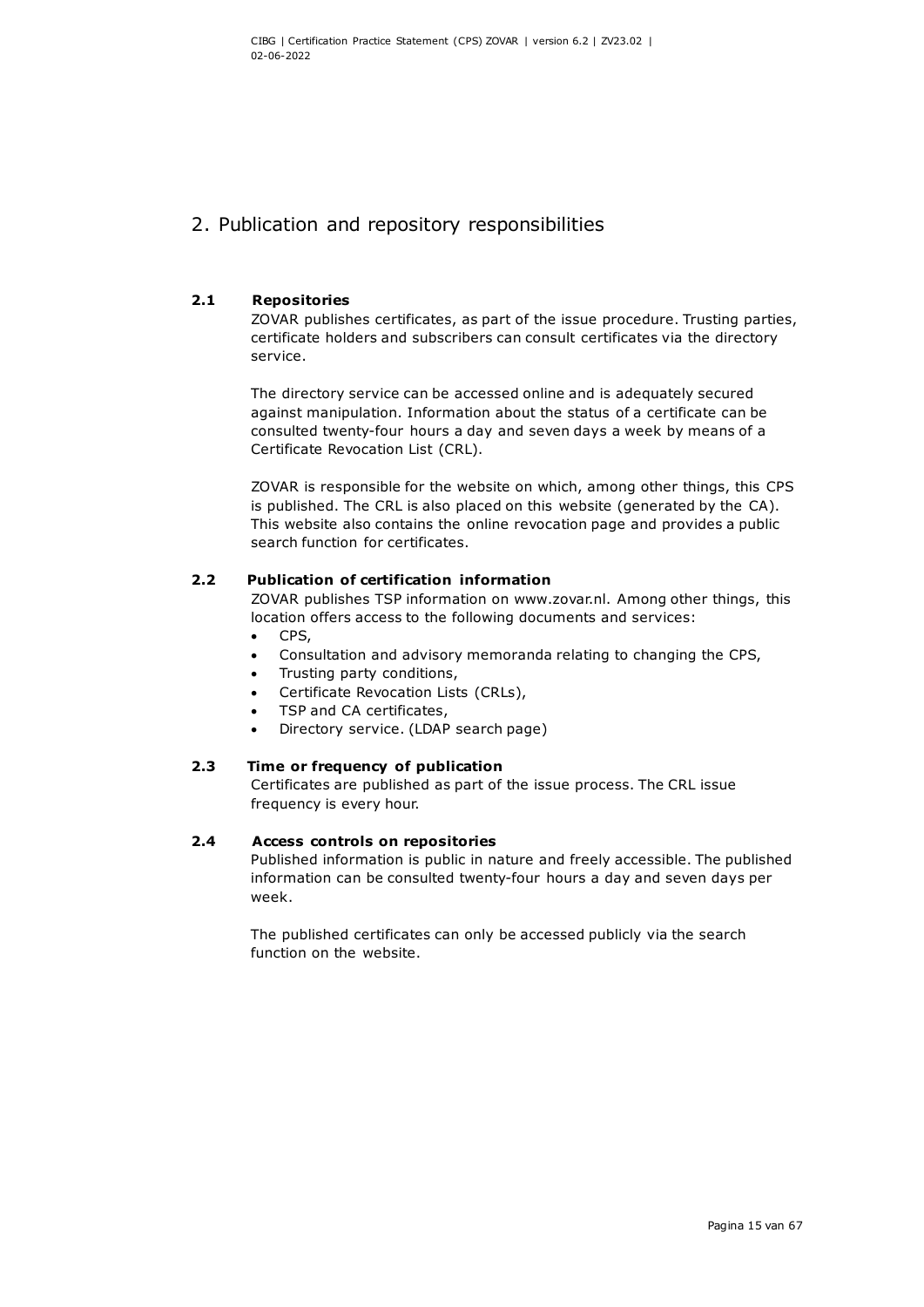## 3. Identification and authentication

#### **3.1 Naming**

This section describes how the applicant/certificate manager is identified and authenticated during the initial registration procedure and which criteria the ZOVAR imposes with regard to the names.

#### 3.1.1 Types of names

The name of the certificate holder is included in the server certificate. This field consists of (X.500) attributes and is filled as follows:

| <b>Attribute</b>        | <b>Server</b>                                      |
|-------------------------|----------------------------------------------------|
| Country (C)             | 'NL'                                               |
| Organization (O)        | Subscriber's name                                  |
| OrganizationalUnit (OU) | Department (optional)                              |
| CommonName (CN)         | System name                                        |
| SerialNumber            | <uzovi number=""><zovar number=""></zovar></uzovi> |

<span id="page-16-0"></span>*Table 4 Name of certificate holder (subject.DistinguishedName)*

No attributes are used other than those indicated above. A clarification of the other parts of the certificates is included in chapter 7.

#### 3.1.2 Need for names to be meaningful

The name used in the issued certificates is unambiguous in such a way that it is possible for the trusting party to establish irrefutably the identity of the certificate holder or subscriber.

3.1.3 Anonymity or pseudonymity of subscribers ZOVAR does not allow the usage of pseudonyms in the subscriber registration or certificate applications.

## 3.1.4 Rules for interpreting various name forms

- The following points are relevant for the interpretation of the name:
	- The subscriber name contains the name as used during the registration in the Trade Register of the Chamber of Commerce.
- Department contains the department name given by the subscriber. This is not verified by ZOVAR.
- System name contains, for example, the fully qualified domain name (fqdn) of the system.

All names are, in principle, taken literally from the identification documents submitted. However, it may be the case that the name details contain special characters which are not part of the standard character set in accordance with ISO8859-1 (Latin-1). If the name contains characters which are not part of this character set, ZOVAR will carry out a transition.

ZOVAR reserves the right to change the requested name upon registration if this is legally or technically necessary.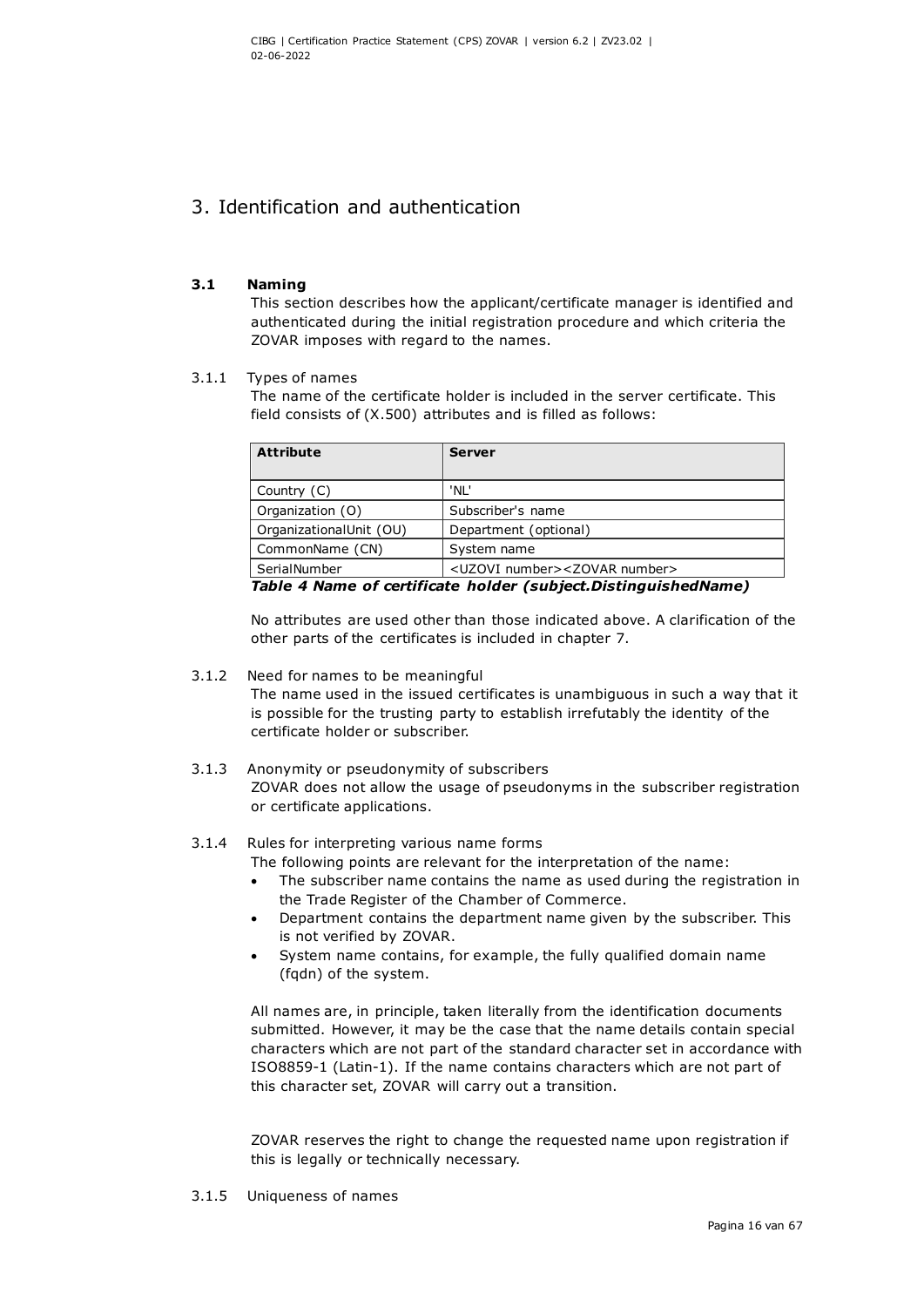ZOVAR guarantees that the uniqueness of the 'subject' field will be maintained. This means that the distinctive name which is used in an issued certificate can never be allocated to another subject. This is done using the ZOVAR number that is included in the subject.serialNumber, preceded by the UZOVI number.

In instances in which parties are unable to agree on the use of names, the TSP management will decide after weighing up the interests involved, insofar as this is not provided for in mandatory Dutch law or other applicable regulations.

## 3.1.6 Recognition, authentication, and role of trademarks The name of a healthcare insurer or healthcare administration office as referred to in the certified excerpt from the Trade Register of the Chamber of Commerce will be adopted upon registration and used in the certificates.

Applicants/certificate managers of certificates bear full responsibility for any legal consequences of using the name they provide. In the event that brand names are used the ZOVAR will take the necessary care but is not obliged to initiate an investigation into possible violations of trademarks as a consequence of using a name which is part of the details included in the certificate. ZOVAR reserves the right to reject the application or change the requested name if it could be contrary to trademark law.

## **3.2 Initial identity validation**

3.2.1 Method to proof possession of private key

The key pairs are generated by the certificate manager of the subscriber. An application for certification of a public key of a server certificate is signed with the corresponding private key. In this way the certificate manager can demonstrate ownership of the private key.

## 3.2.2 Authentication of organization identity

If an organisation submits an application to be registered as a subscriber, the following must be submitted:

- A completed application form signed by the applicant of the registration containing
	- o the full name of the organisation;
	- o the address of the organisation;
	- o the full name (full first names, prefixes birth name, birth name, prefixes surname and surname) and contact details of the legal representative of the organisation;
	- the full name and contact details of the employee or employees who are allowed to apply for and withdraw certificates on behalf of the organisation (the authorised applicant);
	- o the UZOVI number.
- Proof that the names of the people referred to in the application form are correct. This proof must be submitted in the form of a copy of an identification document as referred to in the Compulsory Identification Act [Wet op de identificatieplicht] (WID). All first names must be stated in full on the identification document. ZOVAR archives the copies of the submitted identification documents.
- Proof that the name of the organisational entity is up-to-date and correct. This proof can take the form of: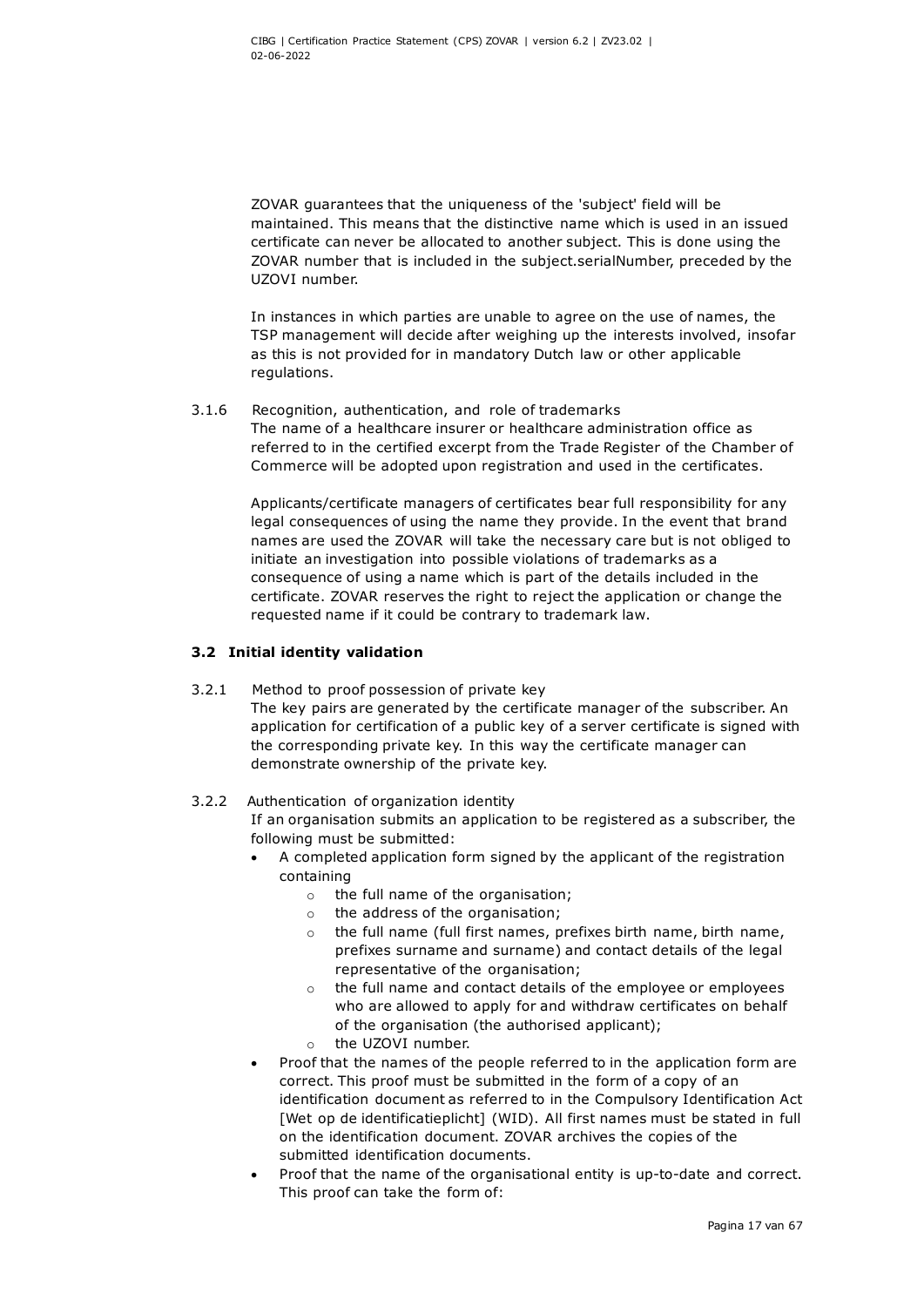- $\circ$  the registration number under which the organisational entity is listed in the Trade Register of the Chamber of Commerce and which shows the accuracy of the name;
- Proof that the legal representative is authorised to represent the organisation. This proof can take the form of:
	- o The registration number under which the organisational entity is listed in the Trade Register of the Chamber of Commerce and which shows who is authorised to represent the organisation;
	- o If the organisation is not registered with the Chamber of Commerce, a copy of the appointment of the legal representative can be submitted.

Organisations that have a licence granted by the Dutch Central Bank [Nederlandsche Bank] belong to the ZOVAR domain. These organisations do not have to submit any proof.

ZOVAR checks the submitted documents and details for authenticity, completeness and accuracy. ZOVAR checks whether a stated UZOVI number corresponds to the UZOVI number in the Vektis registration. ZOVAR informs the subscriber of the success or rejection of the registration request. In the event of a rejection, the reason for the rejection will be stated.

## 3.2.3 Authentication of individual identity

The individual identity is authenticated upon establishment of identity within the framework of the issue of a server certificate.

A certificates application must be made by (an authorised applicant on behalf of) the subscriber that also fulfils the role of certificate manager. The following must also be submitted:

- A completed application form signed by the subscriber's applicant/certificate manager containing
	- o the name of the subscriber;
	- o the subscriber number;
	- o the name of the applicant/certificate manager of the subscriber;
	- o the name of the system or the server for which certificates are being applied.
- the fully qualified domain name (FQDN) owned by the subscriber or which the holder has given permission to use. The domain name must be unique and may not be in use by another organisation. If the subscriber is not the owner of the domain name, ZOVAR checks if the subscriber can use the domain name The methods used by ZOVAR are described in chapter 3.2.2.4.2, 3.2.2.4.18 and 3.2.2.4.7 of the Baseline Requirements.
- The PKCS#10 file (Certificate Signing Request (CSR). PKCS#10 is the common standard for a certificate request and contains the public key that is included in the ZOVAR server certificate. The PKCS#10 file must be uploaded into the application form are added to the application.

In all cases ZOVAR checks the authenticity, completeness and accuracy of the submitted documents. ZOVAR checks, on the basis of the submitted documents, whether the applicant is actually authorised to apply for the certificates. In the case of the recognised registers (Foundation for Internet Domain Registration in the Netherlands [Stichting Internet Domeinregistratie Nederland] (SIDN) or Internet Assigned Numbers Authority (IANA)) ZOVAR checks to determine whether the subscriber owns the domain name. ZOVAR informs the subscriber of the issue of a certificate or the rejection of the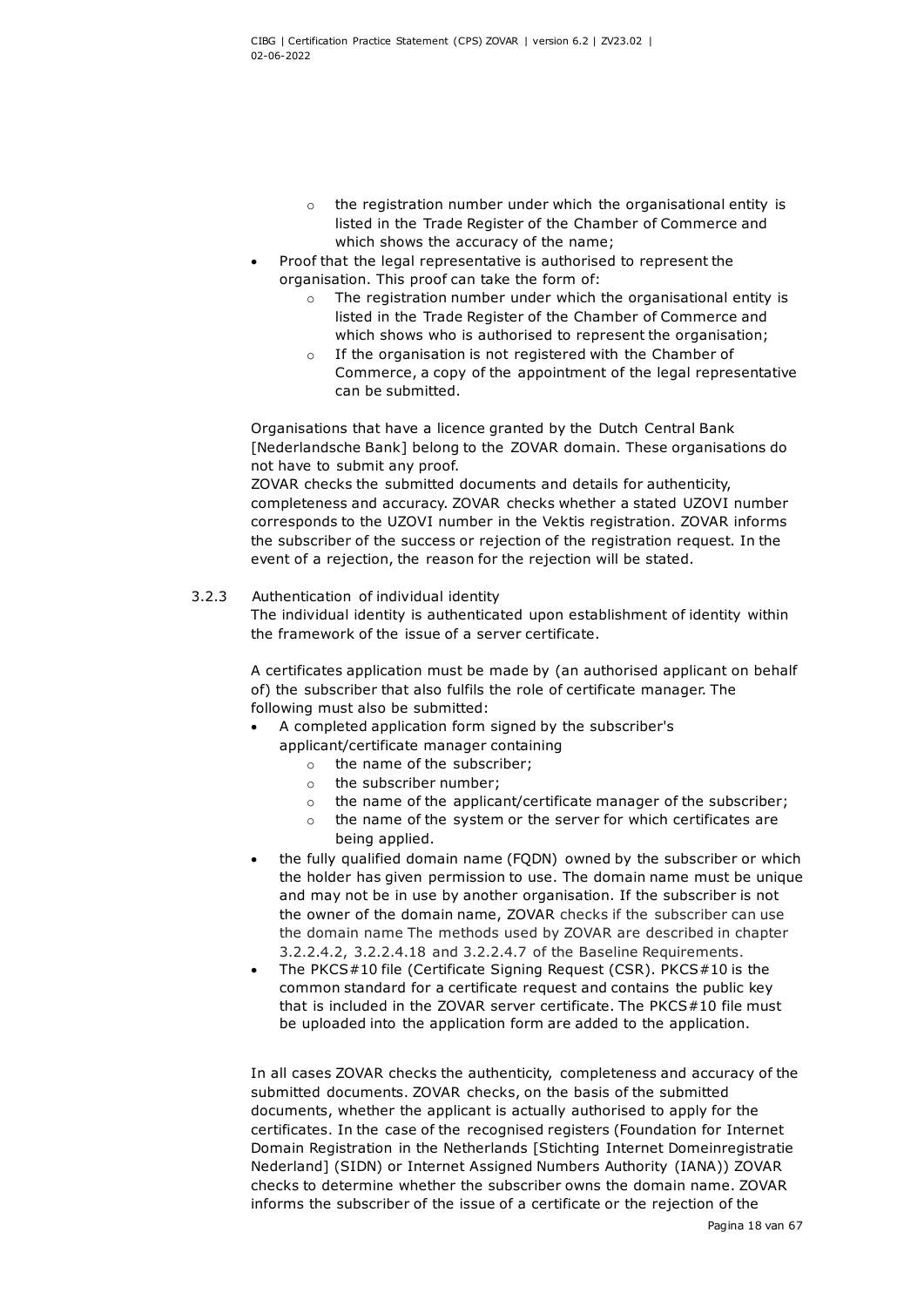certificate application. If the certificate application is rejected, the reason for the rejection will be stated.

3.2.4 Non-verified subscriber information ZOVAR verifies the name of the subscriber on the basis of recognised documents (see sections 3.2.2 and 3.2.3).

> ZOVAR verifies all details included in the certificate, with the exception of the optional 'department' field. The 'department' field optionally contains the department name given by the subscriber. This is not verified by ZOVAR. Details which are only recorded for correspondence purposes, such as correspondence name, academic titles and telephone numbers are not verified. ZOVAR adopts details which are not verified from the application form signed by an authorised applicant on behalf of the subscriber.

3.2.5 Validation of authority

The subscriber's legal representative can, upon registration, record which people are allowed to apply for certificates for the subscriber. These applicants are also certificate managers and are entitled to receive a certificate for a certificate holder on behalf of the subscriber. ZOVAR checks the authenticity of this application by the legal representative. ZOVAR archives this proof.

Only a legal representative can indicate who may apply for certificates on behalf of the subscriber. The method used to authenticate the legal representative is described in section 3.2.2. In the event of a server certificate application ZOVAR checks, on the basis of a copy of an identity document, whether the application has been signed by an authorised applicant.

3.2.6 Criteria for interoperation No stipulation.

## **3.3 Identification and authentication for re-key requests**

3.3.1 Identification and authentication for routine re-key The procedures and checks relating to identification and authentication in the event of renewal of the certificate are the same as those which apply to initial registration. A new key pair is always generated when a renewal request is executed.

The certificate can be renewed using a certificate renewal application form. These application forms will be submitted on time by ZOVAR together with the renewal letter. Only original certificate renewal application forms which have been sent out by ZOVAR will be processed. The renewal letter and the application form must be sent out no less than 3 months before the expiry date. When renewing certificates, a check must always be carried out in advance to see whether all the requirements of sections 3.1 and 3.2 have been fulfilled.

3.3.2 Identification and authentication for re-key after revocation Keys are renewed after revocation of the certificate in accordance with an initial application. A new key pair is always generated when a renewal request is executed. See the procedure in section 3.3.1 'Routinematige vernieuwing van het certificaat'.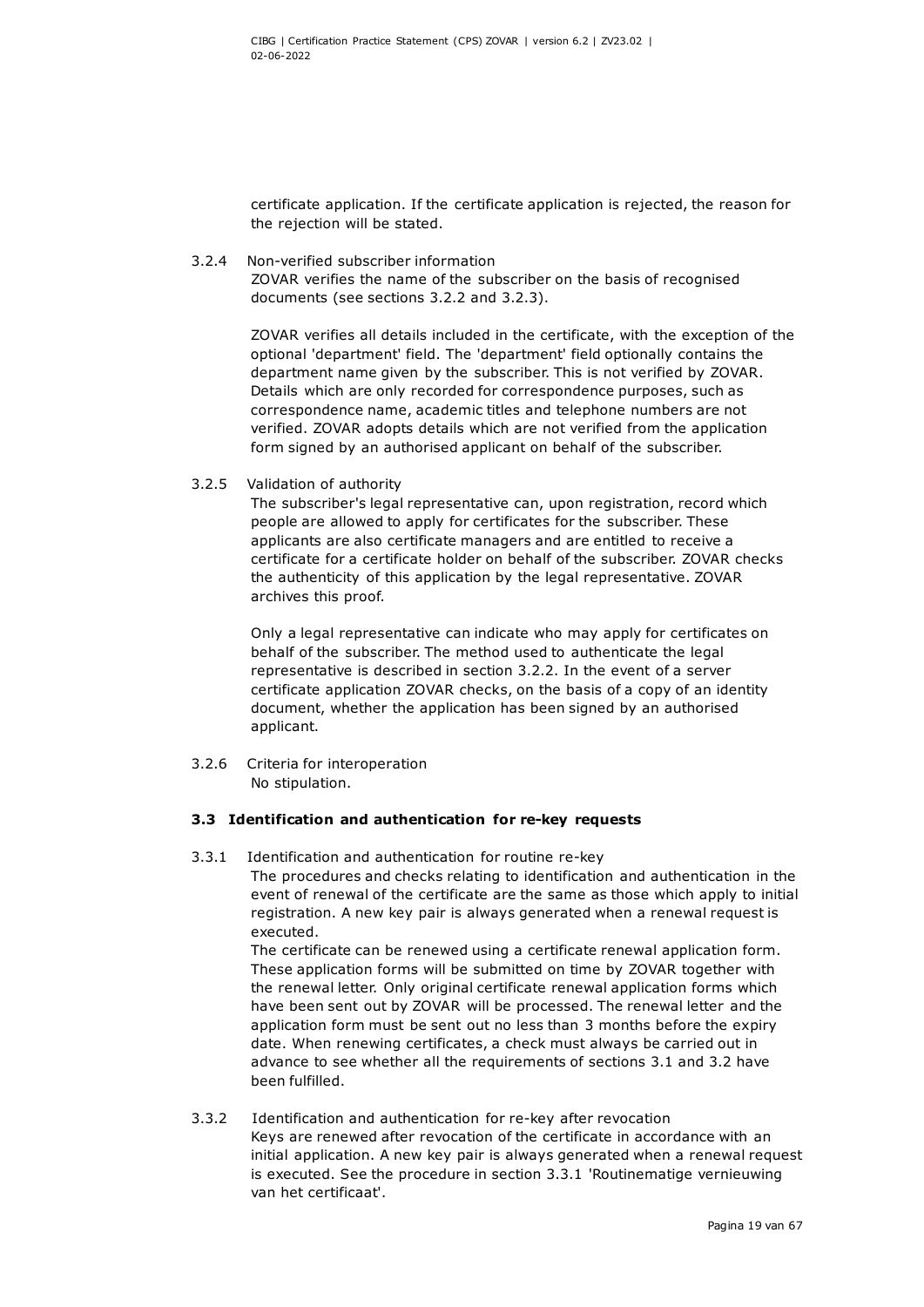#### **3.4 Identification and authentication for revocation request**

The legal representative of an authorised applicant can submit revocation requests on behalf of the subscriber. Requests to withdraw certificates can be made electronically, by email of by post. It is not possible to withdraw server certificates by telephone  $1$ .

In the event of **electronic revocation** identification and authentication take place on the basis of a number and a revocation code. The number and the revocation code are sent to the subscriber in writing when the certificate is issued.

In the event of revocation by **non-electronically signed email or by post**, identification and authentication will take place on the basis of a request signed by the person authorised to withdraw. ZOVAR checks whether the signature on the revocation request corresponds to the archived copy of an identification document as referred to in the WID.

- If the signature corresponds, ZOVAR will carry out the revocation request.
- If the signature does not correspond, ZOVAR will telephone the subscriber using the contact details registered with the ZOVAR. The applicant will then be asked to place the signature in accordance with the WID archived with ZOVAR. If the signature on the WID is changed, the applicant will be asked to send a valid copy of the WID to ZOVAR. After another check of the signature, ZOVAR will carry out the revocation request. ZOVAR archives the new copy of the WID.

In the event of revocation via **electronically signed email** the requirement will be that the email is signed by the person authorised to withdraw with a qualified non-repudiation certificate (such as on a PKI government card).

<span id="page-20-0"></span><sup>1</sup> This decision is taken after a risk analysis. The withdrawal of a server certificate can have consequences as regards connecting a subscriber to the care infrastructure. Because the possibility of a wrongful withdrawal is greater in the case of a telephone request than when other channels are used, ZOVAR does not offer the option of withdrawing by telephone.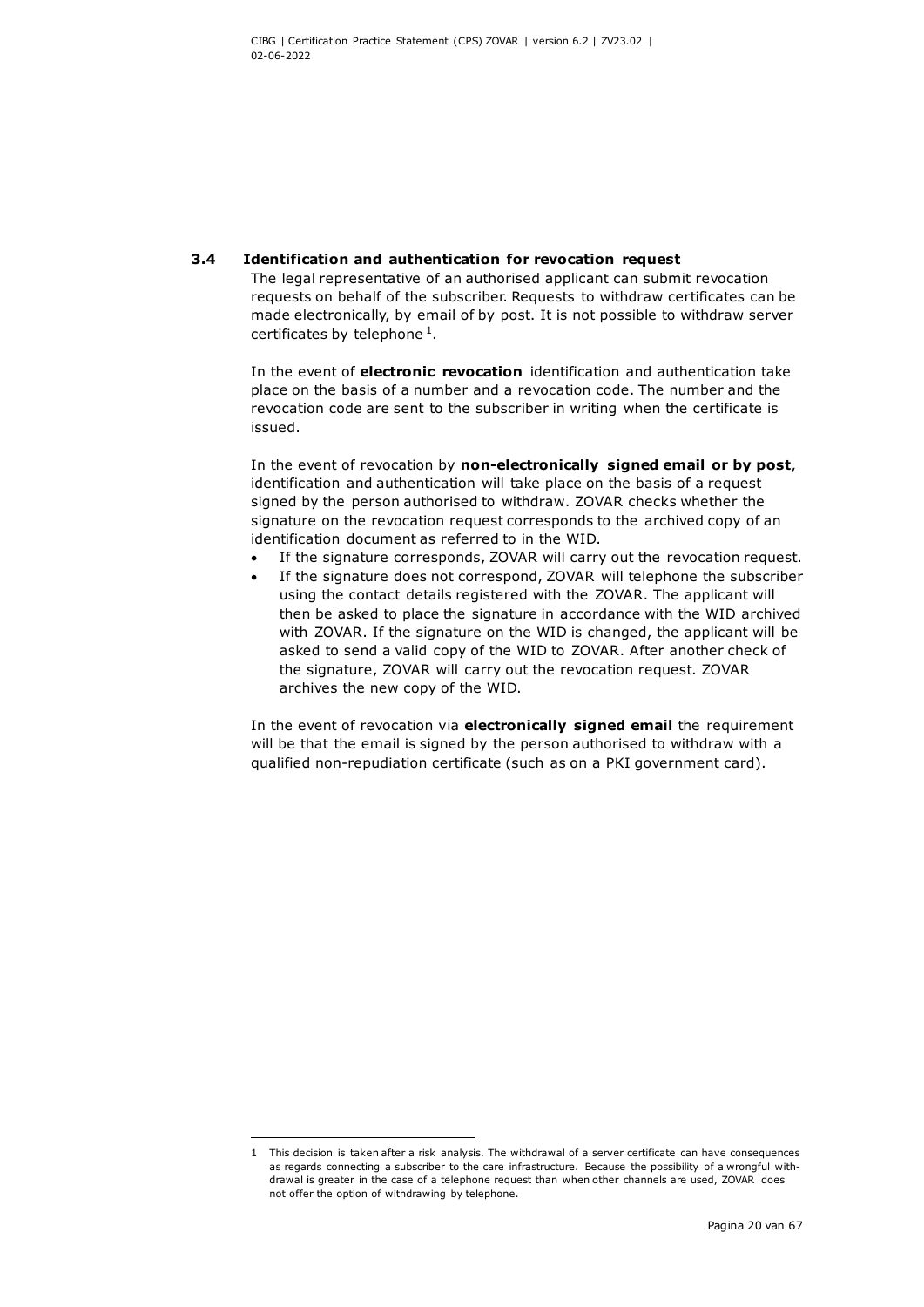## 4. Certificate life-cycle operational requirements

## **4.1 Certificate application**

## 4.1.1 Who can submit a certificate application

Applications for certificates can only be submitted by an applicant/certificate manager and a legal representative. These applicants/certificate managers are authorised by the subscriber to submit applications. Applications must always be submitted in writing. PKCS#10 files can only be sent via the website or via electronically signed mail.

## 4.1.2 Enrollment process and responsibilities

It is not possible to cancel an application after submission to ZOVAR. Exceptions, in exceptional cases, at the discretion of the TSP management. These include, for example, the situation in which the applicant discovers an irregularity in the application immediately after submission, and the application is not yet being processed by ZOVAR.

## **4.2 Certificate application processing**

Before certificates can be applied for, the subscriber must be registered with ZOVAR. For this, the following steps have to be completed:

- The intended subscriber submits a completed and signed application form, including the documents indicated in section 3.2. The intended subscriber can fill in forms via the ZOVAR website or can request these from ZOVAR. Before completing the application form the subscriber must be familiar with all the applicable conditions in the CPS. ZOVAR will not process any incomplete applications.
- ZOVAR carries out the checks referred to in section 3.2 and informs the subscriber of the result. If ZOVAR has informed the subscriber in writing that they cannot be registered, the subscriber will have six weeks to submit an objection.

A subscriber can apply for server certificates after registration. For this, the following steps have to be completed:

- The applicant/certificate manager submits a completed and signed application form including the documents indicated in section 3.2.3. The applicant/certificate manager can obtain forms via the website (www.zovar.nl). Before completing the application form the applicant/certificate manager must be familiar with all the applicable conditions in the CPS. ZOVAR will not process any incomplete applications.
- ZOVAR archives the submitted documents so that they can be used as proof in the event of reconstruction.

ZOVAR does not check Certification Authority Authorization DNS details on behalf of any 'certificate pinning' by the subscriber.

- 4.2.1 Performing identification and authentication functions ZOVAR performs the checks as described in section 3.2 and 4.3.
- 4.2.2 Approval or rejection of certificate applications ZOVAR carries out the checks referred to in section 3.2 and informs the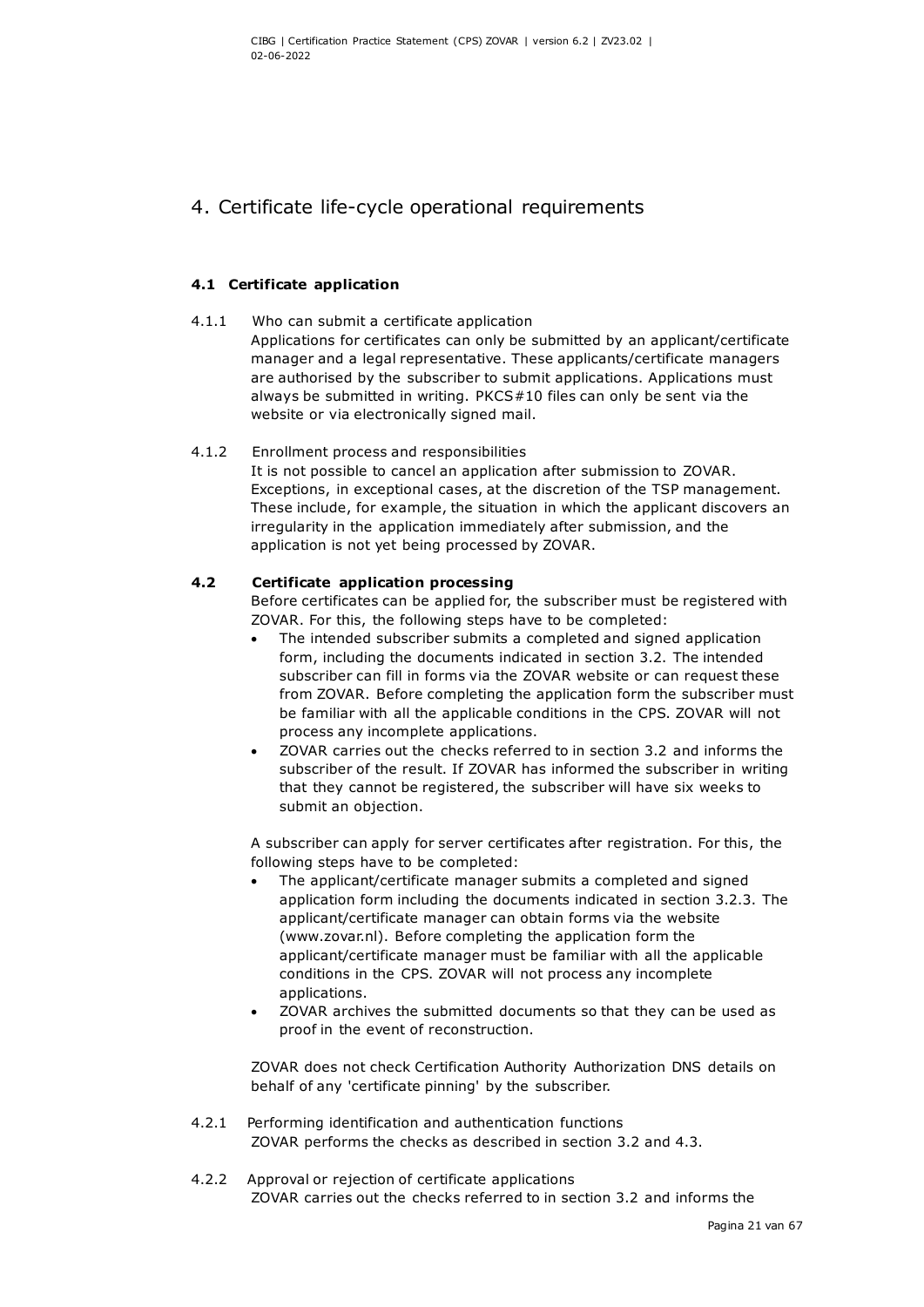subscriber of the issue of the certificate or the rejection of the application. If the application is rejected, the reason for the rejection will be stated and the subscriber will have six weeks to submit an objection.

4.2.3 Time to process certificate applications

The maximum turnaround time applied by ZOVAR is no more than eight weeks from receipt of the completed application until the ZOVAR server certificate is available. ZOVAR may require more time during extremely busy periods. Information on this will be issued on the website [www.zovar.nl.](http://www.zovar.nl/)

## **4.3 Certificate Issuance**

## 4.3.1 CA actions during certificate issuance

A Server Certificate can be issued in two ways. Both are clarified below.

The Server Certificates are issued on the basis of a request signed by the applicant/certificate manager with an electronic signature:

- The applicant/certificate manager signs the PDF application form with a qualified non-repudiation certificate. Or;
- The applicant/certificate manager sends the ZOVAR an email containing the completed application form. The applicant/certificate manager signs this email with a qualified non-repudiation certificate
- The employee of ZOVAR checks the submitted details and carries out validity checks on the electronic signature. After carrying out the checks and recording the details, instructions are issued to produce the server certificate.

The server certificates are issued after the applicant/certificate manager of the subscriber has appeared in person:

- The applicant/certificate manager must appear in person at the address indicated. This physical confirmation of the identity of the applicant/certificate manager can only be carried out within the Netherlands.
- The certificate manager submits a valid identification document stating full first name, initials or other first name(s) (if applicable), birth name, as well as the date and place of birth. Valid identification documents are those designated as such in Article 1 of the Compulsory Identification Act [Wet op de Identificatieplicht] (WID). ZOVAR is obliged to archive a copy of the document used to prove identity. The data on the copy that are not relevant to ZOVAR are shielded using automatic recognition software.
- The physical confirmation of the identity of the card applicant/certificate manager and the creation of the copy are carried out by AMP Groep courier company on the instruction of ZOVAR. AMP Groep is fully certified to do this (in accordance with ETSI EN 319411-2).
- The applicant/certificate manager signs the proof of identification. The certificate manager hereby agrees to the terms and conditions as stated in this CPS, see 4.4. After successful identification, the applicant/certificate manager will receive a confirmation by e-mail from AMP group.
- After the signed proof of identification has been processed by ZOVAR, instructions will be given to produce the server certificate. revocation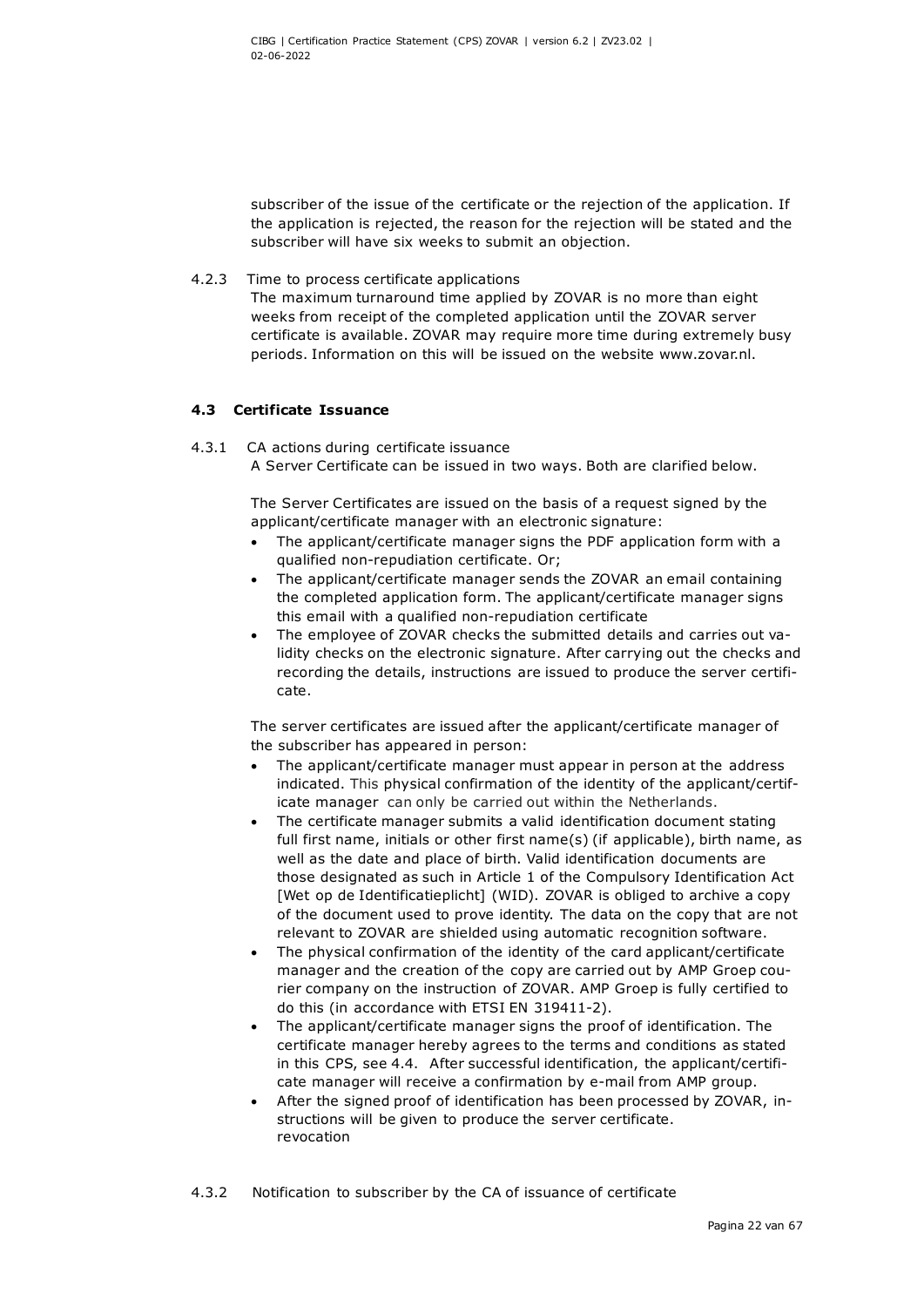After a servercertificate has been produced, ZOVAR sends the certificate by email to the applicant/certificate manager. ZOVAR also sends a revocation code to the subscriber's correspondence address for the attention of the applicant/certificate manager.

## **4.4 Certificate acceptance**

The conditions for the use of certificates of ZOVAR are stated in the CPS. The CPS is published on the website.

## 4.4.1 Conduct constituting certificate acceptance

The certificate manager should check the certificate content on correctness and completeness before using it. By using the certificate, the certificate manager declares that he has taken note of and agrees with the rights and obligations as stated in the CPS and that he agrees with the content of the certificate. See also section 9.1.10.

- 4.4.2 Publication of the certificate by the CA The certificates are published in the directory service immediately after the certificate has been signed by the CA during the production process. Subscriber and card holder/certificate manager agree to the publication of the public certificates and the information contained therein, see chapter 7 and section 2.4.
- 4.4.3 Notification of certificate issuance by the CA to other entities No stipulation.

## **4.5 Key pair and certificate usage**

- 4.5.1 Subscriber private key and certificate usage
	- The subscriber is obliged to inform ZOVAR immediately and to withdraw the certificates if an irregularity occurs as indicated in section 4.9.1.
	- The subscriber and the certificate holder are obliged to stop using the certificates and the corresponding private keys if instructed to do so by ZOVAR. ZOVAR can provide an indication like this in the event that a CA key is compromised.
	- The subscriber guarantees that all submitted details are correct and complete. This concerns the details relating to the subscriber registration, the certificate application and other details.
	- The subscriber guarantees that all data supplied, and therefore the data included in the certificate, are correct and complete. This concerns the data related to the subscription registration, the certificate application and other data
	- The subscriber must ensure that the key material is exclusively generated in a safe resource that complies with EAL 4+ or equivalent security criteria.
	- The subscriber is obliged to save the keys which belong to server certificates in a Secure User Device (SUD). The subscriber must secure the SUD in which the private keys are saved in a manner suitable for securing critical company resources. The subscriber can deviate from this if compensatory measures are taken in the field of physical access security, logical access security, logging, audit and functional separation in the environment of the system that contains the keys of the server certificates. The keys can also be protected using software. The compensating measures must be of such quality that it is practically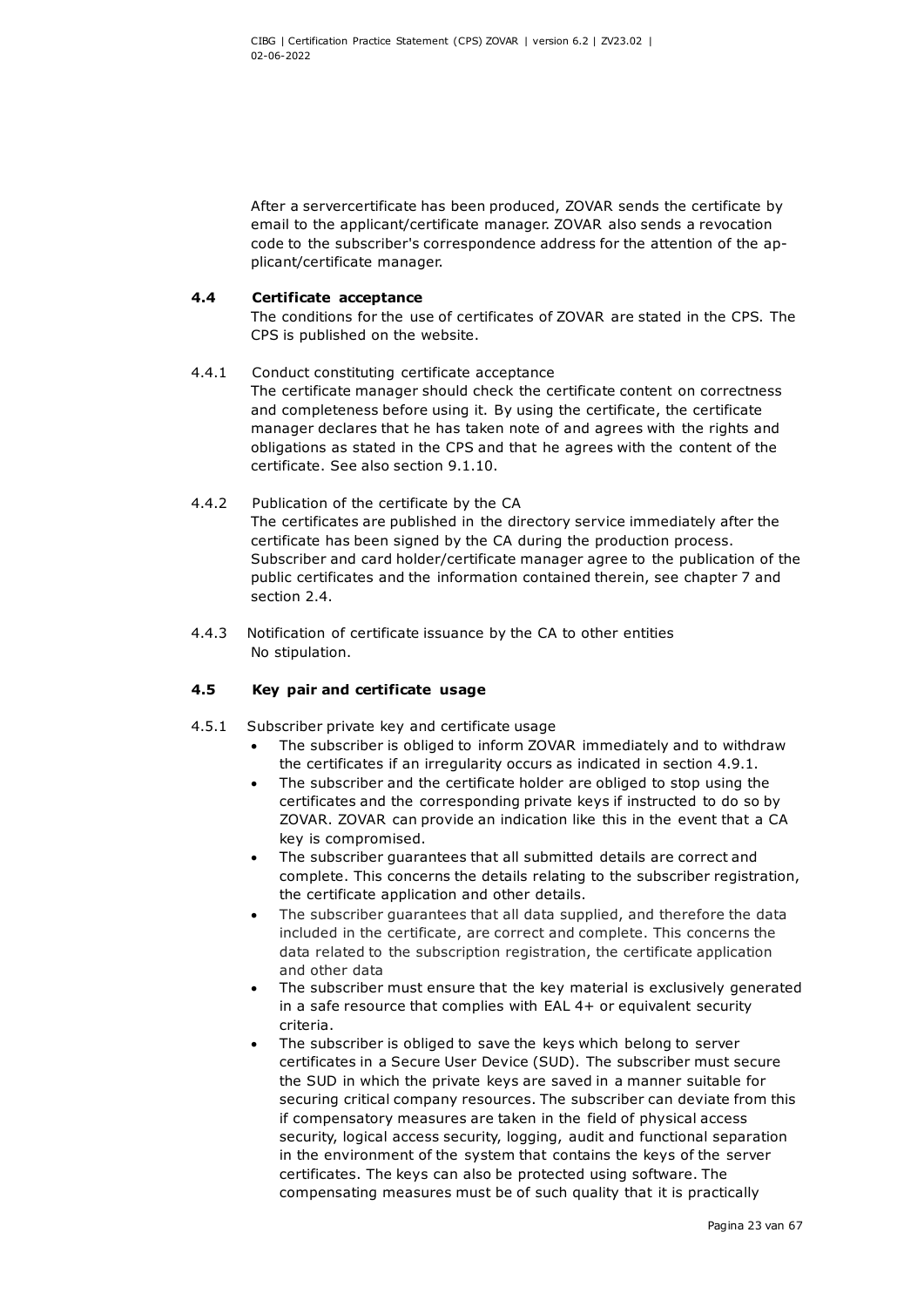impossible to steal or copy the keys without being noticed<sup>[2](#page-24-1).</sup>

- The subscriber is obliged to keep the activation details, which are used to obtain access to the private key, separate from the SUD.
- If the domain name (FODN) as referred to in a server certificate is identifiable and addressable via the internet, the subscriber guarantees that the server certificate is only placed on a server that is at least accessible using one of the FQDNs in this server certificate.
- The subscriber and applicant of a certificate requests confirms that ZOVAR is entitled to issue personal data, such as name, address, email and telephone number to Cannock Outsourcing B.V. and AMP Groep.
- The subscriber confirms that ZOVAR is entitled to withdraw the certificate if the subscriber violates the applicable conditions or if the ZOVAR establishes that the certificate is being used in conjunction with criminal activities, for example phishing attacks, fraud, or the distribution of malware.
- <span id="page-24-0"></span>The above obligations for the subscriber will, insofar as they can be designated as too uncertain, be developed in more detail in ZOVAR guidelines and/or more detailed regulations.

## 4.5.2 Relying party public key and certificate usage The obligations of the relying party are applicable when trusting a certificate issued by ZOVAR. The relying party is obliged:

- to assess on a case-by-case basis whether it is justified to trust the certificate;
- to check the validity and authenticity of the hierarchy within which the certificate is issued, meaning the validity of certificates of the more superior CAs as well as of the master certificate of the State of the Netherlands;
- to verify the validity of the certificate by means of the most recently published Certificate Revocation List (CRL) or via the Online Certificate Status Protocol (OCSP);
- always to use the most recently published Certificate Revocation List (CRL) in the event of calamities and/or incidents whereby the Online Certificate Status Protocol (OCSP) is inaccessible;
- to take cognizance of all obligations regarding the use of the certificate as referred to in this CPS and the trusting party conditions, including explicitly all restrictions on the certificate's use;
- to take all other precautionary measures which can reasonably be taken by trusting parties;
- to be aware that previous checks only authenticated the integrity of the details and the identity of the server or service and did not constitute a judgement on the content of the details.

## **4.6 Certificate Renewal**

If, after the (threatened) expiry of the period of validity or after an application for revocation, a ZOVAR-certificate is applied for, new key pairs and new certificates will be generated. The procedures, checks and method of working used in relation to the application, production and issuing are the same as the procedures, checks and method of working relating to the first issue. Certificate holders' keys will not be reused after the end of the period of validity or after the corresponding certificates have been withdrawn. Renewing certificates will also mean renewal of the key pair.

<span id="page-24-1"></span><sup>2</sup> ZOVAR has the right to check the compensating measures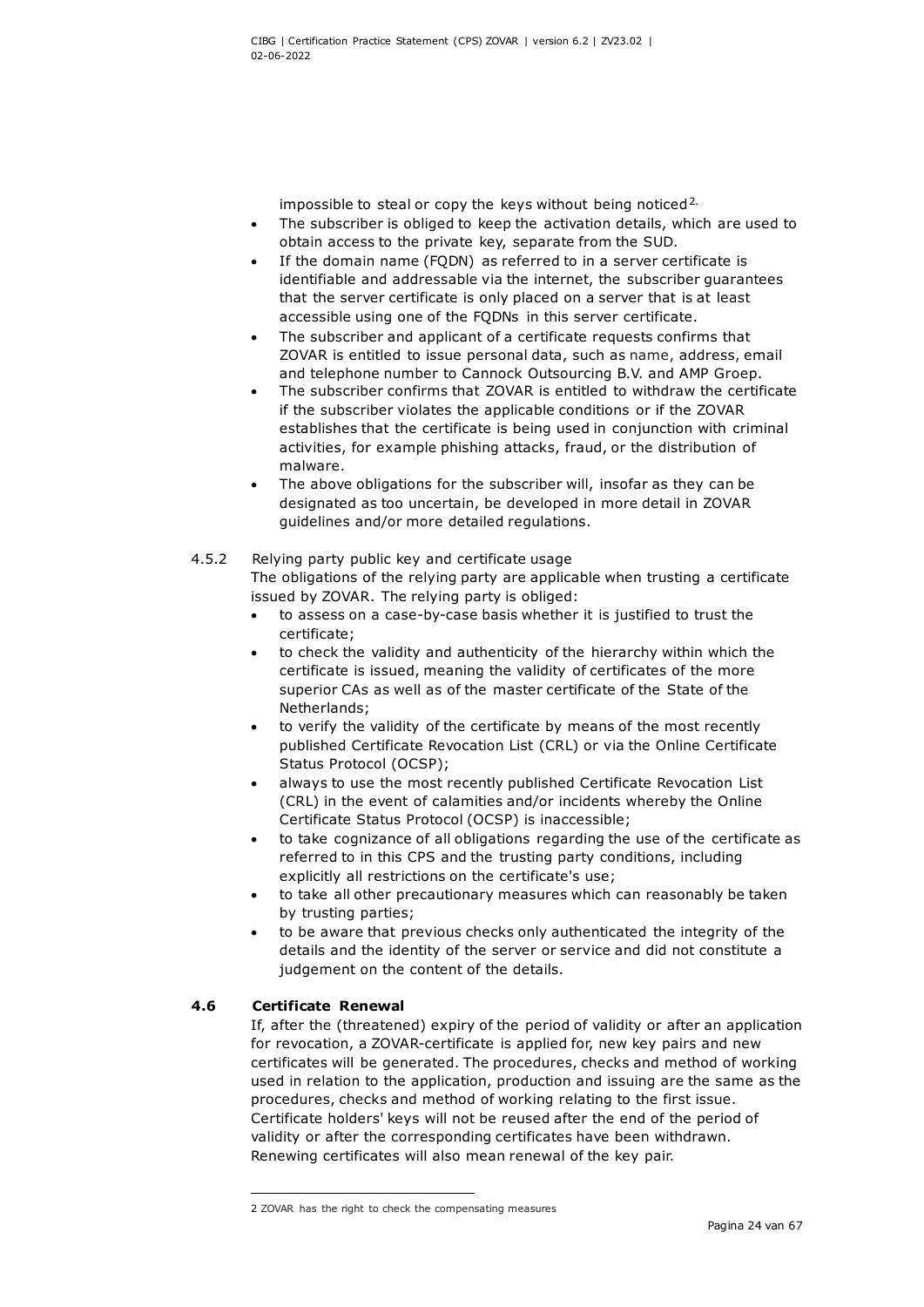- 4.6.1 Circumstance for certificate renewal No stipulation.
- 4.6.2 Who may request renewal No stipulation.
- 4.6.3 Processing certificate renewal requests No stipulation.
- 4.6.4 Notification of new certificate issuance to subscriber No stipulation.
- 4.6.5 Conduct constituting acceptance of a renewal certificate No stipulation.
- 4.6.6 Publication of the renewal certificate by the CA No stipulation.
- 4.6.7 Notification of certificate issuance by the CA to other entities No stipulation.

#### **4.7 Certificate Re-Key**

If, after the (threatened) expiry of the period of validity or after the revocation, new server certificates are applied for, new key pairs and new certificates will be generated. The procedures, checks and method of working used in relation to the application, production and issuing are the same as the procedures, checks and method of working relating to the first issue.

- 4.7.1 Circumstance for certificate re-key No stipulation.
- 4.7.2 Who may request certification of a new public key No stipulation.
- 4.7.3 Processing certificate re-keying requests No stipulation.
- 4.7.4 Notification of new certificate issuance to subscriber No stipulation.
- 4.7.5 Conduct constituting acceptance of a re-keyed certificate No stipulation.
- 4.7.6 Publication of the re-keyed certificate by the CA No stipulation.
- 4.7.7 Notification of certificate issuance by the CA to other entities No stipulation.

## **4.8 Certificate Modification**

If certificates have to be modified, the existing certificates will have to be withdrawn and new certificates with amended details applied for.

4.8.1 Circumstance for certificate modification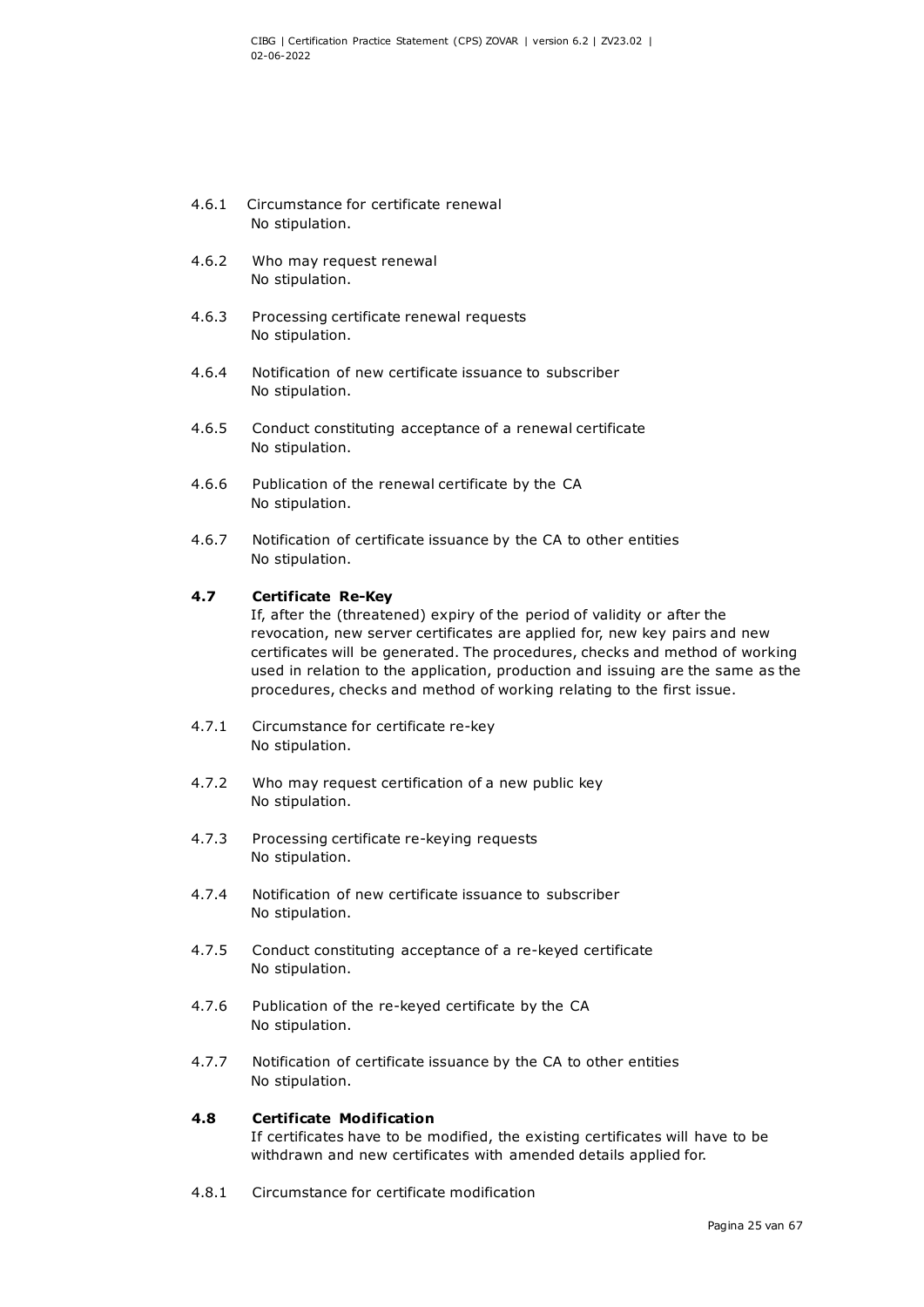No stipulation.

- 4.8.2 Who may request certificate modification No stipulation.
- 4.8.3 Processing certificate modification requests No stipulation.
- 4.8.4 Notification of new certificate issuance to subscriber No stipulation.
- 4.8.5 Conduct constituting acceptance of modified certificate No stipulation.
- 4.8.6 Publication of the modified certificate by the CA No stipulation.
- 4.8.7 Notification of certificate issuance by the CA to other Entities No stipulation.

#### **4.9 Certificate revocation and suspension**

Requests to withdraw certificates can be submitted as described below. ZOVAR ensures that date and time of revocation of certificates can be established exactly. In the event of any doubt the time determined by ZOVAR will apply as the moment of revocation. If a certificate is withdrawn, it cannot be declared valid again.

ZOVAR does not permit the (temporary) suspension of certificates.

#### 4.9.1 Circumstances for revocation

The subscriber is obliged to submit a revocation request to ZOVAR and to terminate the use of the certificate in the following circumstances:

- observed or suspected misuse or compromise;
- termination of the subscriber's existence;
- inaccuracies in, or changes to, the details shown on the certificates;
- system/server no longer used;
- permission to use the domain name is withdrawn.

Revocation on the initiative of ZOVAR will take place in the following circumstances:

- All certificates of a subscriber can be withdrawn if the subscriber does not comply with the obligations in the CPS<sup>3</sup>.
- All certificates of a subscriber are withdrawn if the Dutch Central Bank no longer designates them as a healthcare insurer or if the Ministry of Health, Welfare and Sport no longer designates them as a healthcare administration office.
- A server certificate is withdrawn if the owner of the domain name reports to ZOVAR that the permission to use the domain name has been withdrawn.
- One or more certificates of a subscriber are withdrawn if ZOVAR observes inaccuracies in the details included in the certificate, for example due to a name change.

<span id="page-26-0"></span><sup>3</sup> The conditions for the subscribers are included in CPS sections 4.5.1 and 9.6.2.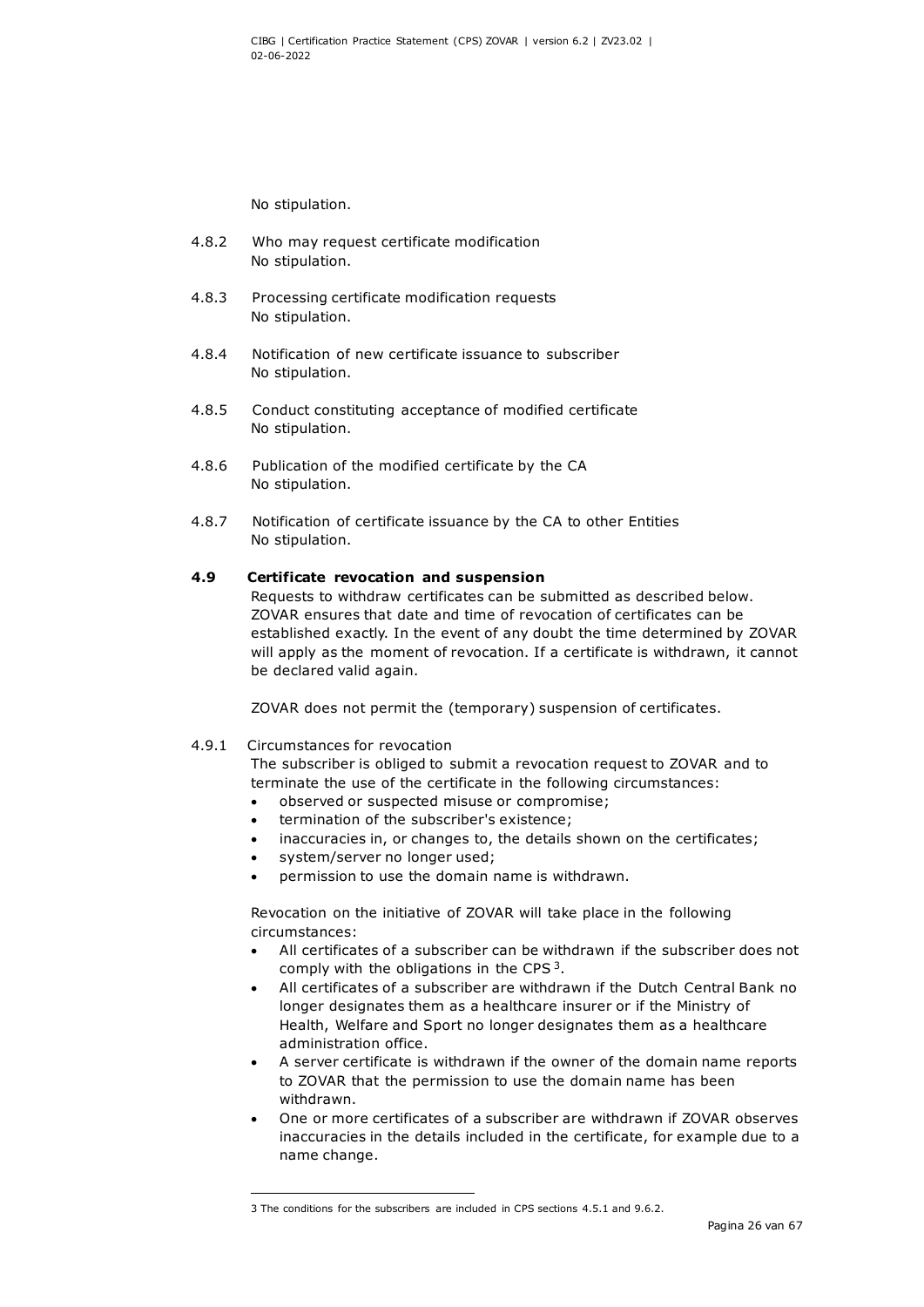- The certificates of a subscriber can be withdrawn if the private key belonging to the certificates, or the key of the TSP or PKI government has been compromised.
- The certificates of a subscriber or certificate holder are withdrawn if the technical content of the certificate implies an irresponsible risk for subscribers, trusting parties and third parties (for example browser parties).
- A server certificate is withdrawn if the invoice is not paid for by the set deadline [4](#page-27-0).

The reasons for each revocation initiated by ZOVAR are to be documented, archived and signed by the TSP management.

#### 4.9.2 Who can request revocation

A request to withdraw certificates may be submitted by:

- an authorised applicant on behalf of the subscriber in the role of certificate manager;
- the legal representative of the subscriber;
- the curator that acts if the subscriber itself is no longer authorised to perform legal actions with intended legal consequence;
- the management responsible for ZOVAR.

A trusting party cannot make a revocation request but can report the suspicion of a circumstance which may cause the revocation of a certificate. In such an instance ZOVAR will investigate the report and will withdraw the certificate if necessary.

#### 4.9.3 Procedure for revocation request

Requests to withdraw certificates can be made by a certificate holder, an appropriately authorised person of the subscriber, or by the certificate holder electronically, or by email of by post. It is explicitly pointed out that, in the event that the revocation serves an urgent interest, the revocation should take place electronically via the website of ZOVAR (www.zovar.nl). This form of revocation is available twenty-four hours per day, seven days per week.

In the event of **electronic** revocation, the applicant/certificate manager fills in a number that has been communicated with the corresponding revocation code on the website of ZOVAR (www.zovar.nl). If the revocation code and smart card number are correct, the certificate will be withdrawn. The applicant will be notified on the website. If the revocation code and smart card number are incorrect, notification will be given that the revocation will not be carried out. ZOVAR has taken measures to make it impossible to make unlimited incorrect revocation requests.

In the event of revocation **by non-electronically signed email or by post** the following must be submitted:

- A revocation request signed by an appropriately authorised person, containing:
	- o the name of the subscriber;
	- o the name of the person making the revocation request;
	- o the reference to the certificate or the certificates for which the request applies.

ZOVAR checks whether the signature on the revocation request corresponds

<span id="page-27-0"></span><sup>4</sup> As stated in section 9.1.7, the deadline is set at six weeks after receipt of the reminder.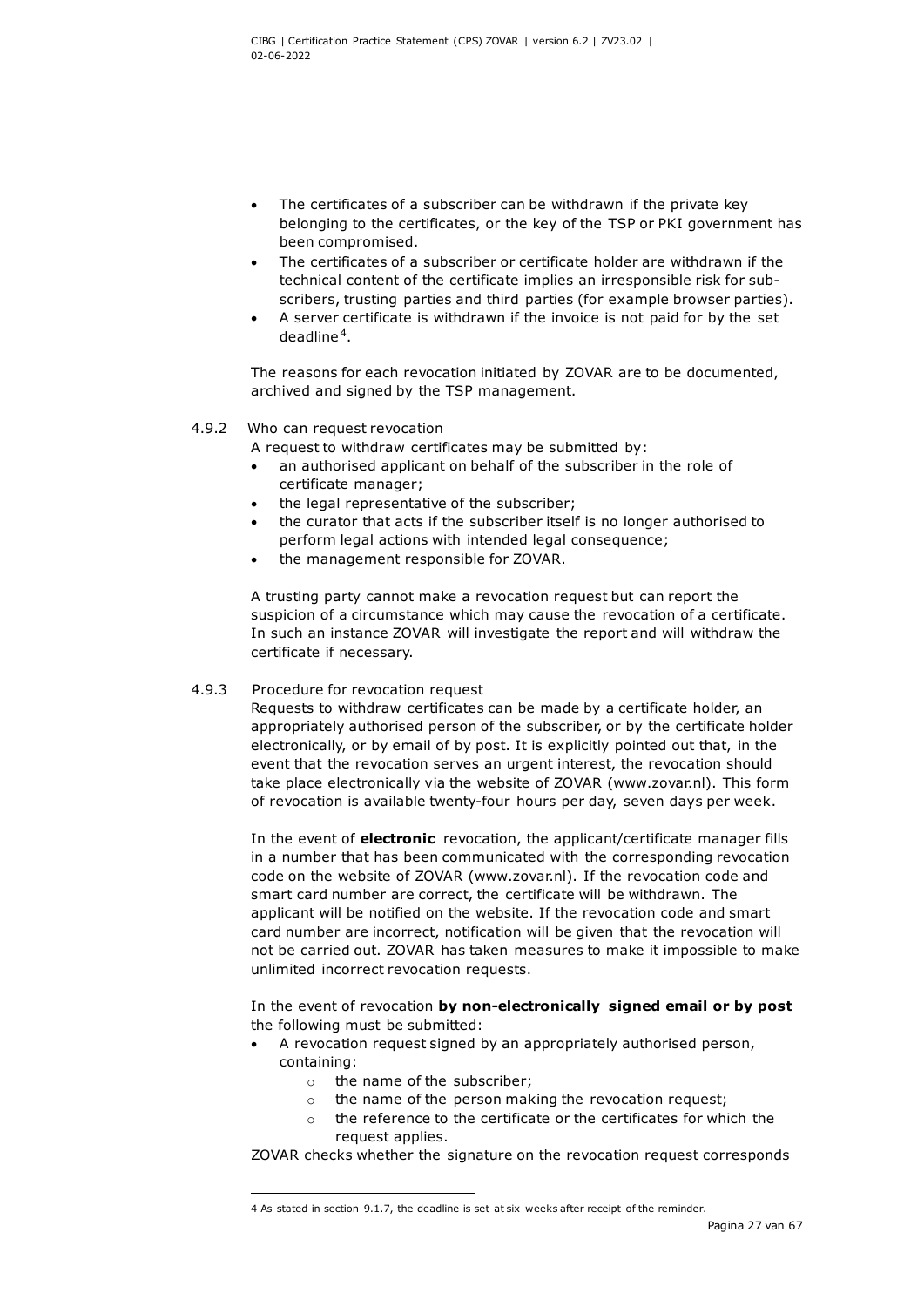to the archived copy of an identification document as referred to in the WID.

- If the signature corresponds, ZOVAR will carry out the revocation request.
- If the signature does not correspond, ZOVAR will telephone the subscriber using the contact details registered with the ZOVAR. The applicant will then be asked to place the signature in accordance with the WID archived with ZOVAR. If the signature on the WID is changed, the applicant will be asked to send a valid copy of the WID to ZOVAR. After another check of the signature, ZOVAR will carry out the revocation request. ZOVAR archives the new copy of the WID.

The following requirement applies in the case of revocation by electronically signed email:

The email is signed by the person authorised to withdraw with a qualified non-repudiation certificate (as on a PKI government card).

ZOVAR checks whether the party submitting the revocation request is authorised to make the application. ZOVAR also checks the identity of the party submitting the revocation request on the basis of the submitted identity document and a previously archived copy of the identity document. After carrying out the checks ZOVAR withdraws the certificates and places them on the Certificate Revocation List (CRL). A confirmation that the revocation has been accepted, or a notification that the revocation request has been rejected, will be sent in writing to the subscriber.

## 4.9.4 Revocation request grace period

The certificate holder or the subscriber are obliged to submit a revocation request immediately and without delay in situations referred to in section 4.9.1.

#### 4.9.5 Time within which CA must process the revocation request

Electronic requests are dealt with immediately online. ZOVAR advises parties to use the electronic revocation facilities on the ZOVAR website. These facilities are available twenty-four hours per day and seven days per week. In the event of electronic revocation, the maximum delay between receiving a request and changing the revocation status information (CRL) is four hours.

Requests received by e-mail or post will only be processed within four hours if the request is received on workdays between 7:30 a.m. and 4:00 p.m. Requests submitted after 4:00 p.m. will be processed the following working day.

If the revocation has an urgent interest, this must be done electronically (24 hours a day and seven days a week using the revocation code).

#### 4.9.6 Revocation checking requirement for relying parties

Trusting parties are obliged to check the current status (withdrawn/not withdrawn) of a certificate by consulting the most recently publische CRL of via the OCSP facility. Trusting parties are also obliged to check the CRL's electronic signature, including the corresponding certification path.

#### 4.9.7 CRL issue frequency

The CRL issue frequency is every hour and the CRL is valid for 48 hours. In the event of system defects, service activities or other factors outside ZOVAR's control, ZOVAR also ensures that revocation requests which are submitted via the website are carried out within four hours after submission. With this in mind a fallback scenario has been designed which is regularly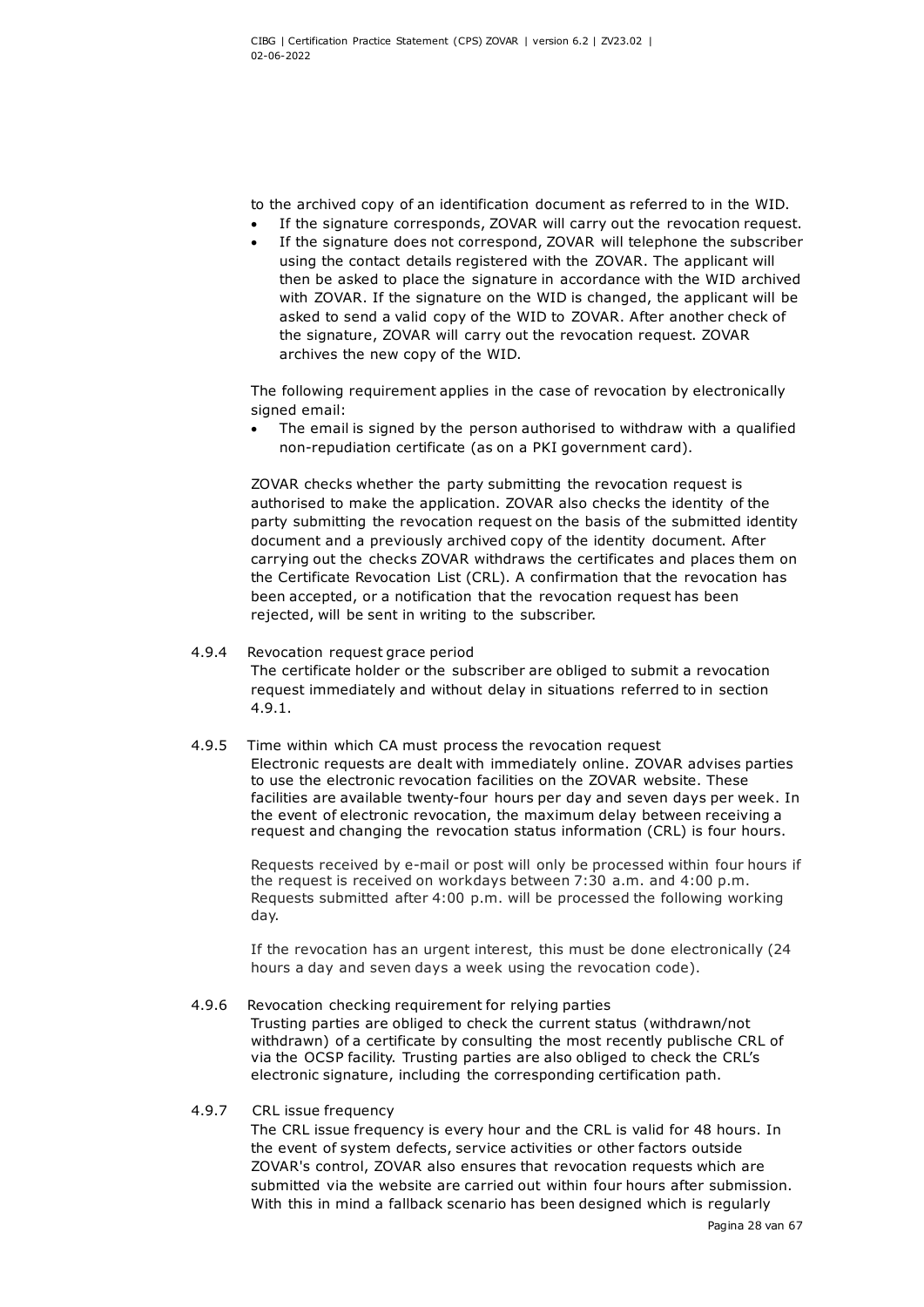tested.

If the processes which rely on the ZOVAR certificates require the certificate status to be more up-to-date, we urgently advise using the facility for an online check of the revocation status (see section 4.9.9).

Withdrawn certificates will remain on the CRL, even after the original validity date had passed.

- 4.9.8 Maximum latency for CRLs The CRL is published immediately after generation.
- 4.9.9 On-line revocation/status checking availability In addition to the publication of CRLs, ZOVAR also offers certificate status information via the Online Certificate Status Protocol (OCSP) facility. The OCSP is structured in accordance with IETF RFC 6960. As soon as a CA certificate reaches the expiry date, the OCSP service stops for het CA in question.

OCSP validation is an online validation method whereby ZOVAR sends the trusting party an electronically signed message (OCSP response) after the trusting party has sent a specific request for status information (OCSP request) to the OCSP service (OCSP responder) of ZOVAR. The OCSP response will include the requested status of the certificate in question. The status can be expressed as one of the following values: good, withdrawn or unknown. If we do not receive an OCSP response, for whatever reason, no conclusion can be drawn in relation to the certificate's status. The URL of the OCSP responder with which the revocation status of a certificate can be validated is stated in the AuthorityInfoAccess.uniformResourceIndicator attribute of the certificate.

A OCSP response is always sent and signed by the OCSP responder. A trusting party must verify the signature under the OCSP response with the system certificate which accompanies the OCSP response. This system certificate is issued by the same Certification Authority (CA) as the CA that issued the certificate of which the status is being requested.

The information issued via the OCSP responder may be more up-to-date than the information communicated via the CRL. This is only the case if a revocation has taken place and the regular renewal of the CRL has not yet occurred.

- 4.9.10 On-line revocation checking requirements This service is freely available to all trusting parties who want to validate the revocation status of a certificate issued by ZOVAR.
- 4.9.11 Other forms of revocation advertisements available No stipulation.
- 4.9.12 Special requirements re key compromise Revocation of a domain or a TSP certificate will be considered if the signing key belonging to the certificate is compromised or suspected to be compromised. Indicators of private key compromise may include: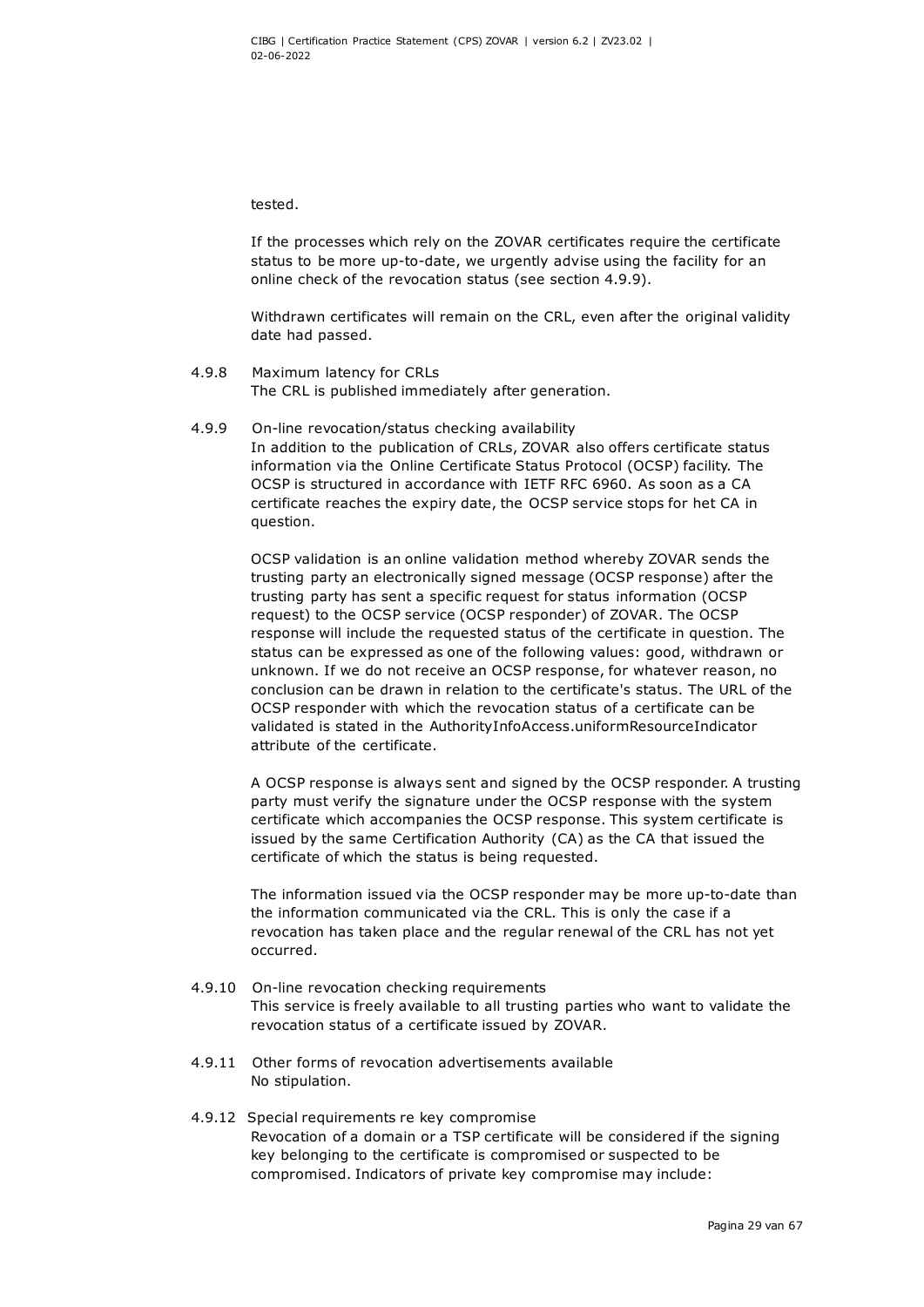- Theft or loss of device holding a private key:
- Audit findings indicating private key compromise;
- CT Log findings indicating unauthorized certificate signing;
- Incidents reported to CIBG by third parties which may indicate key compromise.

All indicators are registered, analyzed, and followed up accordingly.

- 4.9.13 Circumstances for suspension ZOVAR does not permit the (temporary) suspension of certificates.
- 4.9.14 Who can request suspension ZOVAR does not permit the (temporary) suspension of certificates.
- 4.9.15 Procedure for suspension request ZOVAR does not permit the (temporary) suspension of certificates.
- 4.9.16 Limits on suspension period ZOVAR does not permit the (temporary) suspension of certificates.

#### **4.10 Certificate Status Services**

- 4.10.1 Operational characteristics ZOVAR issues a new CRL every hour. OCSP can be used to request the current status information.
- 4.10.2 Service availability

In the event of a disruption, ZOVAR will ensure that the services become available again within four hours of the disruption being discovered. This only applies to the CRL. In the event of disruptions the CRL must always be used and not the OCSP.

4.10.3 Optional features No stipulation.

#### **4.11 End of Subscription**

No end date applies, in principle, to the subscriber registration. If the relationship between the subscriber and ZOVAR is terminated, the subscriber will be deleted from the register.

With a request to delete the registration the subscriber indicates that they no longer wish to use the services of the ZOVAR. The subscriber is then removed from ZOVAR. A request for deletion of a registration (and therefore revocation of the certificates issued to the registered party) must be submitted in writing. ZOVAR authenticates the applicant in accordance with the authentication procedure which applies to registration applications.

In the event of a name change or termination of a subscriber, a transition period of three months will come into effect. This transition period implies the following:

- the server certificates will remain active,
- the subscriber registration will remain active.

After the transition period all server certificates will be withdrawn and the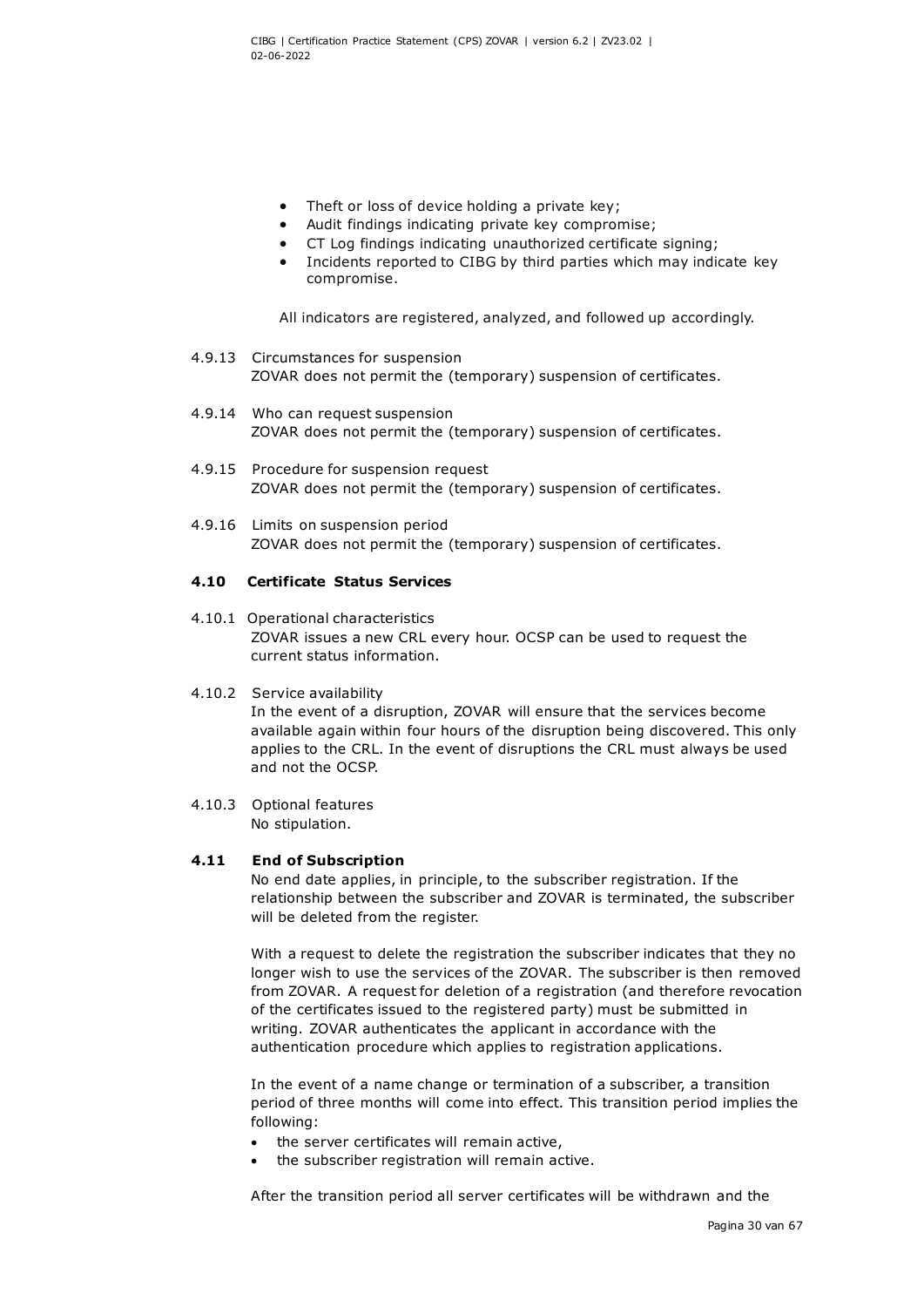subscriber registration deleted.

## **4.12 Key escrow and recovery**

ZOVAR does not support key escrow and key recovery.

- 4.12.1 Key escrow and recovery policy and practices No stipulation.
- 4.12.2 Session key encapsulation and recovery policy and practices No stipulation.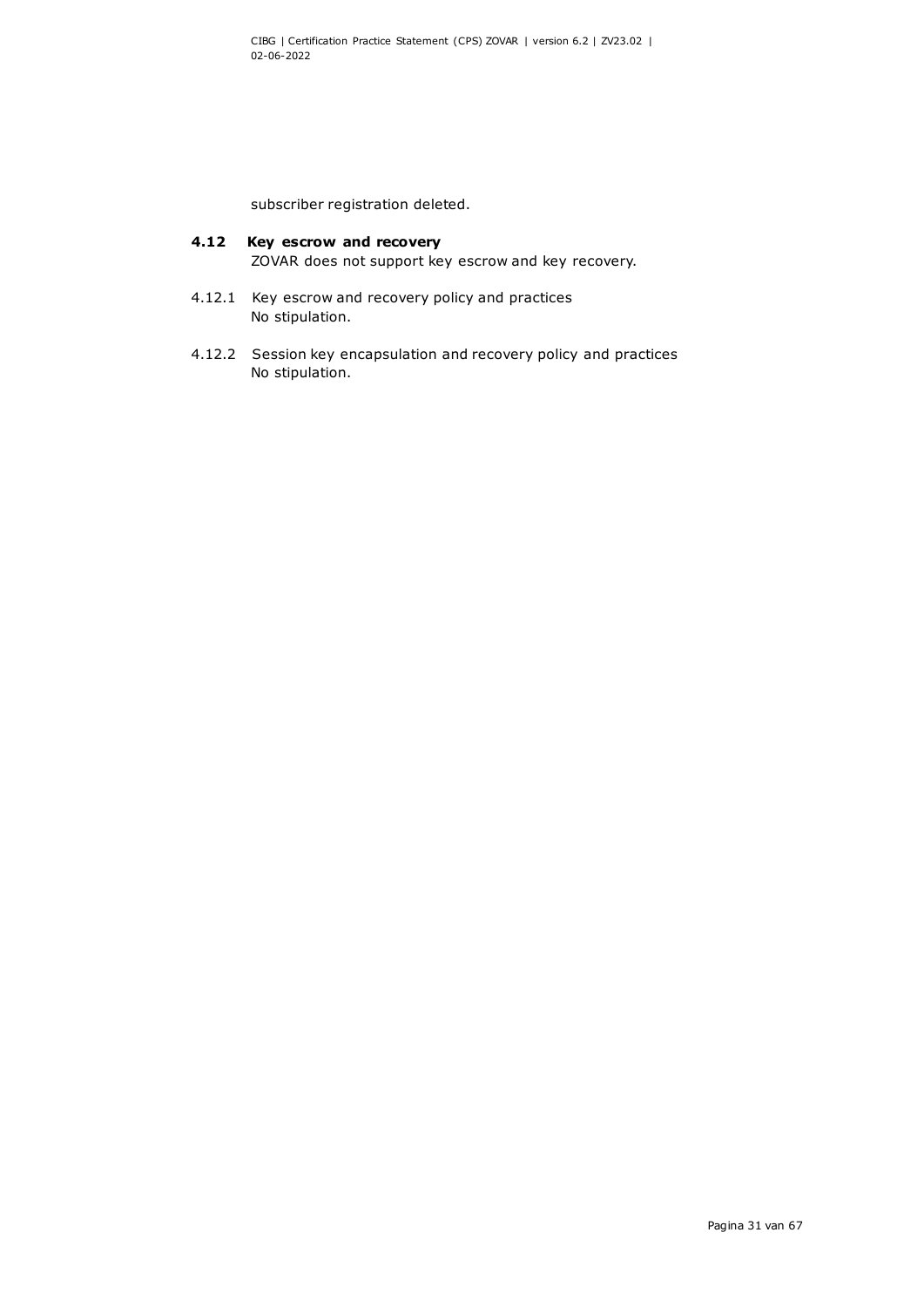## 5. Facility, Management, and Operational Controls

## **5.1 Physical Controls**

## 5.1.1 Site location and construction

The services of ZOVAR are provided from various locations. The registration work is carried out at CIBG's premises. The certification takes place at the computing centre of KPN Corporate Market B.V. The work in relation to the mobile identification of the certificate manager takes place on location.

## 5.1.2 Physical access

<span id="page-32-0"></span>The necessary physical security measures have been taken for all locations. These measures have been taken on the basis of risk analyses and security plans. The measures taken guarantee a protected and properly protected registration, certification, issue and revocation process which prevents unauthorised access to, or violation of, these processes or the locations where they are being carried out. For example, the work relating to the certification takes place in a high security environment at the computing centre of KPN Corporate Market B.V. in Apeldoorn. This environment fulfils the law and regulations imposed by the government, including the Protection of State Secrets Act 1951 [Wet Bescherming Staatsgeheimen 1951]. Numerous measures have been taken at all locations to prevent emergency situations and to limit any emergency-related damage. Examples of these measures are lightning conductors, power supplies, structural measures and access procedures.

ZOVAR has separate test, acceptance and production systems. The transfer of software from one environment to the other takes place in a controlled fashion via a change management procedure. This change management procedure covers, among other things, monitoring and recording of versions, changes and emergency repairs to all operational software. Before software can be put into production, ZOVAR carries out tests on the basis of predetermined test plans.

ZOVAR takes prompt and coordinated action to respond quickly to incidents and to limit the effect of any security violation. All relevant incidents are immediately reported to the organisations stipulated in the law and regulations whenever they occur. Incidents relating to a category specified in advance by the Policy Authority of the PKI for the government are reported to said Policy Authority.

- 5.1.3 Power and air conditioning See chapter [5.1.2.](#page-32-0)
- 5.1.4 Water exposures See chapter 5.1.2.
- 5.1.5 Fire prevention and protection The integrity of TSP systems and information is protected against viruses, malware and unauthorised software and other possible sources that could lead to a disruption of the services, by means of a combination of suitable physical, logical and organisational measures. These measures are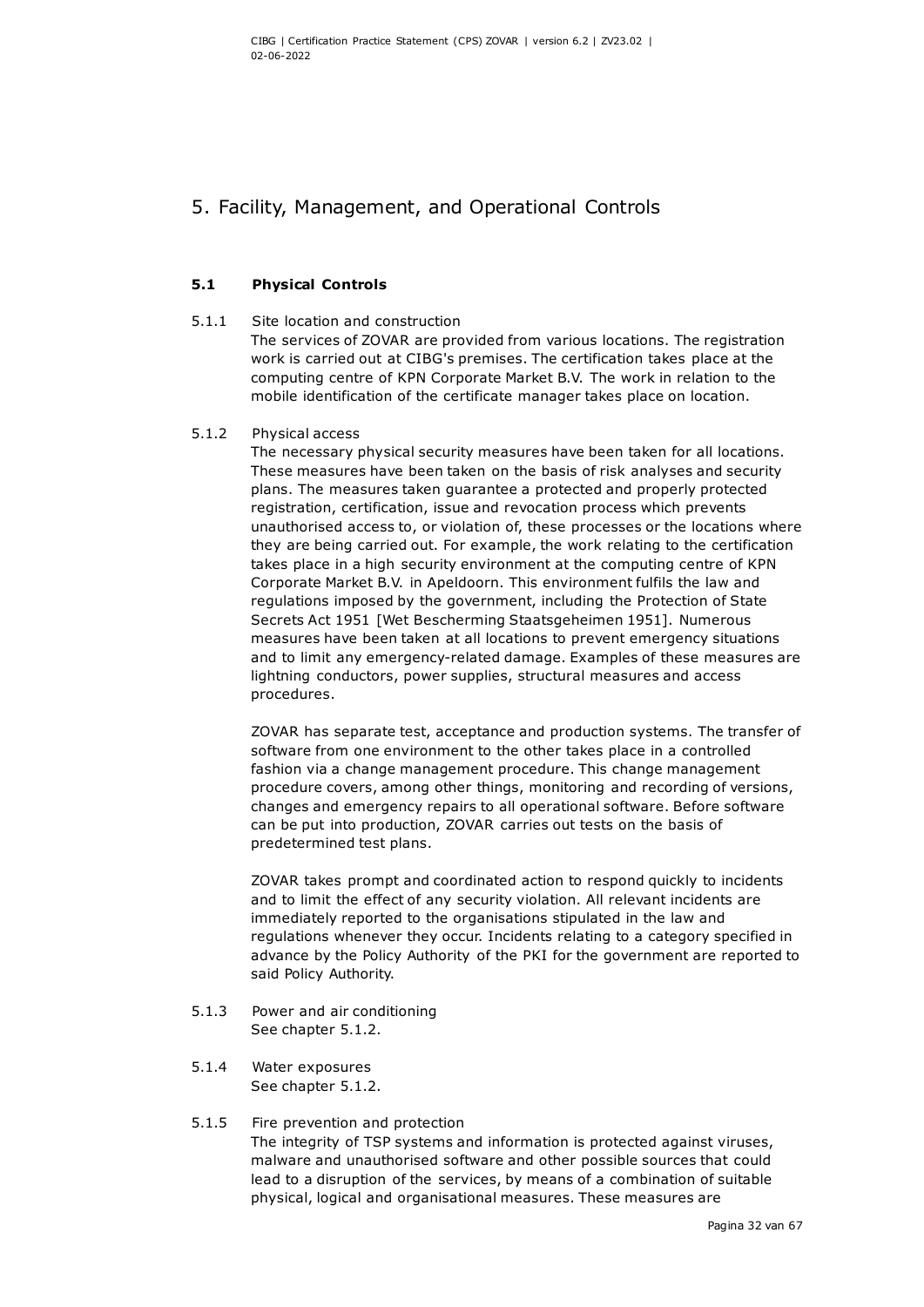preventive, repressive and corrective in nature. Examples of these measures are logging, firewalls, intrusion detection and redundancy of systems, system elements and network components.

5.1.6 Media storage

All used system storage media are treated safely in order to protect them from damage, theft and unauthorised access. Storage media are carefully removed when they are no longer needed.

Usage capacity is monitored and predictions are made in order to ensure sufficient processing capability and storage capacity in the future.

5.1.7 Waste disposal

CIBG personnel are obliged to dispose of confidential information in the designated closed waste bins or shredders. A data destruction company has been contracted for the destruction of this confidential data.

5.1.8 Off-site backup

CIBG has taken measures to guarantee the availability of business-critical services. These measures, as well as the Recovery Point Objective and Recovery Time Objective, are described in a business continuity plan.

Incremental backups of the registration system and digital records are stored on a daily basis, full backups are stored on a weekly basis and are also archived at a remote location. The paper archive is not backed up.

## **5.2 Procedural Controls**

5.2.1 Trusted roles

Personnel with access to cryptographic material or people who also operate in a confidential role have a position that is classified as confidential. Hereby, all staff in confidential positions have been screened for the presence of conflicting interests that could influence the impartiality of the activities of ZOVAR. This by means of a 'Declaration on behaviour' in accordance with the Judicial Data Act.

- 5.2.2 Number of persons required per task The services of ZOVAR are organised in such a way that it is impossible for a single person to compromise the reliability of the services. Registration, personalisation, certification and issuance are organisationally separated tasks. The 'four eyes principle' and/or functional separation is applied to registration tasks.
- 5.2.3 Identification and authentication for each role No stipulation.
- 5.2.4 Roles requiring separation of duties ZOVAR maintains functional separation of the implementation, decisionmaking and verification tasks. In addition, there is functional separation between system management and operation of the TSP systems, as well as between Security Officer(s), TSP Manager(s), Chief Information Security Officer (CISO), System auditor(s), system administrator(s) and TSP operator(s).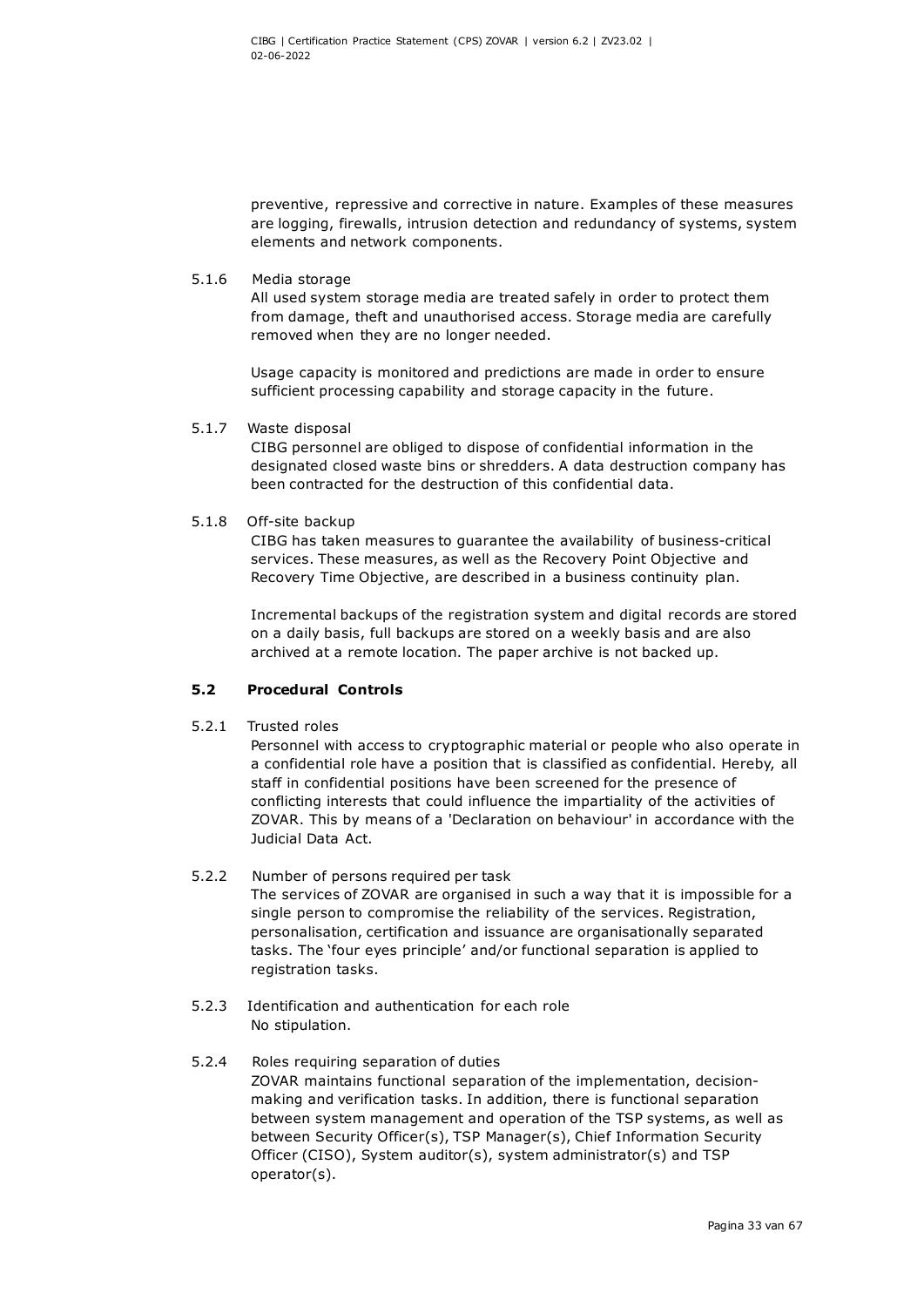## **5.3 Personnel Controls**

5.3.1 Qualifications, experience, and clearance requirements All employees involved in the services of ZOVAR have the required knowledge and experience in the field of certification services. Employees who are responsible for checking identification documents have the knowledge required to check the authenticity of the documents.

Security tasks and responsibilities, including those for confidential positions, are documented in job descriptions. These have been drawn up on the basis of the separation of tasks and authorities and a specification of the sensitivity of the position. Employee authorisations are granted based on the 'need-toknow' principle. Procedures have been drawn up and implemented for all confidential and administrative tasks which affect the provision of certification services.

#### 5.3.2 Background check procedures

Background checks are carried out on all employees involved in certification work. ZOVAR asks all employees involved in registration and identification to submit a certificate of good conduct.

All employees who carry out tasks for ZOVAR are able to take part in training and awareness activities which are relevant for the execution of their task.

#### 5.3.3 Training requirements

ZOVAR deploys sufficient personnel who have enough specialist knowledge, experience and qualifications necessary for the TSP services. Managers are fully aware of the nature of the certification services and corresponding quality level.

- 5.3.4 Retraining frequency and requirements Specific training is obligatory for all personnel. An annually updated training plan is used to monitor training.
- 5.3.5 Job rotation frequency and sequence No stipulation.
- 5.3.6 Sanctions for unauthorized actions Any employee that performs an authorised action is immediately denied access to all systems. The TSP management decides on the duration and the conditions of the access denial and any additional actions and sanctions to be taken.
- 5.3.7 Independent contractor requirements The aforementioned requirements apply to hired personnel. Personnel are hired on the basis of master contracts.
- 5.3.8 Documentation supplied to personnel ZOVAR employees will be demonstrably provided with the documentation which is necessary for the proper fulfilment of the task assigned to them.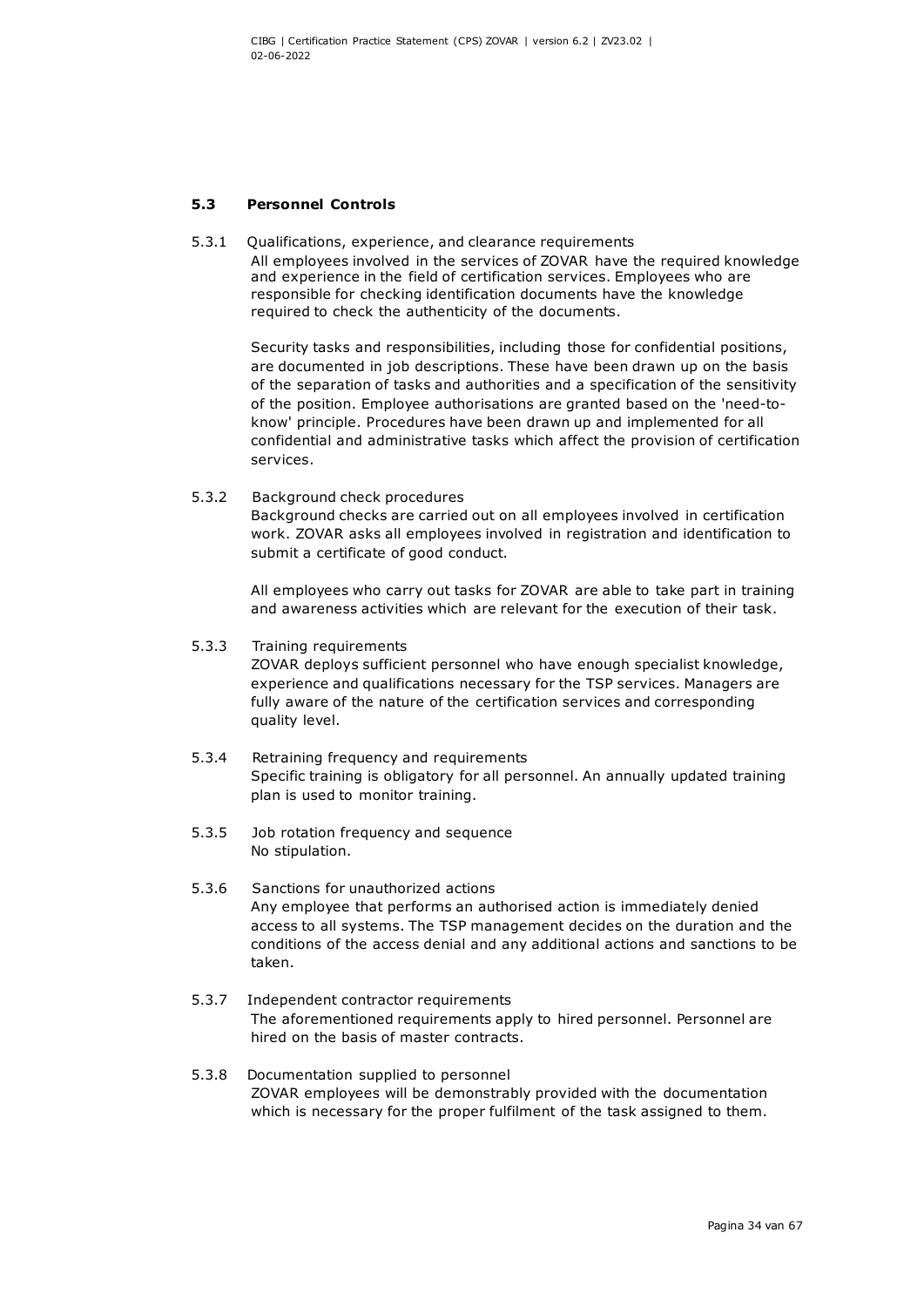## **5.4 Audit Logging Procedures**

- 5.4.1 Types of events recorded
	- ZOVAR maintains overviews of:
	- Creating accounts.
	- Installation of new software or software updates.
	- Date and time and other descriptive information concerning backups.
	- Date and time of all hardware changes.
	- Date and time of audit log dumps.
	- Shutting down and (re)starting of systems.
	- All registration activities relating to the application and revocation of certificates and any changes to registration details.

ZOVAR manually or automatically monitors the following events:

- Life cycle events relating to the CA key, including:
	- o generating keys, backup, storage, recovery, archiving and destruction;
	- o life cycle events relating to the cryptographic equipment.
- Life cycle events relating to the management of certificates, including:
	- o certificate applications, reissue and revocation;
	- o successful or unsuccessful processing of applications;
	- o generating and issuing certificates and CRLs.
- Security incidents, including:
	- o successful and unsuccessful attempts to gain access to the system;
	- o PKI and security activities undertaken by personnel;
	- o reading, writing or deleting security-sensitive files or records;
	- o changes to the security profile;
	- o system crashes, hardware failure, and other irregularities.

The parts of the loggings contain the following elements:

- Date and time.
- Serial number.
- Author identity.
- Type.

## 5.4.2 Frequency of processing log

Loggings are investigated randomly and as part of internal quality processes.

5.4.3 Retention period for audit log

The consolidated loggings relating to life cycle management certificates are kept for a period of at least seven years and then deleted. The log files related to technical threats and risks are kept for 24 months and then deleted.

5.4.4 Protection of audit log.

Events which are included electronically and manually in audit log files are protected against unauthorised perusal, change, deletion or other undesirable changes by means of physical and logical access control resources.

5.4.5 Audit log backup procedures No stipulation.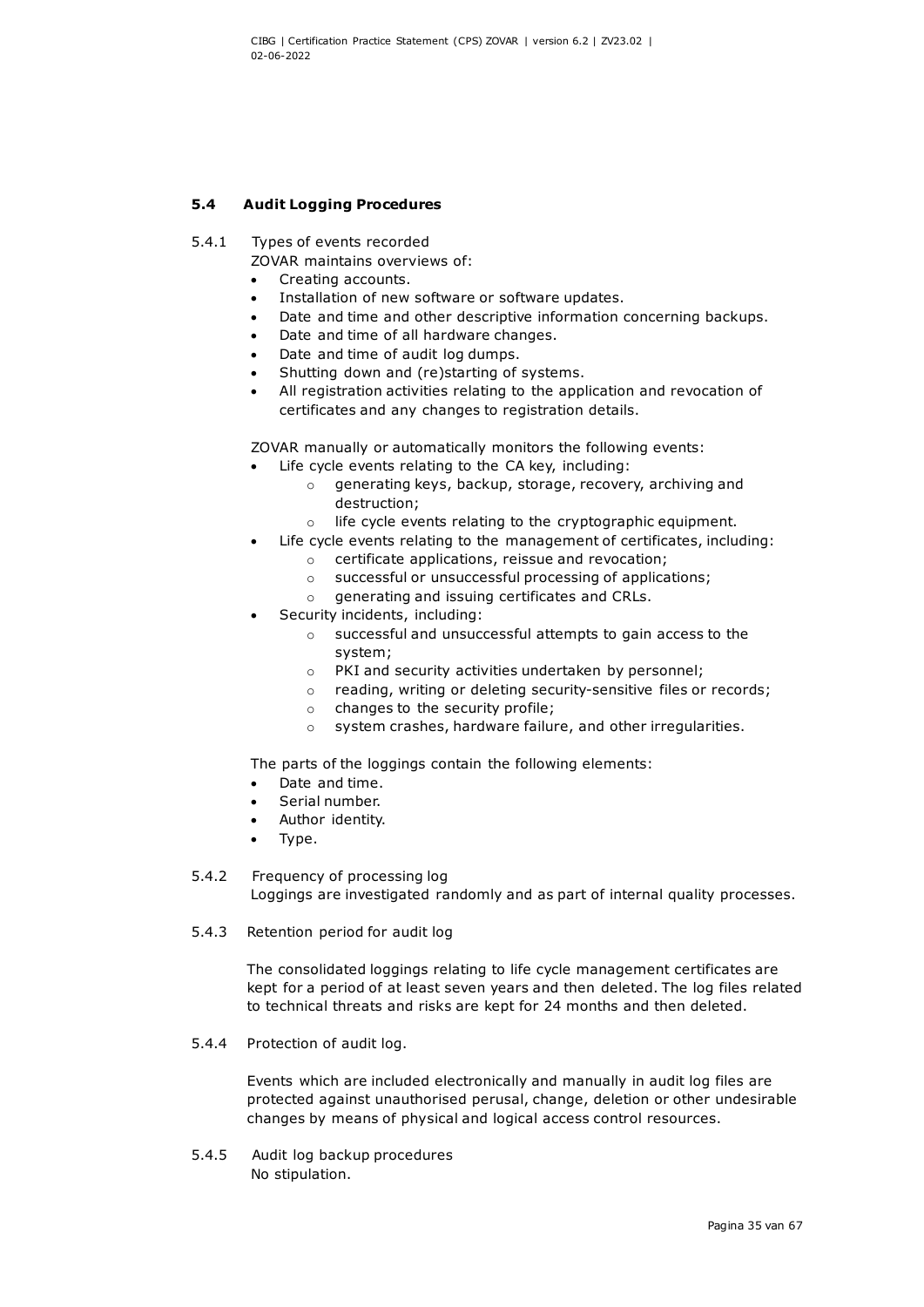- 5.4.6 Audit collection system (internal vs. external) All audit logs are saved internally on the systems. In addition, logging is archived off-site. The most important log details are also archived each quarter at the CIBG.
- 5.4.7 Notification to event-causing subject ZOVAR carries out a more detailed investigation if the logging reveals malicious activities.

#### 5.4.8 Vulnerability assessments

At least once a year ZOVAR carries out a risk analysis, which includes a vulnerability analysis. On the basis of the outcomes of these analyses ZOVAR implements suitable measures as necessary.

## **5.5 Records Archival**

5.5.1 Types of records archived

ZOVAR archives all relevant information relating to events, details, files and forms. The following is recorded as a minimum:

- Applications for registration and applications for certification (application forms).
- Documents submitted during the application procedure (including a copy of the identity document, excerpt from the Trade Register of the Chamber of Commerce).
- Storage location of copies of applications and identity documents.
- Information which is relevant for the identification of a subscriber.
- Information concerning the checks carried out.
- Correspondence relating to registration application or certificate application.
- Proof of date and time of issue of the certificates.
- Information concerning revocation requests of certificates or deletion from the registration.
- Complaints and objections and correspondence received in relation to complaints objections.
- Requests for information received in writing and other correspondence related to the Personal Data Protection Act [Wet bescherming persoonsgegevens] or the Government Information (Public Access) Act [Wet openbaarheid van bestuur].

#### 5.5.2 Retention period for archive

All archived events are stored in accordance with chapter 10.4 of the selection list<sup>[5](#page-36-0)</sup>throughout the period of validity of the qualified certificate and for a period of at least seven years after the date on which the validity of the qualified certificate expires.

Alle archived events with regard to the subscription registration are stored for a period of at least seven years from the date on which the subscription registration is deleted.

#### <span id="page-36-0"></span>5.5.3 Protection of Archive ZOVAR ensures the integrity and accessibility of the archived details. ZOVAR

<sup>5</sup> Generieke Selectielijst voor de archiefbescheiden van het CIBG Dienst voor registers vanaf 1995 vallend onder het zorgdragerschap van het Ministerie van Volksgezondheid, Welzijn en Sport en Stichting Donorgegevens Kunstmatige Bevruchting vanaf 1995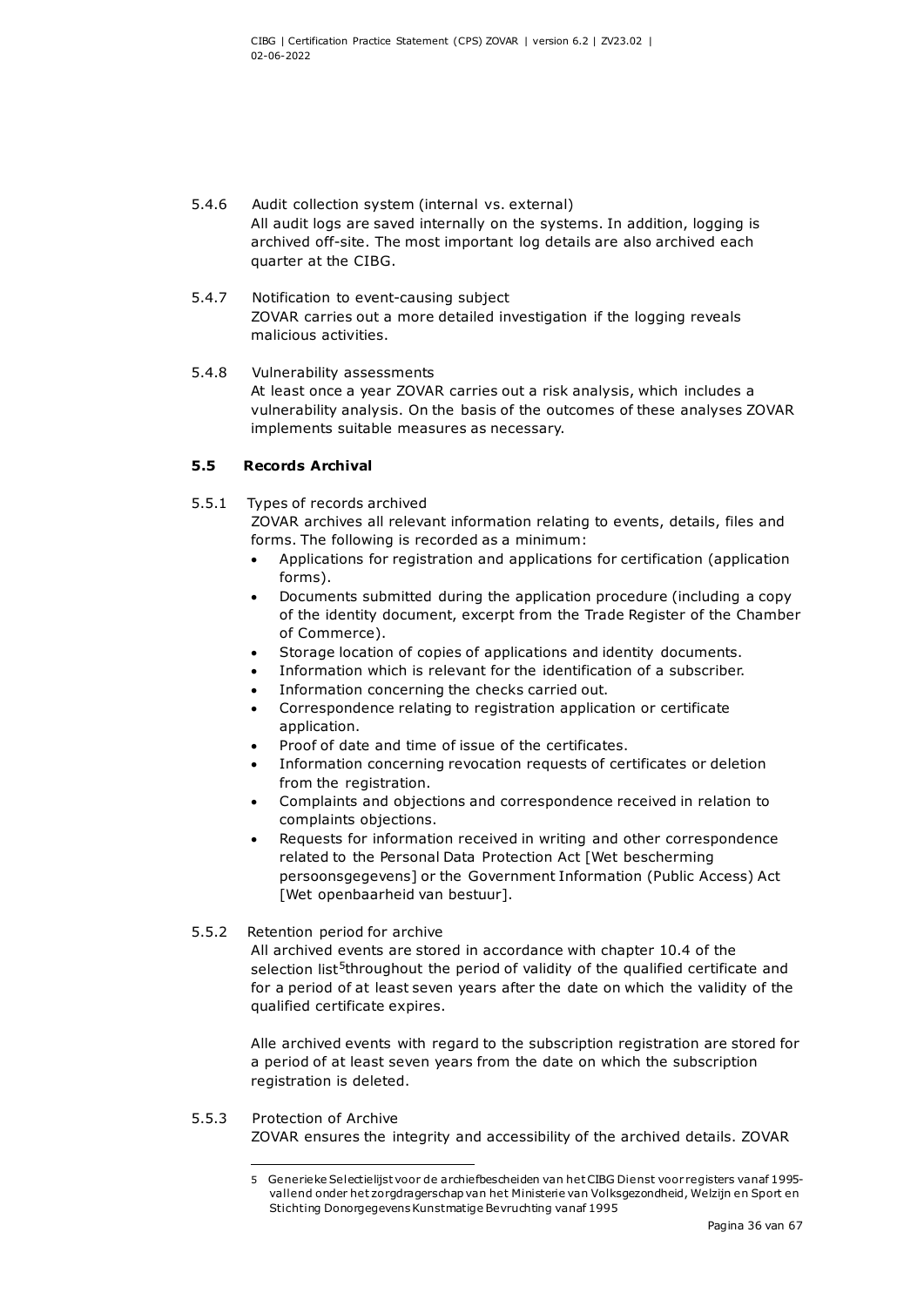arranges careful and secure storage and archiving.

- 5.5.4 Archiving backup procedures Incremental backups of the registration system and of digital documents are created on a daily basis. Full backups are carried out on a weekly basis and are also archived at an external location. No backup is made of the paper archive.
- 5.5.5 Requirements for time-stamping of records All information on paper is accompanied by a date and/or a date of receipt.

Electronically stored information is accompanied by an indication of the date and time from the processing system used to perform the action. The processing systems are synchronised in accordance with the Network Time Protocol using a reliable time source based on the atomic clock in Frankfurt.

The date and time of the issue of a certificate is recorded upon issue.

- 5.5.6 Archived collection system (internal or external) Electronic archiving takes place at physically separated locations (online data synchronisation). Paper dossiers are stored at a single physical location.
- 5.5.7 Procedures to obtain and verify archive information No stipulation.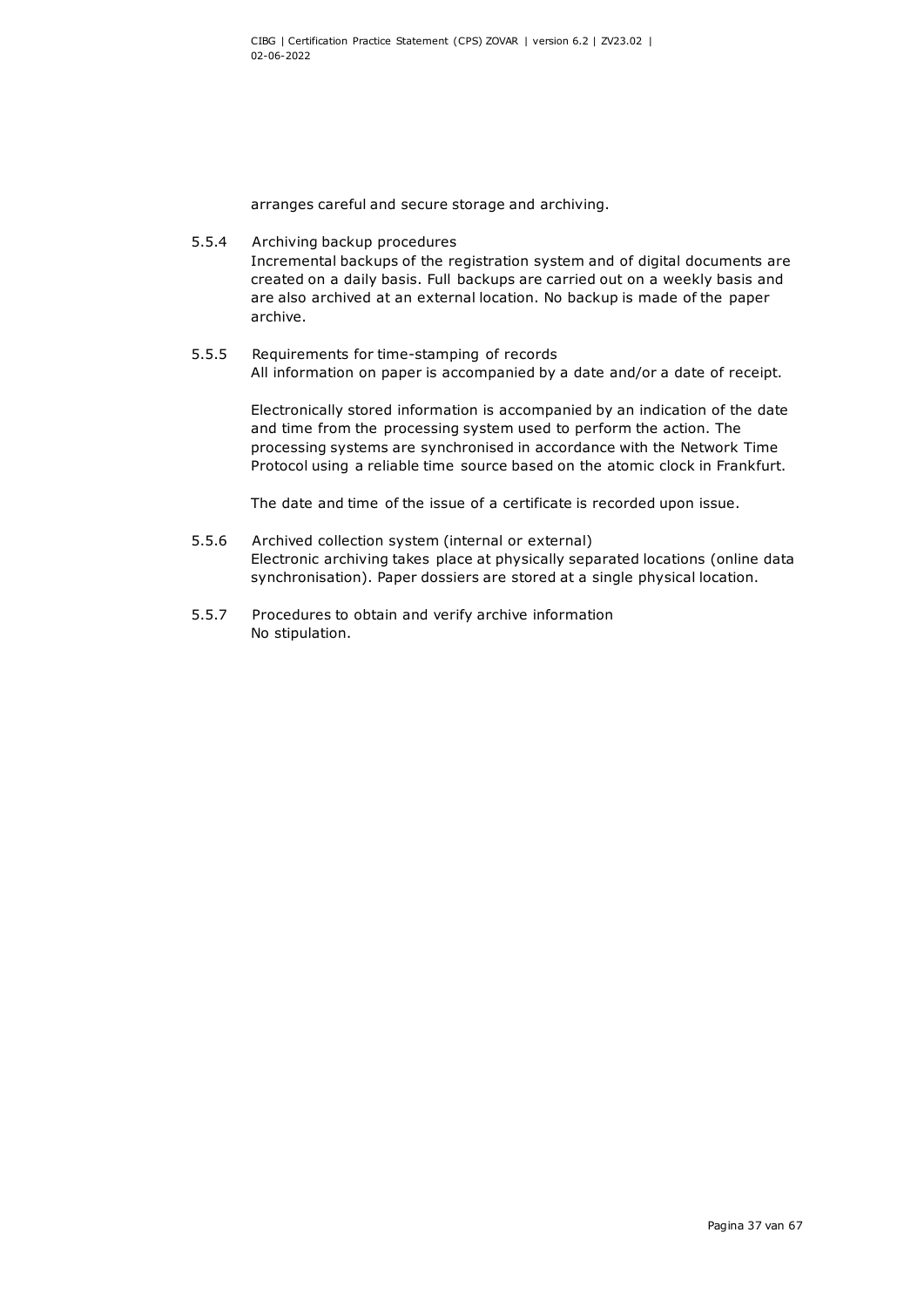### **5.6 Key Changeover**

If the CA starts using a new key pair, the new CA certificates will be made available in the directory and on the website.

## **5.7 Compromise and Disaster Recovery**

#### 5.7.1 Incident and compromise handling procedures

<span id="page-38-0"></span>ZOVAR has drawn up a calamities plan to minimise the consequences of any calamity that might occur. The Business Management Continuity Plan describes procedures and methods relating to fallback services.

In the event of any compromising of keys, or in the event of calamities, ZOVAR can instigate an investigation, but is not obliged to do so. In the event of compromise of (one of) the private key(s) of ZOVAR, ZOVAR will take the following action as a minimum:

- ZOVAR will inform trusting parties, subscribers and certificate holders as soon as possible by publishing the information on [https://www.zovar.nl.](https://www.zovar.nl/)
- ZOVAR will inform the subscribers in question via an email sent to the email address provided at registration.
- If such is necessary, ZOVAR will immediately withdraw the certificates in question and publish them on the applicable CRL.
- ZOVAR will immediately inform the PKI Policy Authority for the government, Radiocommunications Agency Netherlands 9 (AT), certifying authority and optionally Dutch Data Protection Authority (AP) in the event of a calamity.

In the event of compromise of one of the algorithms used by ZOVAR, ZOVAR will consult with the Policy Authority of the PKI for the government. In principle ZOVAR will follow the Policy Authority's guidelines. Before proceeding with large-scale revocation as a consequence of a compromise of an algorithm, coordination will take place with the Ministry of Health, Welfare and Sport.

- 5.7.2 Computing resources, software, and/or data are corrupted See section [5.7.1.](#page-38-0)
- 5.7.3 Entity private key compromise procedures See section [5.7.1.](#page-38-0)
- 5.7.4 Business continuity capabilities after a disaster See section [5.7.1.](#page-38-0)

#### **5.8 CA or RA Termination**

In the event that ZOVAR terminates the certification services, this will be done in accordance with a controlled process as described in more detail in the ZOVAR CA Termination Plan. This termination can be voluntary or involuntary in nature and this will determine the activities to be carried out.

Elements of the plan in the event of termination include:

- Communication with subscribers, trusting parties and other TSPs with which relationships exist or other forms of regular cooperation;
- Decommissioning of the relevant private CA keys;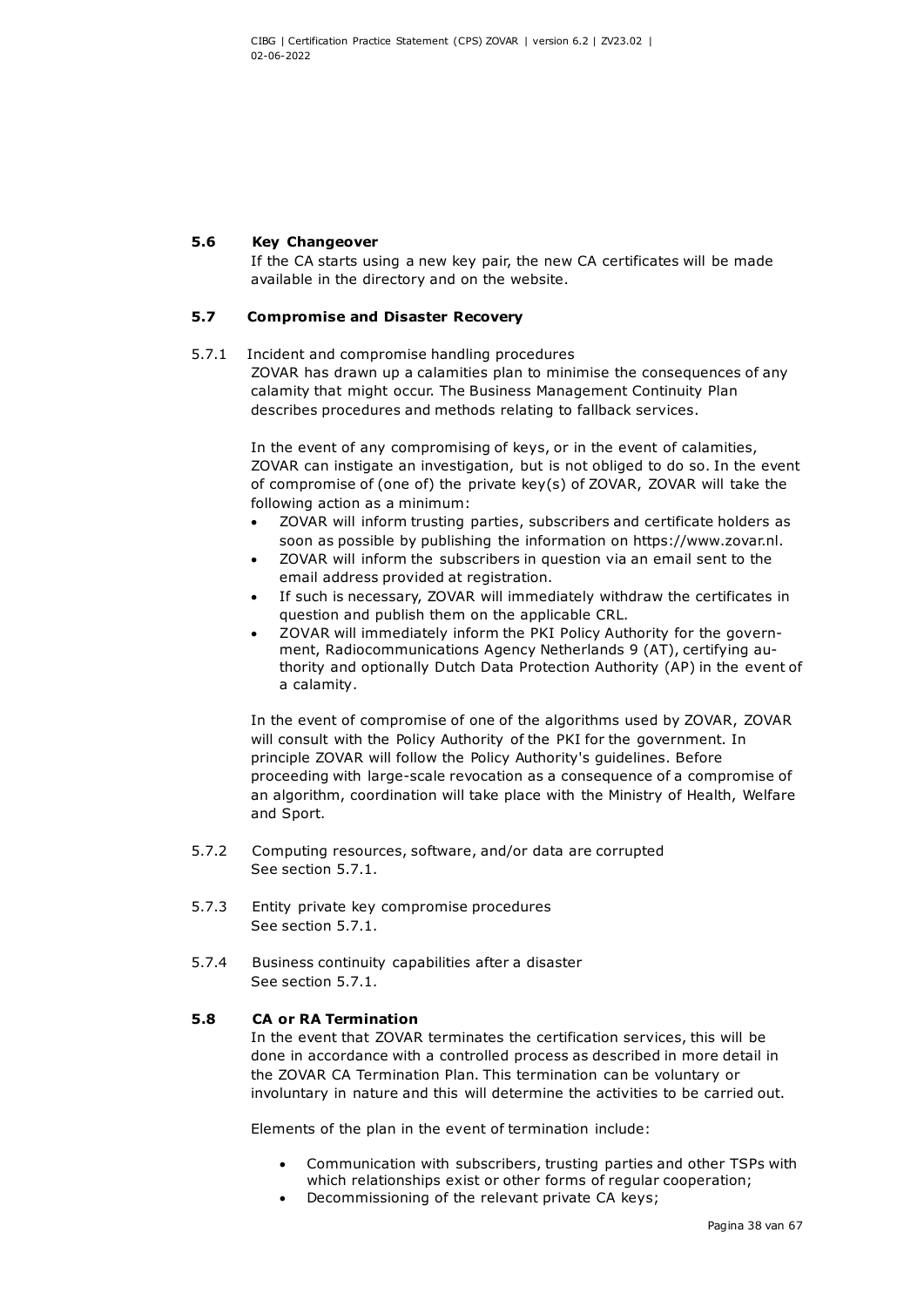- The publication service must continue to be active at least six months after termination;
- KPN B.V. will be instructed to perform the destruction of the CA keys on a date yet to be determined. KPN B.V. will submit an official document to the CIBG as proof of the destruction.
- Doc-Direkt will be instructed to destroy the dossiers. In accordance with Doc-Direkt PDC (see Central Government Portal).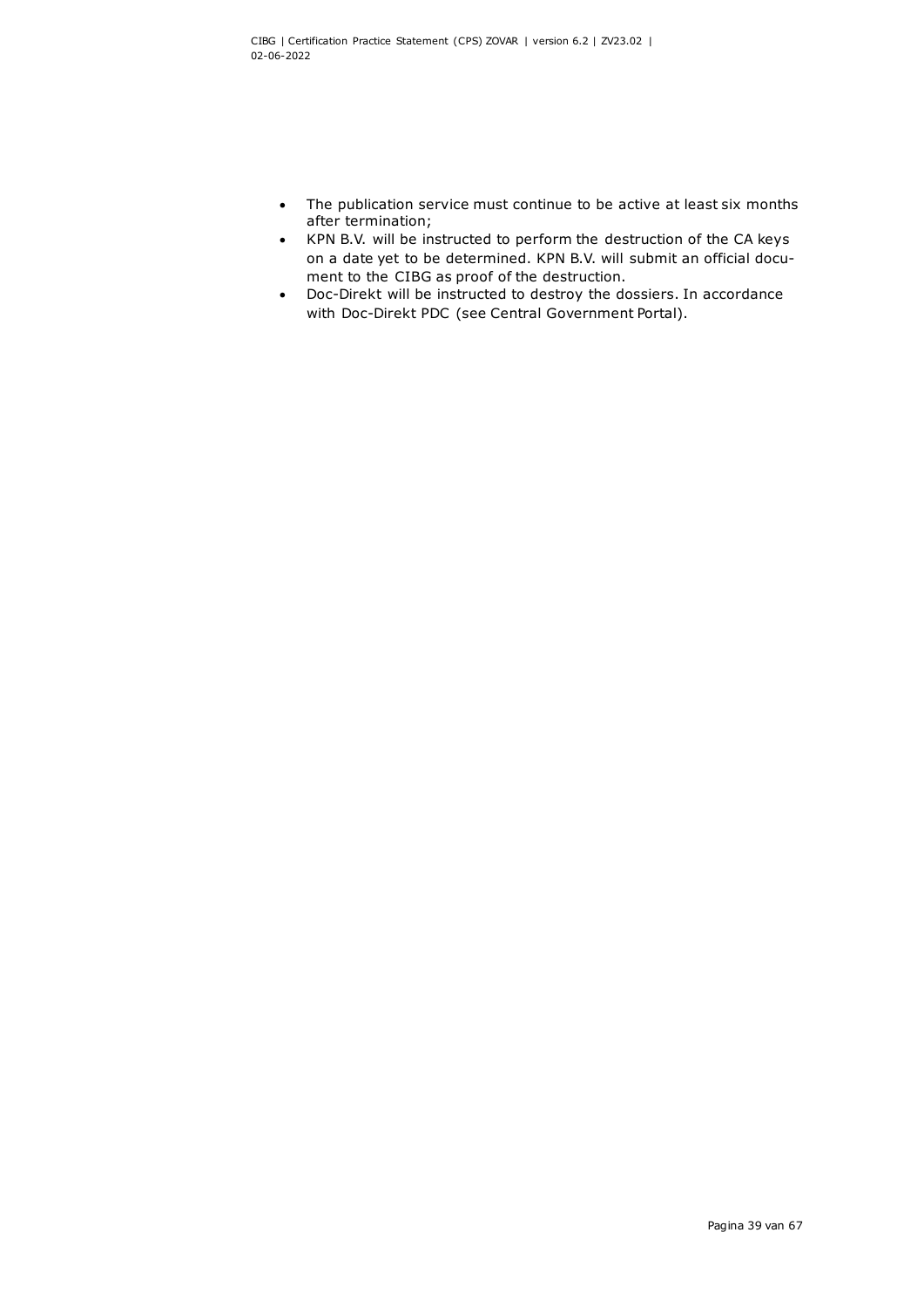## 6. Technical security controls

## **6.1 Key pair generation and installation**

- 6.1.1 Key pair generation When generating key pairs, ZOVAR uses reliable procedures in a secure environment which complies with objective and internationally recognised standards. The keys of the CAs of ZOVAR were generated in a FIPS 140-2 level 3 certified Hardware Security Module (HSM). The keys of the CAs are 4096 bit RSA. This involves the use of the 'SHA256RSA'. In the case of user certificates, the subscriber will submit the public key to the RA via a Public Key Certificate Signing request (PKCS#10).
- 6.1.2 Private key delivery to subscriber The private key is not transferred. The certificate and the certified public key are sent to an email address provided upon application after the certificate manager on behalf of the subscriber has appeared in person.
- 6.1.3 Public key delivery to certificate issuer In the case of server certificates, the key pair is generated by the subscriber. The public keys are sent via secured connections in signed messages to the CA for signing.
- 6.1.4 CA public key delivery to relying parties The public key of the ZOVAR CA has been signed by the Domain CA of the Policy Authority, as a result of which the integrity and origin of the public key is safeguarded. These public keys are made available to trusting parties in the form of CA certificates, via www.zovar.nl.

The State of the Netherlands Private root CA –G1 certificate, the State of the Netherlands Government CA – G1 certificate and the ZOVAR Private Server CA – G1 certificate are available via [https://cert.pkioverheid.nl/.](https://cert.pkioverheid.nl/)

- 6.1.5 Key sizes The key length in a server certificate is at least 2048 bit RSA.
- 6.1.6 Public key parameters generation and quality checking Checking ZOVAR generates keys in smart cards or HSMs which comply with the FIPS 140-2 level 3 standard.
- 6.1.7 Key usage purposes (as per X.509 v3 key usage field) The certificates, including the corresponding key pairs, are exclusively intended for the purposes described in this CPS. The purposes for which a key may be used are included in the certificate (field: Key Usage).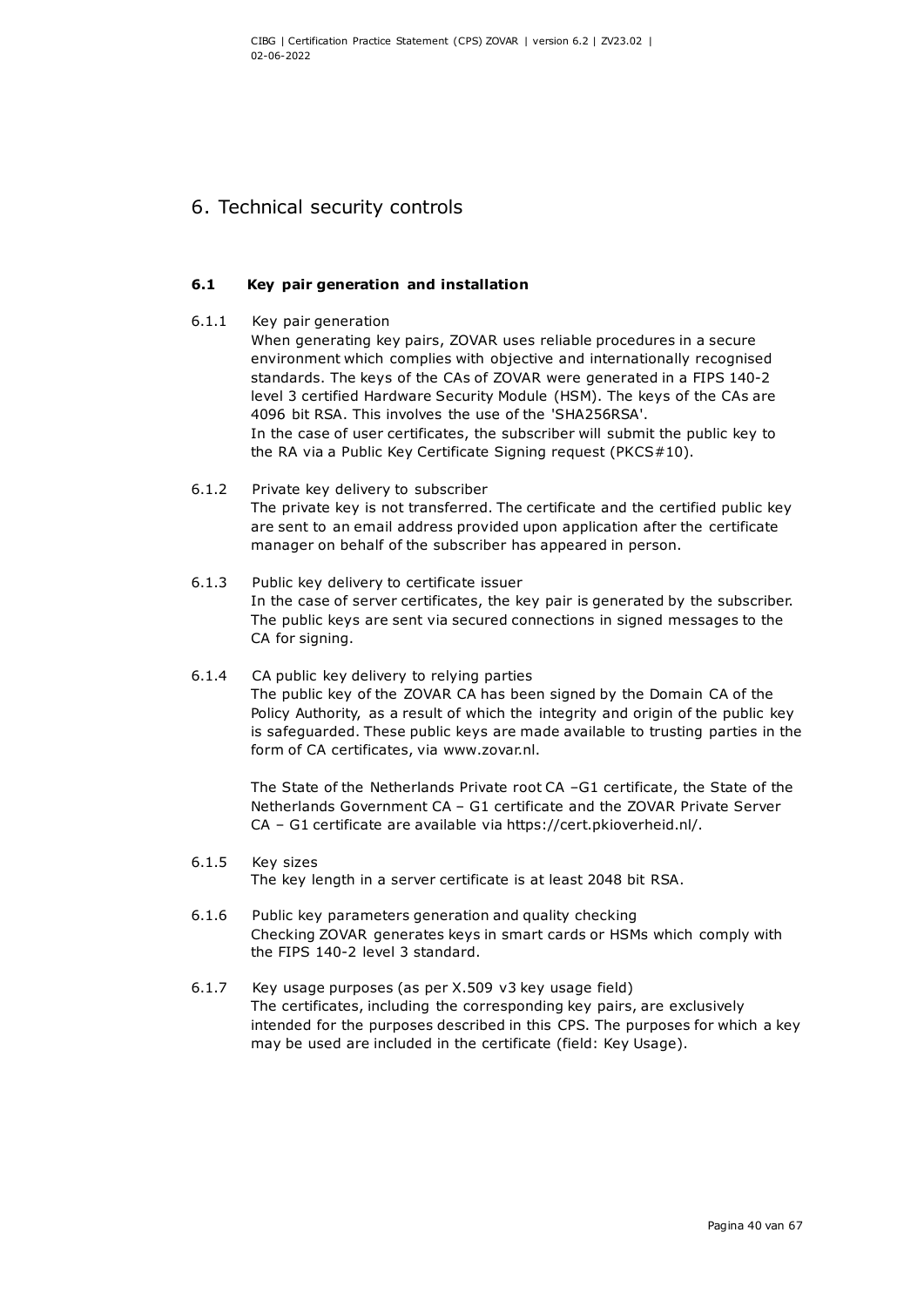#### **6.2 Private key protection and cryptographic module engineering controls**

- 6.2.1 Cryptographic module standard and controls For operational use the cryptographic details are stored in a Hardware Security Module (HSM). The HSM fulfils the requirements described in FIPS 140-2 level 3 or higher.
- 6.2.2 Private key (n out of m) multi-person control The private keys of the CAs of ZOVAR cannot be read in one go. A backup is made of the private keys of the CAs of ZOVAR. The backup is saved in cryptographic modules in several encrypted parts. The backup can only be used if several parties are present with their section of the key.
- 6.2.3 Private key escrow ZOVAR does not take private keys of certificate holders in escrow.
- 6.2.4 Private key backup ZOVAR does not make a backup of the private keys of certificate holders.
- 6.2.5 Private key archival ZOVAR does not archive any private keys of certificate holders.
- 6.2.6 Private key transfer into or from a cryptographic module In the case of private keys saved in a cryptographic hardware module, access security is used which ensures that the keys cannot be used outside the module.
- 6.2.7 Private key storage on cryptographic module Private keys are saved securely throughout the entire lifespan.
- 6.2.8 Method of activating private key The private keys of the CAs of ZOVAR can only be activated by means of a key ceremony and in the presence of the necessary officials. ZOVAR ensures a careful procedure in a secured environment.
- 6.2.9 Method of deactivating private key In instances to be determined by ZOVAR, the private keys will be deactivated with due regard for the applicable due diligence procedures.
- 6.2.10 Method of destroying private key The private keys with which certificates can be signed, cannot be reused after the end of their life cycle. ZOVAR arranges adequate destruction to ensure that it is impossible to trace the destroyed keys from the remnants.
- 6.2.11 Cryptographic Module Rating

The Hardware Security Modules used within the ZOVAR systems have been certified in accordance with FIPS 140-2 level 3. As a consequence, cryptographic material cannot be changed during storage, use and transport without this being noticed. The supplier will supply the HSMs in tamperevident bags so that any form of corruption can be detected. Each consignment is checked immediately after the arrival on the basis of the corresponding out-of-band list.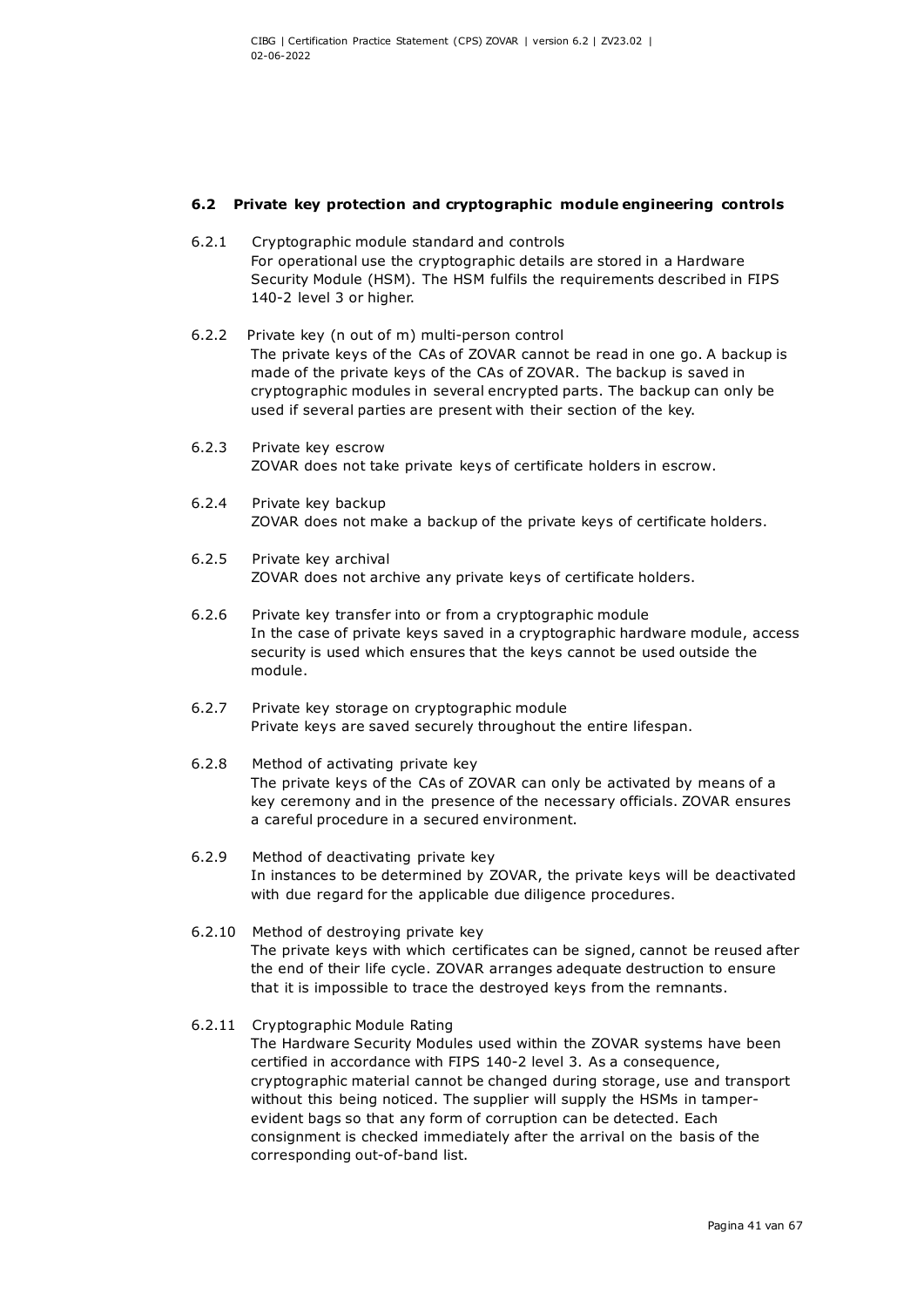#### **6.3 Other aspects of key pair management**

All aspects of the key management are executed by ZOVAR through the application of careful procedures which correspond to the intended purpose.

#### 6.3.1 Public key archival

Public keys are archived by the ZOVAR for at least seven years after the end of the original period of validity of a certificate, in a physically secure environment.

6.3.2 Certificate operational periods and key pair usage periods

Table 6 provide an overview of the validity of the key pairs and CA certificates of the Private G1 hierarchy.

| Valid until       |
|-------------------|
| November 14, 2028 |
| November 13, 2028 |
| November 12, 2028 |
|                   |

<span id="page-42-0"></span>*Table 5 validity CA Certificaten Public G3/Private G1 hiërarchie*

For certificates in the server certificates, a maximum period of three years after the production date is used. The production date is the date on which the Certification Authority (CA) produced and published the certificate.

### **6.4 Activation data**

- 6.4.1 Activation data generation and installation ZOVAR only issues server certificates. The subscriber must take suitable measures in accordance with the obligations in section 4.5.
- 6.4.2 Activation data protection No stipulation.
- 6.4.3 Other aspects of activation data No stipulation.

## **6.5 Computer Security Controls**

6.5.1 Specific computer security technical requirements The registration systems of ZOVAR include suitable checks and security measures. Partly as a result of this it is impossible for a certificate application to be processed by one employee of ZOVAR.

ZOVAR will take adequate measures to safeguard availability, integrity and exclusivity. Computer systems will be secured in a suitable manner against unauthorised access and other threats. ZOVAR has an information security plan which details the measures in question. The measures will be developed into service level agreements with suppliers. Management activities will be logged.

6.5.2 Computer security rating ZOVAR classifies the resources used on the basis of a risk analysis.

#### **6.6 Life cycle technical controls**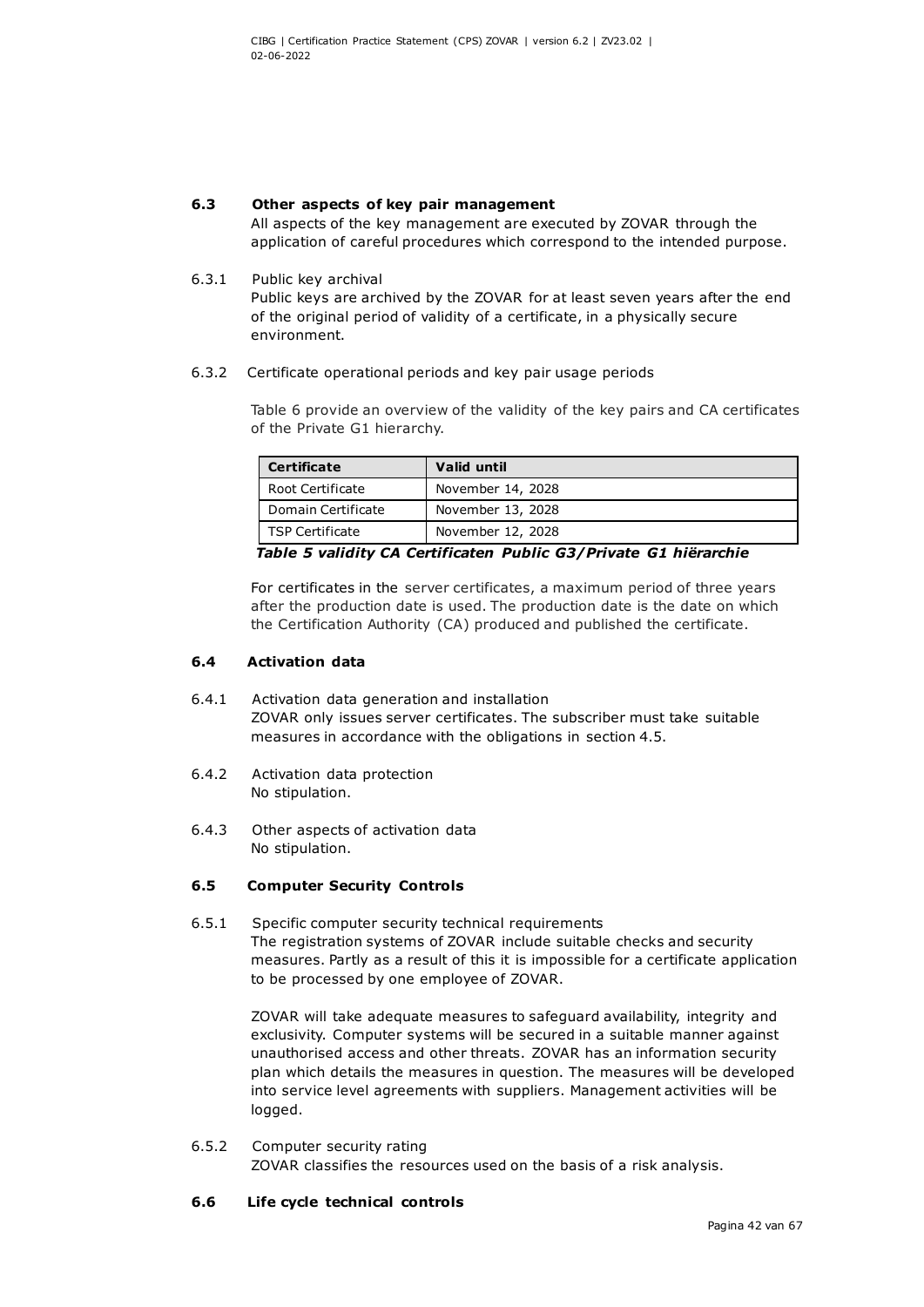#### 6.6.1 System development controls

ZOVAR does not engage in system development itself. An independent EDP auditor has issued an audit certificate for the systems used on the basis of CWA 14167-1. ZOVAR carries out tests before the systems are put to use. Testing takes place on the basis of test plans drawn up in advance.

#### 6.6.2 Security management controls

ZOVAR has separate test, acceptance and production systems. The transfer of software from one environment to the other takes place in a controlled fashion via a change management procedure. This change management procedure covers, among other things, monitoring and recording of versions, changes and emergency repairs to all operational software.

The integrity of TSP systems and information is protected against viruses, malware and unauthorised software and other possible sources which can lead to a disruption of the services by means of a combination of suitable physical, logical and organisational measures. These measures are preventive, repressive and corrective in nature. Examples of these measures are logging, firewalls, intrusion detection and redundancy of systems, system elements and network components.

System storage media which are used are treated safely in order to protect them from damage, theft and unauthorised access. Storage media are carefully removed whenever they are no longer needed.

The capacity usage is monitored and predictions are done of the capacity required in the future in order to ensure sufficient processing capability and storage capacity in the future.

#### 6.6.3 Life cycle security controls

The security classification is assessed annually and modified as necessary.

#### **6.7 Network security controls**

Measures have been implemented for network security in such a way that safeguards the availability, integrity and exclusivity of the details.

Communication about public networks between systems of the TSP takes place in a confidential manner.

The link between the public networks and the networks of ZOVAR is subject to stringent safety measures (up-to-date firewall, virus scanners, proxy).

#### **6.8 Timestamping**

No stipulation.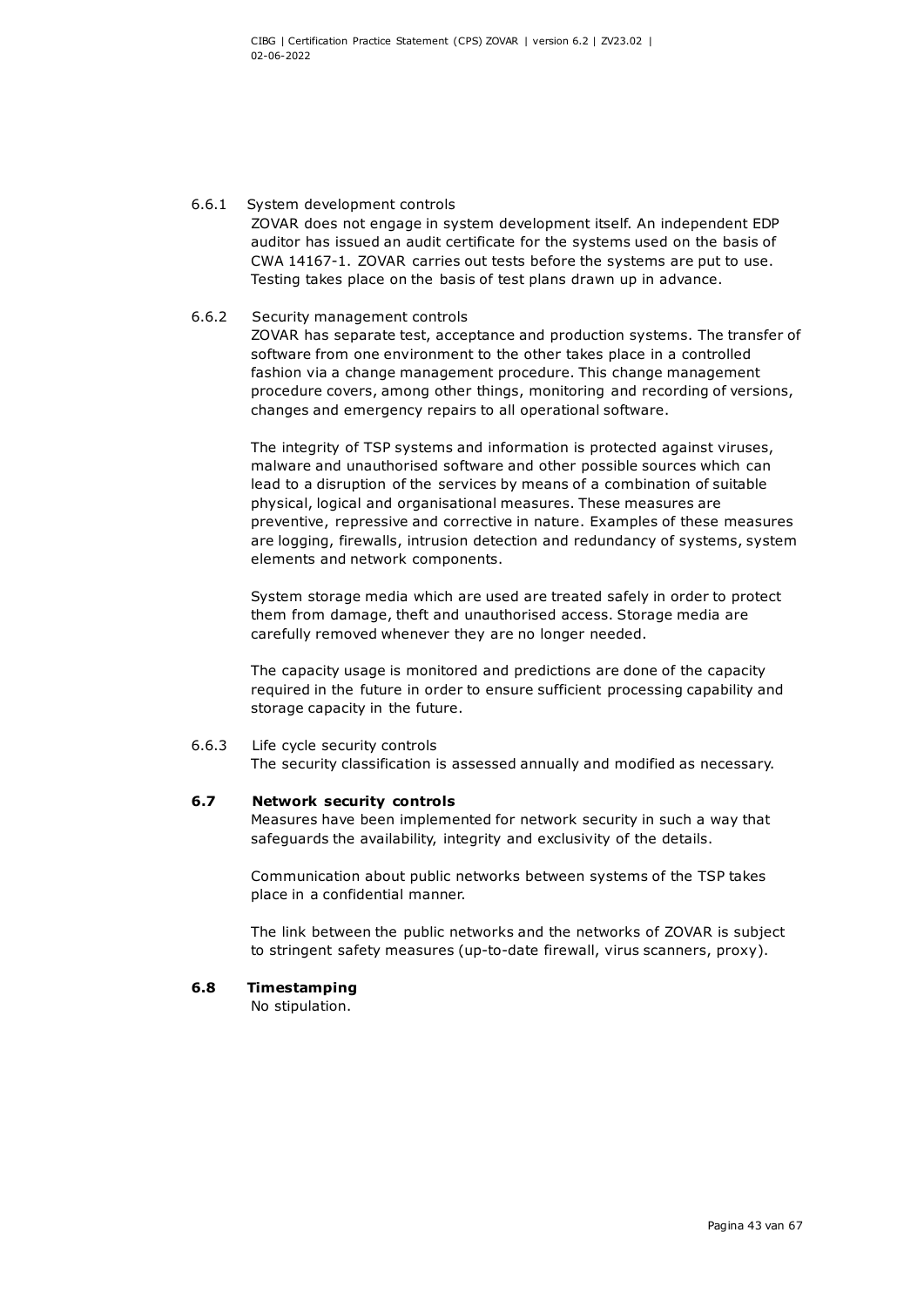## 7. Certificate, CRL and OCSP profiles

## **7.1 Certificate profile**

This section provides a general overview of the ZOVAR certificate profile. In particular, the fields that contain relevant data for certificate holders are discussed.

An X.509 certificate consists of a collection of objects. Each object has a name, and each object consists of a number of attributes. An attribute can contain various items such as keys, algorithms, names, etc. A certificate profile describes which objects are used and which values the attributes of these objects can contain.

The basic structure of a certificate consists of a to-be-signed section (tbsCertificate) and a signature of the issuer. The tbsCertificate consists of a number of obligatory basic attributes followed by extensions. The basic attributes and extensions are shown in the following subsections.

## 7.1.1 Version number(s)

The ZOVAR certificates comply with the X.509 v3 standard and also comply with Part 3h of the Programme of Requirements of the PKI for the Government, (see www.logius.nl);

## 7.1.2 Certificate Extensions

<span id="page-44-1"></span>Basic attributes

The certificates from ZOVAR have the following basic attributes insofar as they are not described in other sections:

| Field                                            | Value                                                                          |  |
|--------------------------------------------------|--------------------------------------------------------------------------------|--|
|                                                  | Certificate.SerialNumbe   Contains the unique serial number of the certificate |  |
| Validity                                         | The period of validity of the certificate is set to three years.               |  |
| Table 6 Basic attributes of certificate profiles |                                                                                |  |

#### <span id="page-44-0"></span>Standard extensions

ZOVAR certificates contain the following standard extensions:

| <b>Field</b>            | <b>Essential Value</b> |                                                       |  |
|-------------------------|------------------------|-------------------------------------------------------|--|
| AuthorityKeyIdentifier  | No                     | KeyIdentifier is set to 160 bit SHA-1 hash of the     |  |
|                         |                        | public key of the CA that issued the certificate.     |  |
| SubjectKeyIdentifier    | <b>No</b>              | KeyIdentifier is set to 160 bit SHA-1 hash of the     |  |
|                         |                        | public key of the subject.                            |  |
| KeyUsage                | Yes                    | Contains the DigitalSignature and KeyEncipherment     |  |
|                         |                        | bits.                                                 |  |
| <b>BasicConstraints</b> | Yes                    | The CA bit is set to 'False' and pathLenConstraint to |  |
|                         |                        | 'none'.                                               |  |
| CertificatePolicies     | No.                    | Contains:                                             |  |
|                         |                        | the Object Identifier (OID) for the applicable        |  |
|                         |                        | Certificate Policy of the PKI for the Government      |  |
|                         |                        | see par. 7.1.6);                                      |  |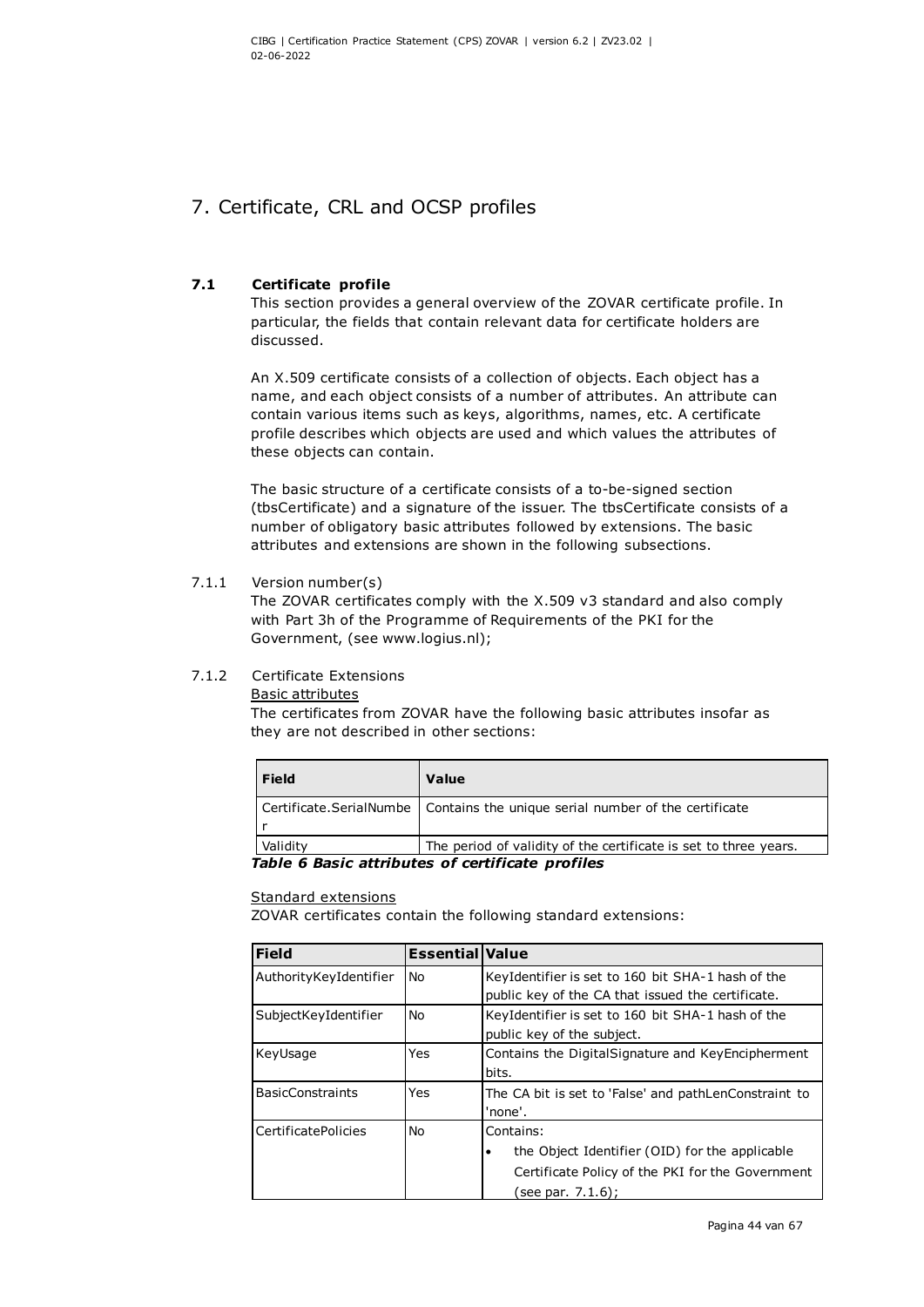| <b>Field</b>                                          | <b>Essential Value</b> |                                                                                                                                                                                                                                                                                           |
|-------------------------------------------------------|------------------------|-------------------------------------------------------------------------------------------------------------------------------------------------------------------------------------------------------------------------------------------------------------------------------------------|
|                                                       |                        | A link to the CPS of ZOVAR (see Table 1);<br>a user text (UserNotice): 'The field of application<br>of this certificate is limited to communication<br>within the Government domain as indicated in<br>the Programme of Requirements of the PKI for<br>the Government. See www.logius.nl' |
| AuthorityInfoAc-<br>cess.accessMethod<br>(OCSP)       | No                     | This attribute includes the URL of the OCSP services:<br>http://ocsp.zovar.nl                                                                                                                                                                                                             |
| AuthorityInfoAc-<br>cess.accessMethod (CA<br>Issuers) | No                     | In this attribute the URL is included to CA certificate<br>of the issuing CA:<br>http://cert.pkioverheid.nl/ZOVAR Private Server CA<br>G1.cer                                                                                                                                             |
| ExtendedKeyUsage                                      | No                     | ZOVAR certificates include the following<br>ExtendedKeyUsages:<br>- ServerAuthenticatie<br>- ClientAuthenticatie                                                                                                                                                                          |
| SubjectAltName                                        | No                     | In this attribute various members are included in the<br>subjectAltName.otherName, see clarification below.                                                                                                                                                                               |
| CrlDistributionPoints                                 | No                     | Contains the URI where the CRL can be retrieved:<br>http://www.csp.zovar.nl/cdp/zovar_private_server_c<br>a_g1.crl                                                                                                                                                                        |

#### <span id="page-45-0"></span>*Table 7 Standard extensions of certificate profiles*

#### *Clarification SubjectAltName.otherName*

This section describes how the subjectAltName.othername is included in the ZOVAR certificates.

PKI government specifies a subjectAltName.othername with an OID-like structure, as follows: <OID CA>-<Subject ID>. The <OID CA> and the <Subject ID> are separated by a '-'.

#### Values SubjectAltName.otherName: <OID CA>

The following table shows the values of the <OID CA> in the production environment.

| <b>CA</b>        | <b>OID</b>                |
|------------------|---------------------------|
| TSP CA           | 2.16.528.1.1003.1.3.5.5.1 |
| LZOVAR Server CA | 2.16.528.1.1003.1.3.5.5.6 |

#### <span id="page-45-1"></span>*Table 8 <OID CA> production environment SHA-2 generation*

#### Values SubjectAltName.otherName: <Subject ID>

The <Subject ID> in ZOVAR is a compound field, consisting of fields separated by a '-':

<Subject ID> = <version-no.>-<subject-no.>-<card type>-<UZOVI-no.>- <recognition>

The following table clarifies the fields:

| <b>Field</b> | Type | Value | <b>Explanation</b>    |
|--------------|------|-------|-----------------------|
| version      | 1NUM |       | Version number of the |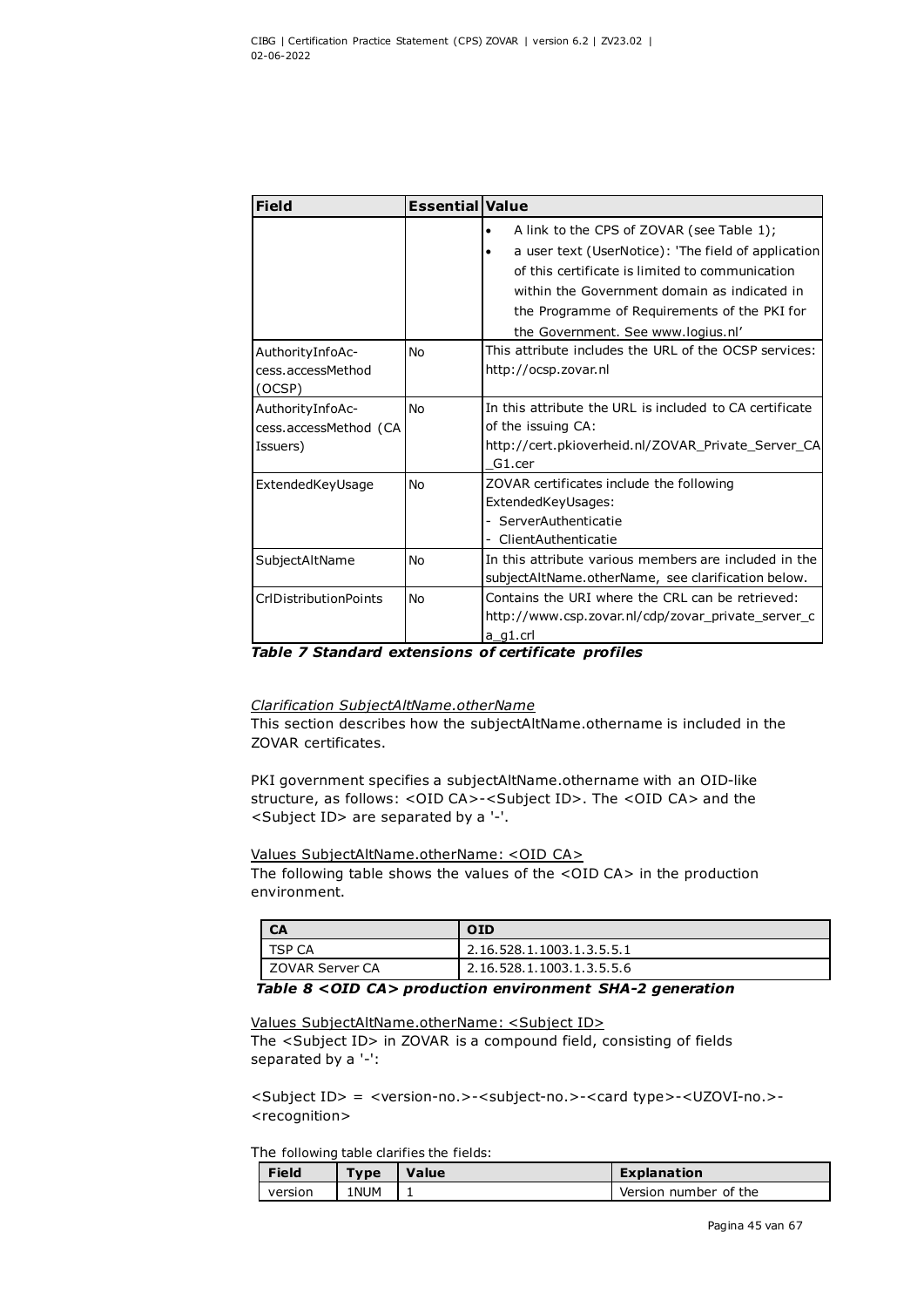| <b>Field</b> | Type  | Value                                                                              | <b>Explanation</b>                          |
|--------------|-------|------------------------------------------------------------------------------------|---------------------------------------------|
| no.          |       |                                                                                    | <subject id=""> specification for</subject> |
|              |       |                                                                                    | possible future developments.               |
| subject-     | 13NU  | <uzovi number=""><zovar< td=""><td>A unique number for ZOVAR</td></zovar<></uzovi> | A unique number for ZOVAR                   |
| no.          | м     | number>                                                                            | server certificate.                         |
| card type    | 1CHAR | The following coding is used:                                                      |                                             |
|              |       | 'V'<br>: Server certificates                                                       |                                             |
| <b>UZOVI</b> | 4NUM  | UZOVI number                                                                       | The Vektis UZOVI number                     |
| no.          |       |                                                                                    |                                             |
| recogniti    | 2CHAR | Type of recognition:                                                               | The recognition will, in the first          |
| on.          |       | 'ZV': Health insurer                                                               | instance, always the filled in              |
|              |       |                                                                                    | with 'ZV' because only care                 |
|              |       |                                                                                    | insurers can be ZOVAR                       |
|              |       |                                                                                    | subscribers                                 |

<span id="page-46-0"></span>*Table 9 Fields <Subject ID> in SubjectAltName.otherName* 

#### Private extensions

The ZOVAR certificate does not contain any private extensions.

7.1.3 Cryptographic algorithm object identifiers The certificates of ZOVAR are signed with the algorithm

sha256WithRSAEncryption (Object Identifier 1.2.840.113549.1.1.11).

The certificates contain an RSA key of at least 2048 bits.

## 7.1.4 Name forms

Certificates issued by ZOVAR contain the name of the CA that signs the certificate (issuer) and of the certificate holder (subject) as shown in the following table.

| <b>Field</b> | Value                                                                                                                                                                                                                                                                    |                                                                                                                                                                                                                     |
|--------------|--------------------------------------------------------------------------------------------------------------------------------------------------------------------------------------------------------------------------------------------------------------------------|---------------------------------------------------------------------------------------------------------------------------------------------------------------------------------------------------------------------|
| Issuer       | Contains the name of the CA and is shown by the attributes<br>OrganizationName, CommonName, organizationIdentifier and<br>Country Name. These have the following fixed values:                                                                                           |                                                                                                                                                                                                                     |
|              | <b>OrganizationName</b><br>organizationIdentifier<br><b>CommonName</b><br><b>Country Name</b><br>3166).                                                                                                                                                                  | 'CIBG'<br>'NTRNL-50000535'<br>'ZOVAR Private Server CA G1'<br>'NL' (in accordance with ISO                                                                                                                          |
| Subject      | The name of the subject is shown as a Distinguished Name<br>(DN), and is shown by at least the following attributes:<br>CountryName, CommonName, OrganizationName,<br>StateOrProvinceName, LocalityName and SerialNumber. The<br>attributes which are filled as follows: |                                                                                                                                                                                                                     |
|              | <b>CommonName</b><br><b>OrganizationName</b><br><b>StateOrProvinceName</b><br><b>Locality Name</b><br><b>Country Name</b><br>accordance with                                                                                                                             | name of the system.<br>name of the subscriber.<br>OrganizationalUnitName optional server department.<br>province of the subscriber.<br>place name of the subscriber.<br>country of the subscriber (in<br>ISO 3166). |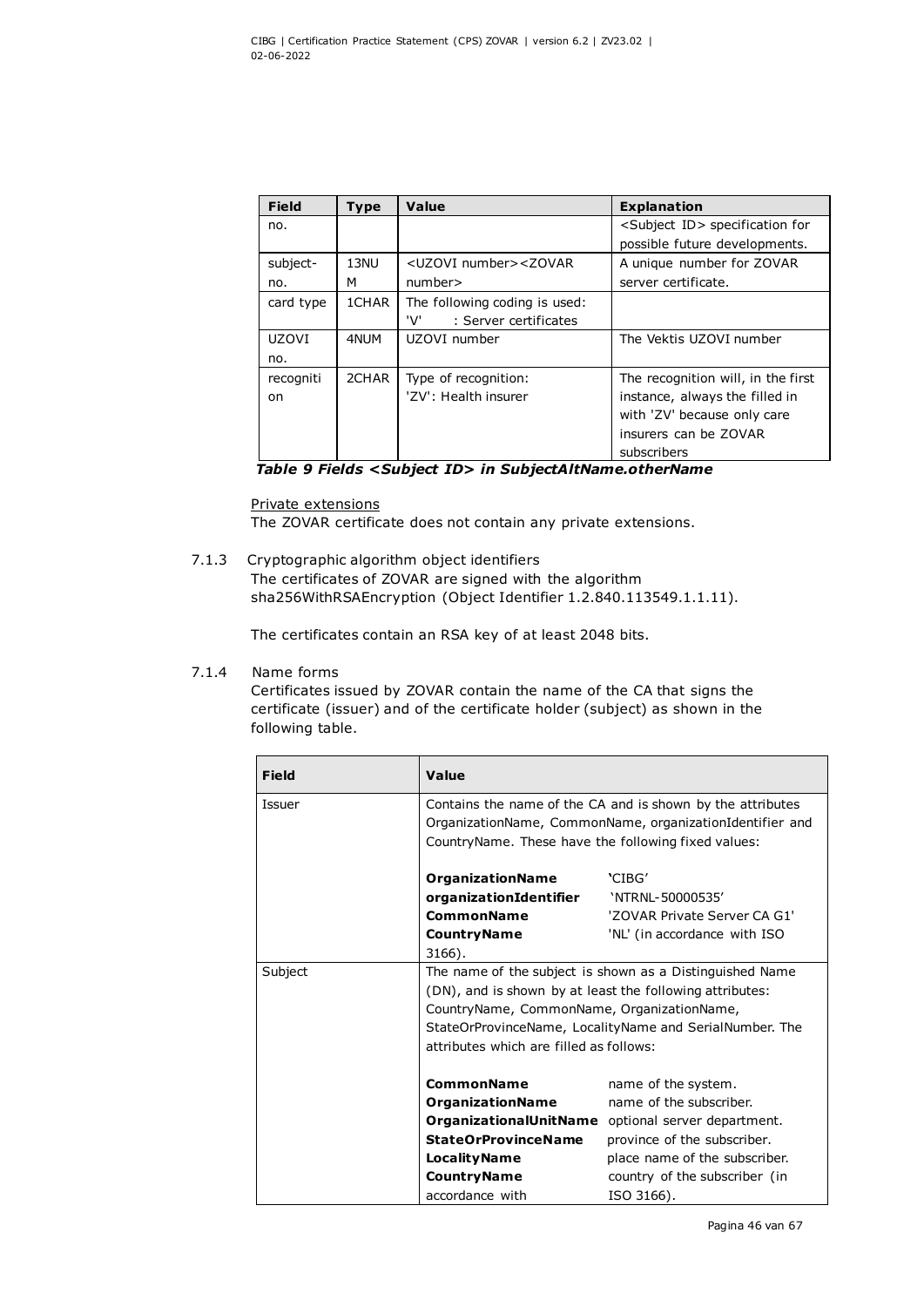| <b>Field</b> | <b>Value</b>        |                               |
|--------------|---------------------|-------------------------------|
|              | <b>SerialNumber</b> | the UZOVI number directly     |
|              |                     | followed by the ZOVAR number. |

## 7.1.5 Name constraints

<span id="page-47-1"></span>For the names in certificates, the preconditions arising from RFC 5280 and the Programme of Requirements PKIoverheid apply.

#### 7.1.6 Certificate policy object identifier

For the Certificate Policies (CP) reference is made to www.logius.nl. In order to be able to identify the correct CP, the table below shows the relationship between the certificates, the functions of the certificates, the applicable CP and the Object Identifier (OID) of the CP. The OID CP column contains the Object Identifier that is included in the certificates and that unambiguously refers to the Certification Policy (CP) that applies to the certificate in question.

| <b>Type of certificate</b> |                                     | <b>Applicable CP</b>                                                                       | OID CP                      |
|----------------------------|-------------------------------------|--------------------------------------------------------------------------------------------|-----------------------------|
| <b>Name</b>                | <b>Certificate</b>                  |                                                                                            |                             |
|                            | (function)                          |                                                                                            |                             |
| Server<br>(Private G1)     | authenticity and<br>confidentiality | PvE deel 3h: Certificate<br><b>Policy Server Certificaten</b><br>- Domein Private Services | 2.16.528.1.1003.1.2<br>.8.6 |

<span id="page-47-0"></span>

| Table 10 Overview of certificates with OID of applicable CP |  |  |
|-------------------------------------------------------------|--|--|
|-------------------------------------------------------------|--|--|

- 7.1.7 Usage of Policy Constraints extension No stipulation.
- 7.1.8 Policy qualifiers syntax and semantics As indicated in section [7.1.2](#page-44-1) the 'CertificatePolicies' extension contains two Policy Qualifiers:
	- a link to the ZOVAR CPS (see section [1.2.3\)](#page-11-0);
	- UserNotice (see section [7.1.2\)](#page-44-1)
- 7.1.9 Processing semantics for the critical Certificate Policies Extension No stipulation.

## **7.2 CRL profile**

The CRL profile is compiled in accordance with section 3h of the Programme of Requirements of the PKI for the government (see www.logius.nl). The profile of the CRL for the certificates contains a number of attributes and extensions. These are shown in the following subsections.

#### 7.2.1 Version number(s) ZOVAR issues CRLs according to the X.509 version 2 format.

# 7.2.2 CRL and CRL entry extensions

The CRL for certificates of ZOVAR has the following attributes:

| Field              | Value                     |  |
|--------------------|---------------------------|--|
| Version            | 1 (X.509 version 2)       |  |
| signatureAlgorithm | sha-256 WithRSAEncryption |  |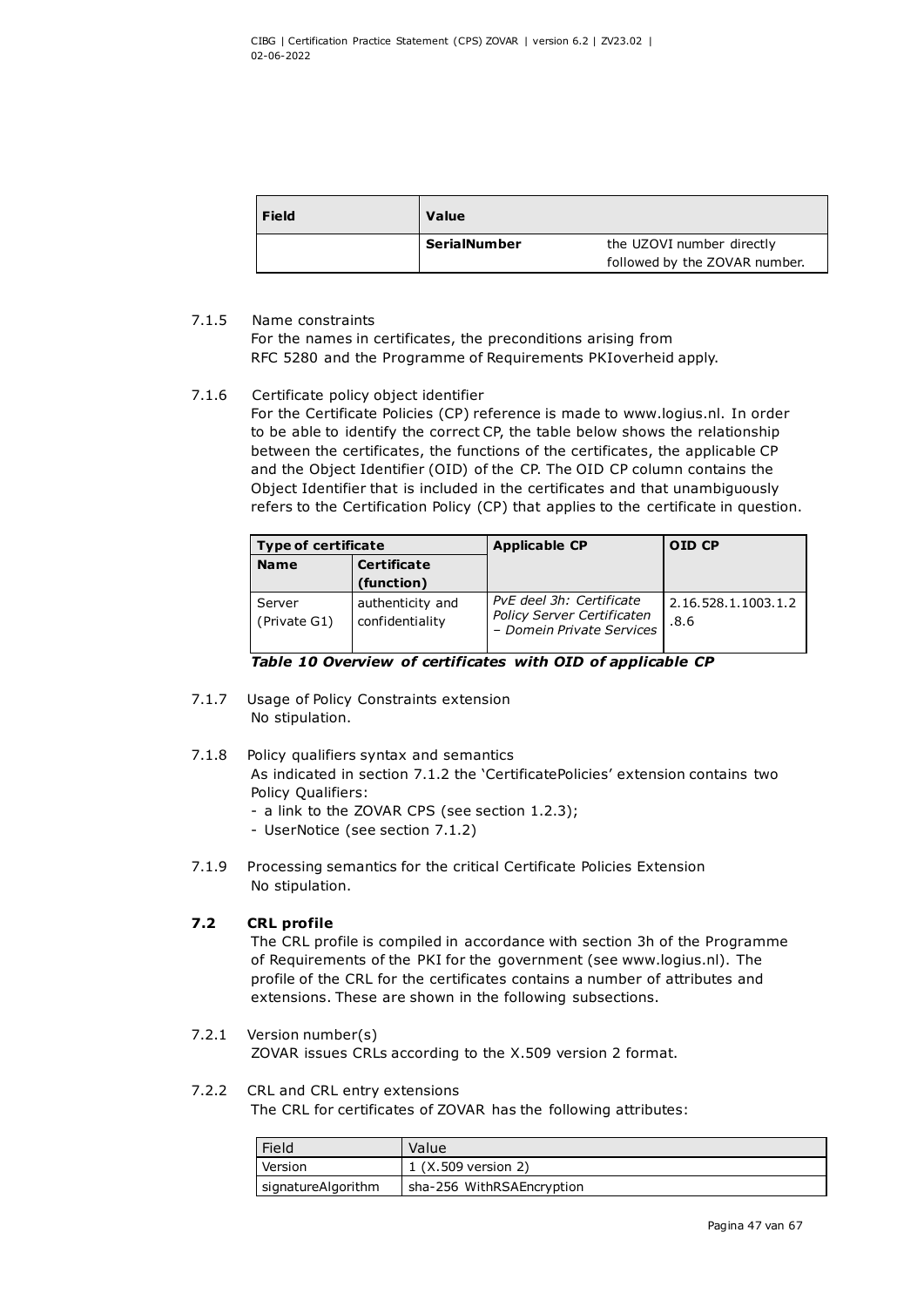| Field               | Value                                                           |
|---------------------|-----------------------------------------------------------------|
| Issuer              | Contains the name of the CA and is shown by the attributes      |
|                     | OrganizationName, CommonName, organizationIdentifier and        |
|                     | CountryName.                                                    |
|                     | OrganizationName 'CIBG'                                         |
|                     | organizationIdentifier 'NTRNL-50000535'                         |
|                     | CommonName'ZOVAR Private Server CA G1'                          |
|                     | Country Name 'NL' (in accordance with ISO 3166).                |
| thisUpdate          | Date/time of issue.                                             |
| nextUpdate          | This is the date/time on/at which the validity of the CRL ends. |
|                     | The value is 'thisUpdate' plus forty- eight hours.              |
|                     | ZOVAR publishes an update of the CRL every hour.                |
| revokedCertificates | The revoked certificates per entry:                             |
|                     | - certificate serial number                                     |
|                     | date/time of revocation                                         |

#### <span id="page-48-0"></span>*Table 11 CRL attributes*

The CRL for ZOVAR certificates has the following extensions:

| <b>Field</b>           | <b>Essential</b> | Value                                                                                                                                         |
|------------------------|------------------|-----------------------------------------------------------------------------------------------------------------------------------------------|
| AuthorityKeyIdentifier | No               | Contains 160 bit SHA-1 hash of the public key of the<br>CA that signed the CRL.                                                               |
| <b>CRLNumber</b>       | No               | Serial number                                                                                                                                 |
| ExpiredCertsOnCRL      | No               | Indicates that revoked certificates remain on the CRL<br>after the certificate expires in accordance with ETSI<br>EN 319 411-2: CSS-6.3.10-05 |

<span id="page-48-1"></span>*Table 12 CRL extensions*

## **7.3 OCSP profile**

7.3.1 Version number(s)

The OCSP service of ZOVAR is of the type 'pkix-basic', complies with RFC 6960 and has the following characteristics:

- The OCSP service does not use pre-computed responses.
- All OCSP communication for ZOVAR certificates uses the URL http://ocsp.zovar.nl
- Each CA of ZOVAR that issues user certificates has its own OCSP responder that signs the OCSP responses with its own private key;
- The OCSP responder certificates follow the certificate profile for server certificates wherever possible. Specific deviations in the OCSP responder certificate profiles are:
	- the lack of Subject.StateOrProvinceName, Subject.Locality and Subject.Serialnumber
	- the lack of the Authority Information Access
	- the lack of the Subject.AltName
	- the subject.CommonName is as follows: 'OCSP responder ZOVAR Private Server CA G1'.
	- the use of KeyUsage=Digital Signature
	- the use of extendedKeyUsage=id-kp-OCSPSigning
	- the use of a so-called ocsp-nocheck extension (Object Identifier 1.3.6.1.5.5.7.48.1.5)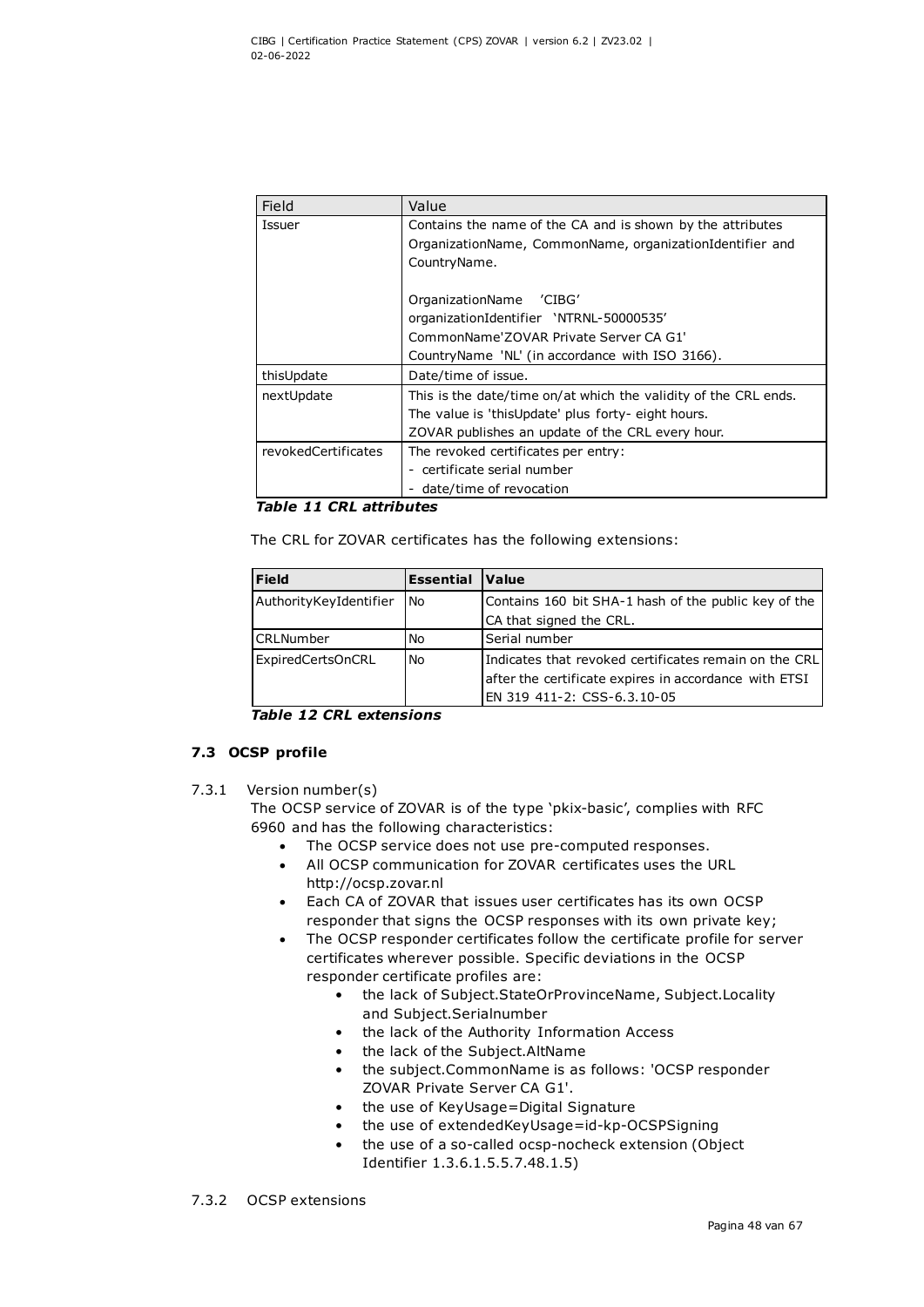The OCSP responses of ZOVAR have the following characteristics:

- a version number of the response syntax;
- an ID of the responder;
- a response for each of the certificates in the request as explained in more detail below;
- the period of validity of the response;
- optional extensions, currently only the OCSP Nonce;
- an OID that indicates the signature algorithm used:
- sha256WithRSAEncryption;
- a signature of the response;
- the certificate to validate the signature under the response.

For each of the certificates in a request the response contains:

- a certificate identifier;
- the certificate status that has one of the following three values:
	- 'Good'
	- 'Revoked'
	- 'Unknown'

The status 'good' indicates, as a minimum, that the certificate has not been withdrawn, but does not guarantee that the certificate is still valid at that point in time. The 'revoked' status indicates that the certificate has been revoked. The 'unknown' status indicates that the OCSP responder of ZOVAR does not know the status of the certificate. This could occur, for example, if the status of a test certificate is requested from the OCSP responder of the production environment.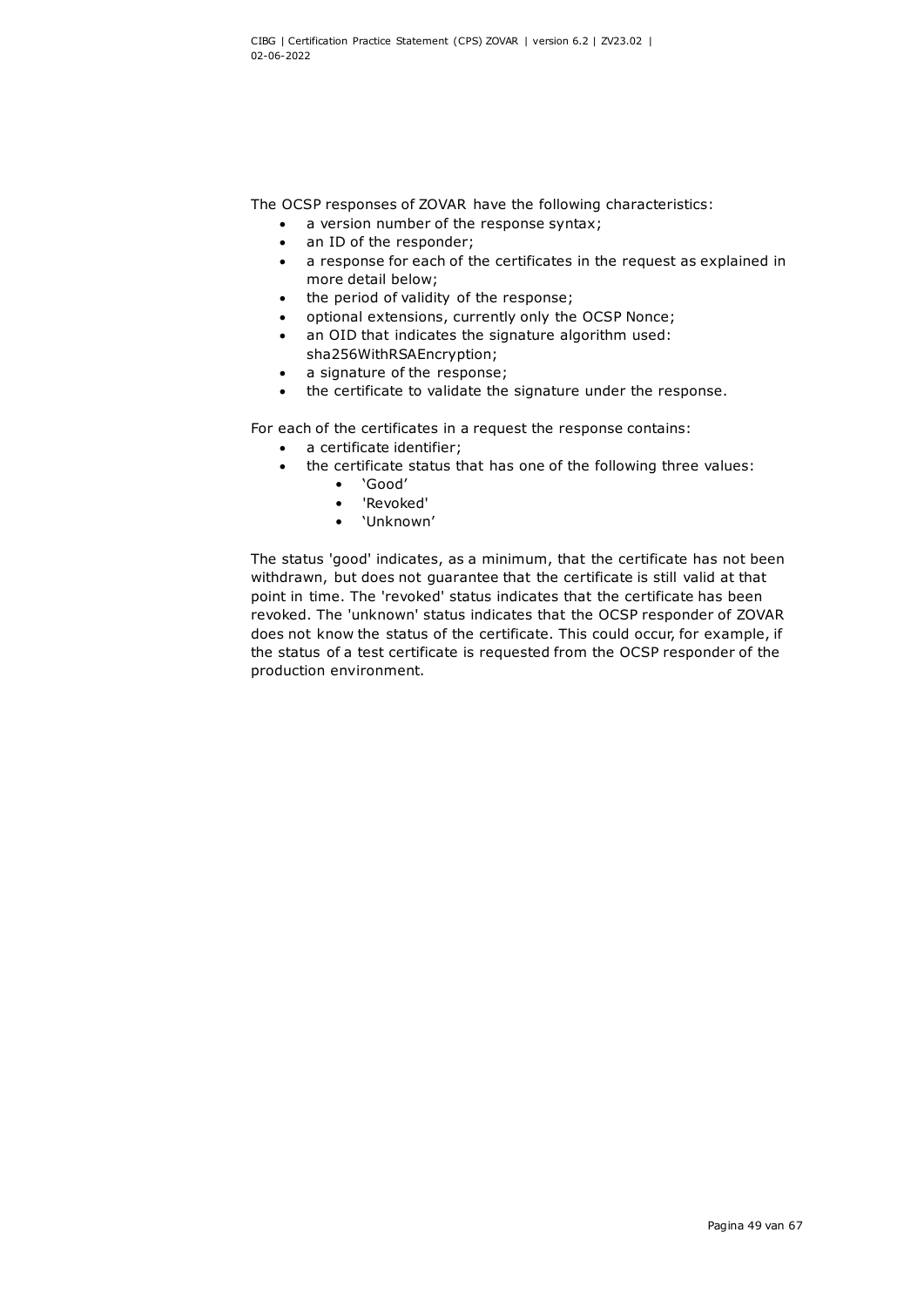## 8. Compliance audit and other assessments

The TSP service of ZOVAR were certified as per 22-11-2004 on the basis of the 'Scheme for certification of Certification Authorities against ETSI TS 102 042 and therefore fulfils the requirements imposed on certification service providers. The certification of CIBG for ETSI 102 042 (policies NCP+, OVCP and PTC-BR) has been followed up by 319 411-1 as of 1 July 2016

A copy of the EN 319 411-1 certificate can be found on the ZOVAR website (see certification policy).

As a Trust Service Provider ZOVAR is registered with the Agentschap Telecom (AT) under registration number 940473, as a verified issuer of qualified certificates to the public and is therefore a certificate service provider within the meaning of the Telecommunications Act.

#### **8.1 Frequency or circumstances of assessment**

The audit cycle is performed in accordance with the ETSI EN 319 403 certification schedule. ZOVAR undergoes a certification audit once every 2 years. In the interim years a full verification audit is carried out every year. If larger changes are implemented at a policy or technical level, an interim conformity audit can be carried out.

Besides these audits ZOVAR carries out internal audits and self-assessments itself.

#### **8.2 Identity/qualifications of assessor**

Certification audits and verification audits are performed by an organisation accredited by the Dutch Accreditation Council.

#### **8.3 Assessor's relationship to assessed entity**

The auditors that perform the audits are independent. Otherwise there is no additional relationship between CIBG as TSP and the certifying body.

#### **8.4 Topics covered by assessment**

During the audits an assessment is carried out to determine to what extent the management system for the issuing of certificates permanently fulfils the requirements in the standards ETSI EN 319 411-1 (policies NCP and OVCP), and part 3h of the Programme of Requirements of PKI government.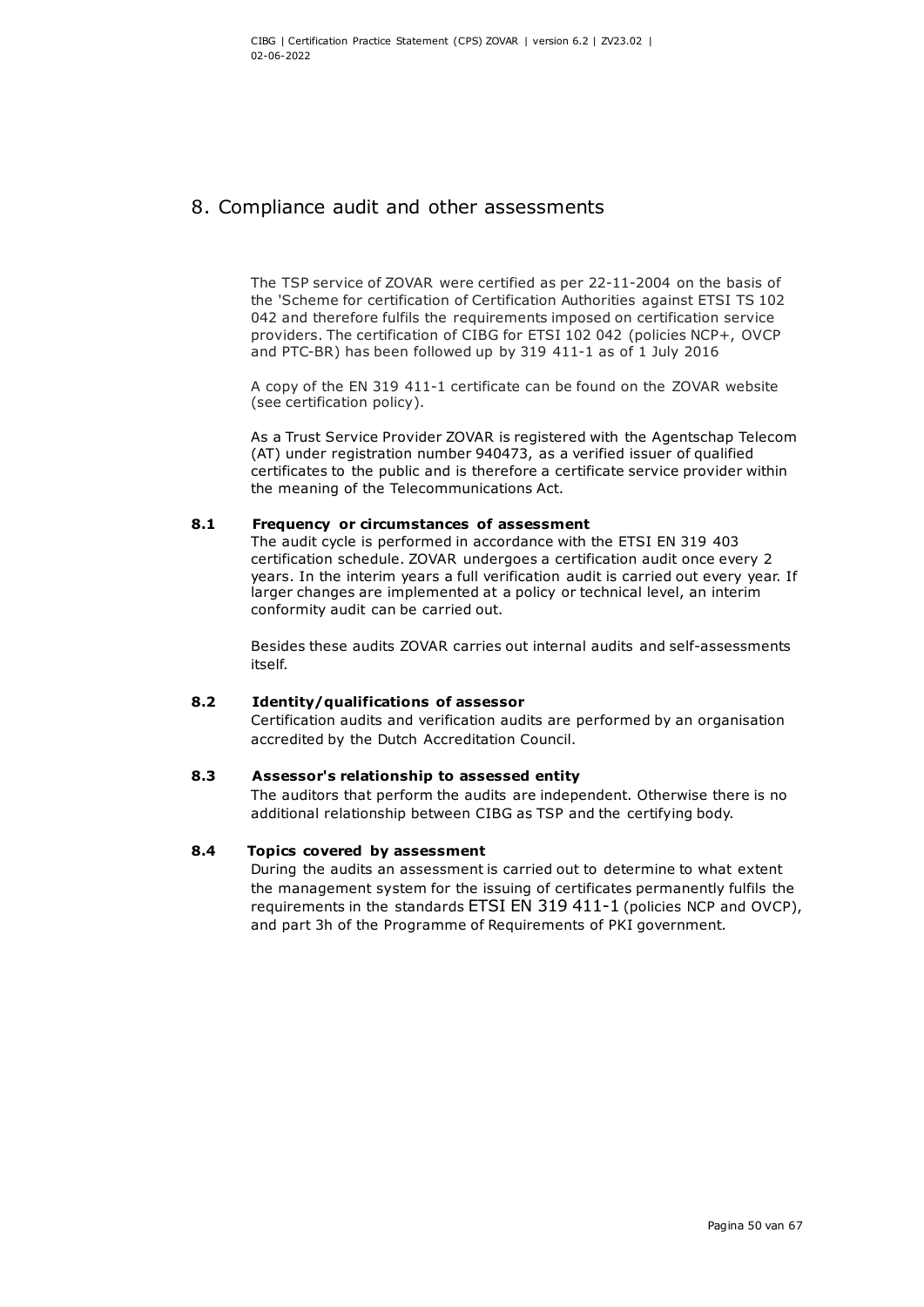The audit is performed on the following issues and processes:

- Registration Service;
- Certificate Generation Service;
- Dissemination Service;
- Revocation Management Service;
- Revocation Status Service
- Subject Device Provision Service.

## **8.5 Actions taken as a result of deficiency**

If shortcomings are discovered during the audit, the CIBG draws up, within 3 weeks after receipt of the audit report, an action plan to analyse the observed deviations and take effective corrective measures.

#### **8.6 Communication of results**

The conformity certificates of the most recent audits will be available on the ZOVAR website and in the electronic storage location of the Policy Authority of the PKI for the government. The TSP services of the CIBG also comply with the framework of standards of the PKI for the government as stipulated in the Programme of Requirements (see www.logius.nl).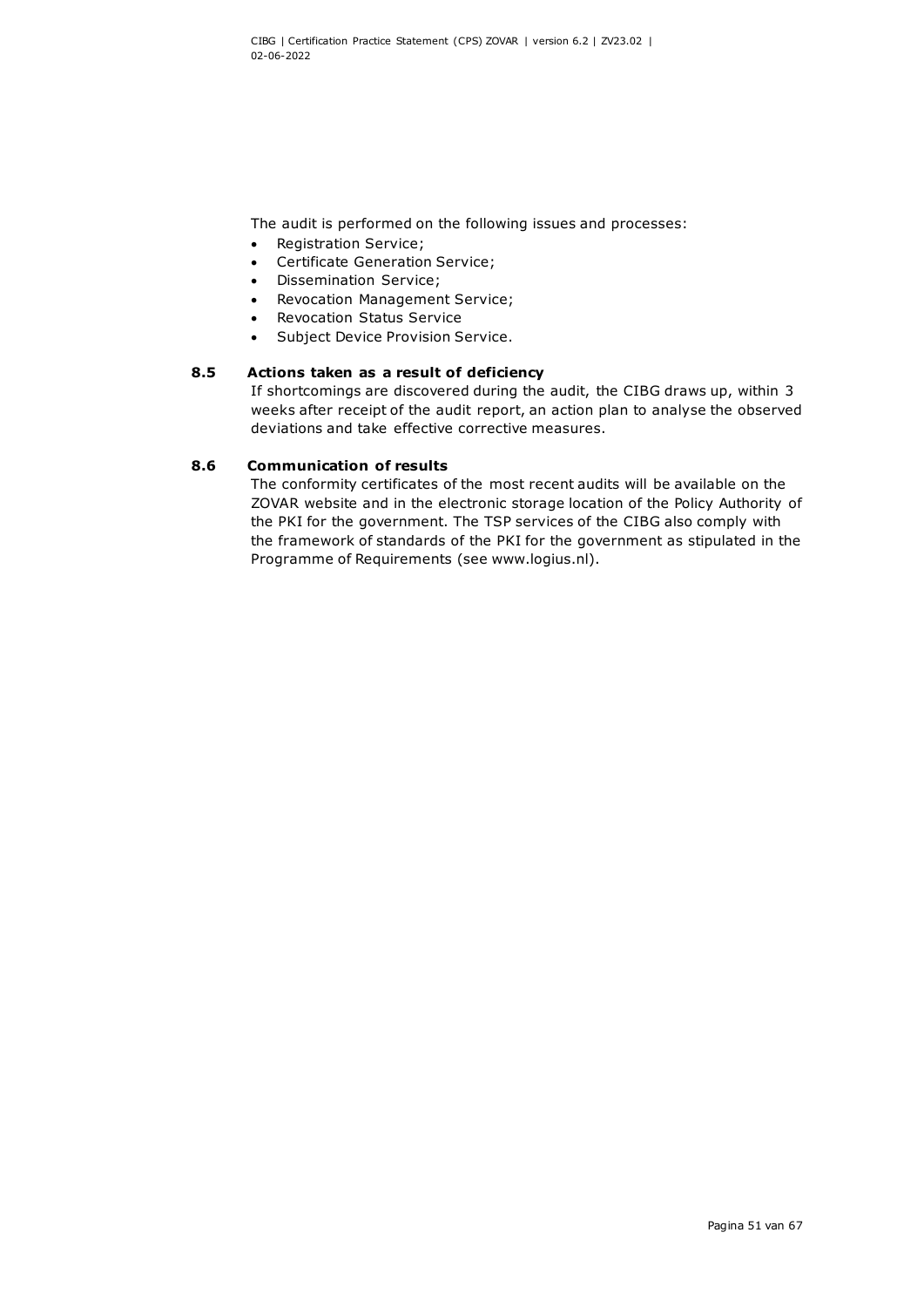## 9. Other business and legal matters

#### **9.1 Fees**

9.1.1 Certificate issuance or renewal fees The application for the ZOVAR server certificate, by a healthcare insurer registered in ZOVAR (subscriber), is subject to a cost-covering rate. This rate is applicable to both the initial application and the subsequent application, including renewal, of the ZOVAR server certificate. The rates for the ZOVAR server certificate can be found on [www.zovar.nl.](http://www.zovar.nl/)

No cost are charged for rejected applications.

- 9.1.2 Certificate access fees ZOVAR does not charge any fees for certificate access.
- 9.1.3 Revocation or status information access fees ZOVAR does not charge any fees for revocation or status information access.
- 9.1.4 Fees for other services No stipulation.

#### 9.1.5 Refund Policy

In accordance to Article 6, lid 3 of the Regulation on the Use of the Citizen Service Number in Healthcare [Regeling gebruik burgerservicenummer in de zorg], restitution of paid fees is not possible, unless in the opinion of the Minister of Health, Welfare and Sport there is a circumstance that cannot be attributed to the person for the benefit of who produced the pass or certificate

## 9.1.6 Rate changes

The rate for the ZOVAR server certificate may change periodically. If the rate is changed, the Regulation on the Use of the Citizen Service Number in Healthcare [Regeling gebruik burgerservicenummer in de zorg] will be changed accordingly and notification of this change will be given on www.zovar.nl.

#### 9.1.7 Invoicing and payment

Three weeks after the production date of the ZOVAR Certificate, the subscriber will receive a related invoice at the postal address registered with ZOVAR. In addition, the invoice will be sent in digital form to the applicant's email address.

ZOVAR has outsourced the invoicing activities to Cannock Outsourcing B.V. The invoice will be sent out on the basis of the details issued to Cannock Outsourcing B.V., such as the postal address of the subscriber and the email address of the card applicant. ZOVAR will not honour a request for a modification to an invoice.

The card applicant is responsible for choosing the right ZOVAR certificate. If the card applicant applies for a certificate which turns out to be incorrect, for example due to a wrong PKCS#10 file, the full costs will be charged.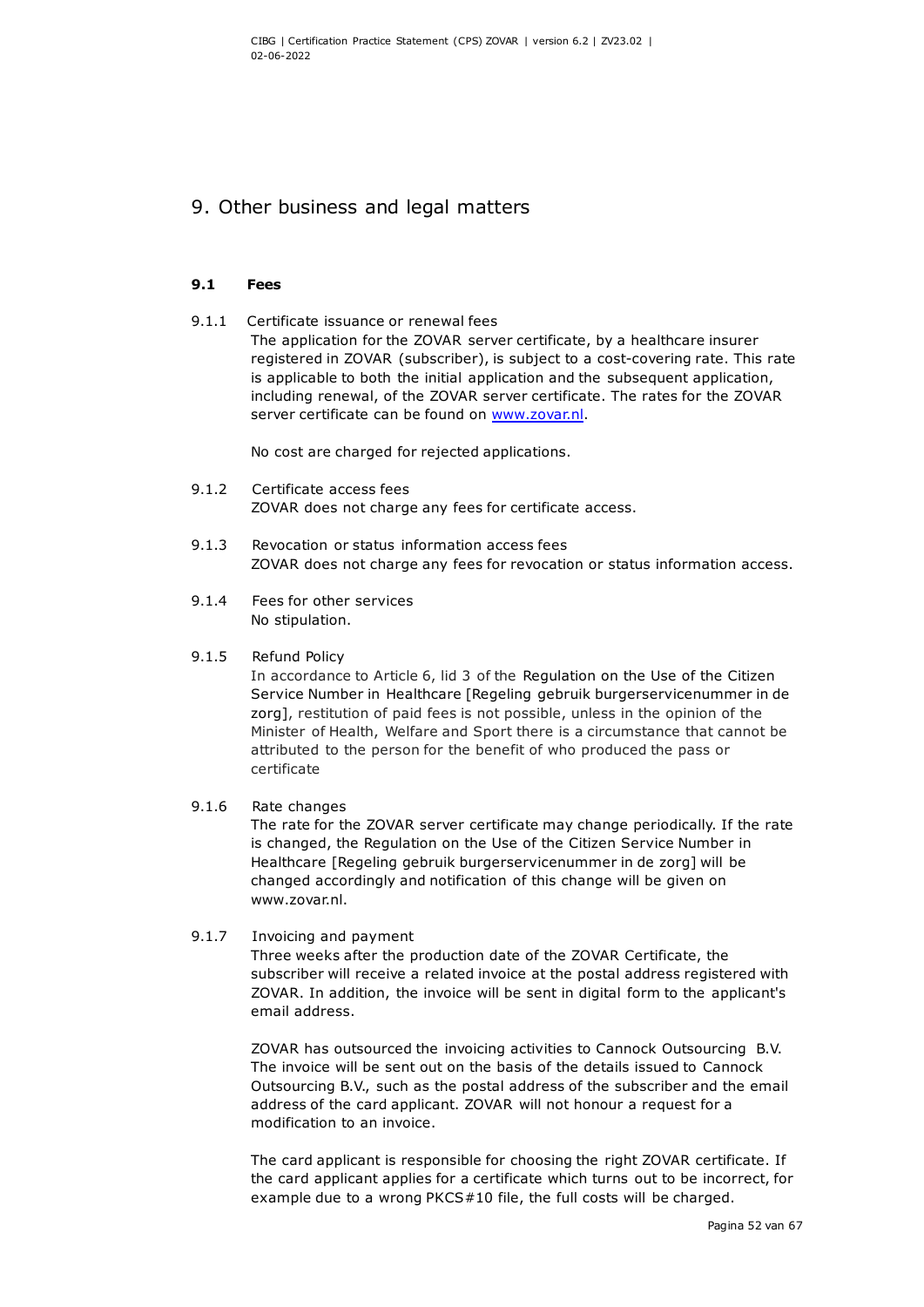#### 9.1.8 Payment term

The payment term after invoicing is thirty days. In the event of late payment, ZOVAR is entitled to instigate collection measures and/or engage a third party to collect the claim. In the event of late payment the ZOVAR certificate will be withdrawn by ZOVAR. The revocation of the ZOVAR certificate will take place six weeks after the reminder has been sent.

## 9.1.9 Validity of ZOVAR server certificate In accordance to Article 7 of the Regulation on the Use of the Citizen Service Number in Healthcare [Regeling gebruik burgerservicenummer in de zorg the period of validity of a ZOVAR server certificate is three years after the production date.

9.1.10 Delivery and initial usage of ZOVAR server certificate The Zovar server certificate is delivered in accordance with the technical and/or functional specifications referred to in the Certification Practice Statement (CPS). The subscriber will start using the ZOVAR server certificate within three months after its receipt. If it transpires, upon initial usage, that the Zovar server certificate is not functioning optimally, the subscriber or its authorised representative will immediately inform the ZOVAR to this effect.

#### 9.1.11 Replacement conditions

If the ZOVAR server certificate does not work in accordance with the technical and/or functional specifications described in the CPS, ZOVAR will replace this certificate free of charge during the first three months after transfer of the ZOVAR server certificate.

#### 9.1.12 Risk, ownership and duty of care

The risk of destruction, loss or theft, damage or deterioration of the Zovar server certificate transfers to the subscriber at the moment of receipt of the Zovar server certificate. The subscriber is not entitled to make any changes to the Zovar server certificate. The issued ZOVAR server certificate will continue to be owned by ZOVAR. ZOVAR is authorised to withdraw the use of the ZOVAR-server certificate by a subscriber. Zovar server certificates cannot be transferred to third parties. The subscriber or its authorised representative must ensure that the Zovar server certificate is used and stored in a careful, safe and prudent manner.

#### **9.2 Financial Responsibility**

#### 9.2.1 Insurance coverage

As a government organization, the CIBG cannot take out insurance and is therefore its own risk bearer. Agreements have been made with the ministry on risk policy. In the present cases, in cases of damage claims, the CIBG is liable to the maximum of its own (limited by agency regulations) assets. In addition, the Ministry (ie the owner / client) takes over the liability.

#### 9.2.2 Other assets No stipulation.

9.2.3 Insurance or warranty coverage for end-entities No stipulation.

## **9.3 Confidentiality of Business Information**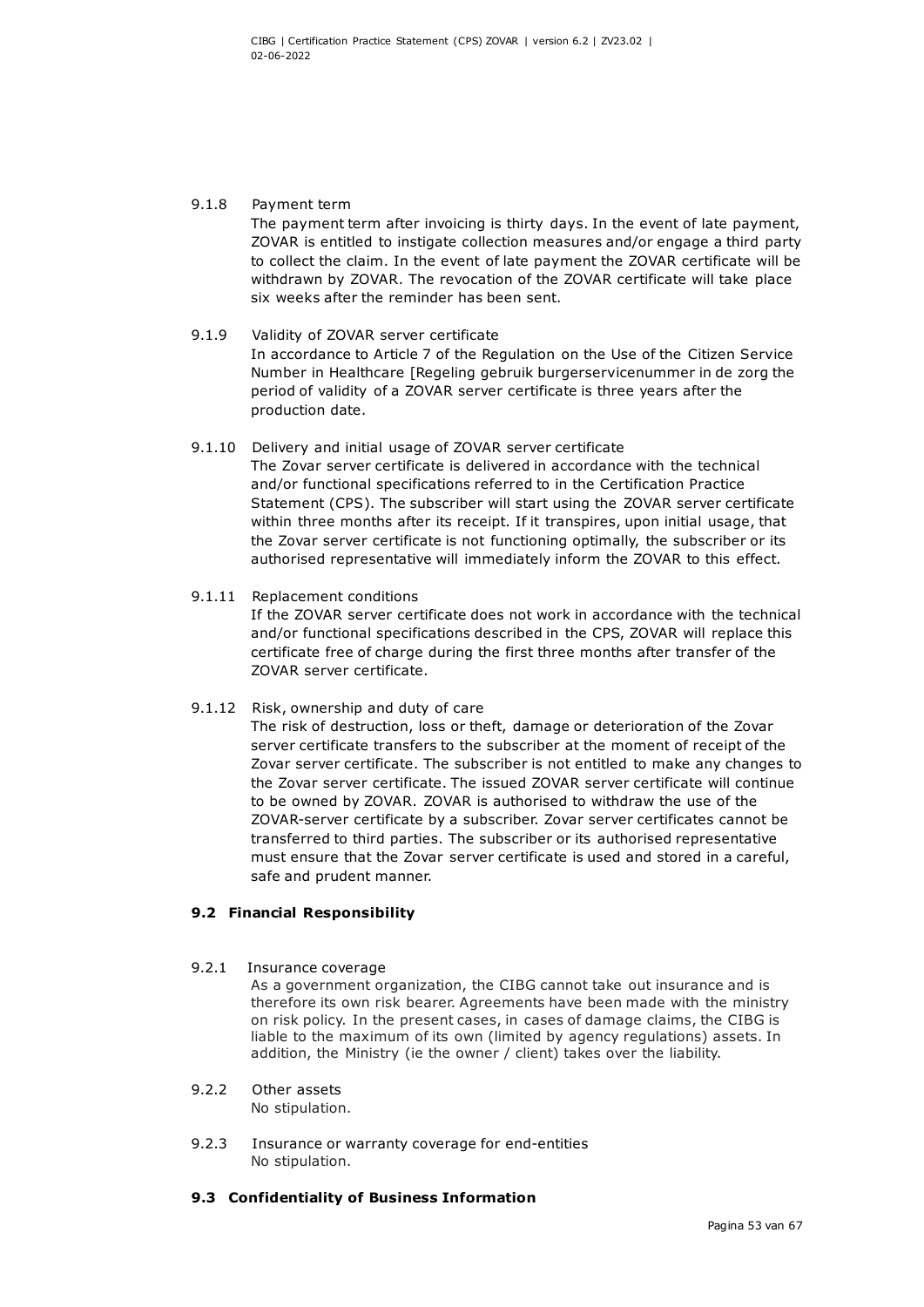#### 9.3.1 Scope of confidential information On the basis of the Government Information (Public Access) Act [Wet openbaarheid van bestuur] (Wob) anyone can ask ZOVAR to submit documents relating to a governmental matter.

If ZOVAR outsources work to third parties, this work will be carried out under the responsibility of ZOVAR. The agreements between third parties and ZOVAR have been laid down in contracts*.*

- 9.3.2 Information not within the scope of confidential information No stipulation.
- 9.3.3 Responsibility to protect confidential information If the issuing of documents or details could harm the services of ZOVAR, the purchasers of its services, or of one of the third parties engaged by ZOVAR, these will not be made available to others, except those parties that have to have access to those documents in connection with their work. Examples of such documents are those that contain company-sensitive information in relation to infrastructure, security and finances.

## **9.4 Privacy of Personal Information**

9.4.1 Privacy plan

A record will be kept of all activities carried out which are important in the registration process. During the process as few personal details will be recorded as possible. In any event no (personal) details will be recorded which are not important for the registration process or for one of the facilitating services of ZOVAR.

The certificate managers are entitled to meet and correct their personal details.

## 9.4.2 Information treated as private

The information obtained by ZOVAR about a person, being a natural person or legal entity, will be treated as confidential. The requirements imposed in the General data protection [Algemene verordening gegevensbescherming] (AVG) are explicitly applicable to this. The following documents, at least, contain information which is regarded as confidential and will therefore, in principle, not be issued to third parties:

- information relating to the registration and certification of parties;
- agreements with suppliers and service providers;
- security procedures and measures;
- Administrative Organisation (AO) procedures;
- audit reports.

#### 9.4.3 Information not deemed private

The published details of certificates can only be publicly consulted using the search function on the website. The information issued in relation to published and withdrawn certificates is limited to that referred to in chapter 7 'Certificate, CRL and OCSP profiles' of this CPS.

Information in relation to revocation of certificates is available via the CRL.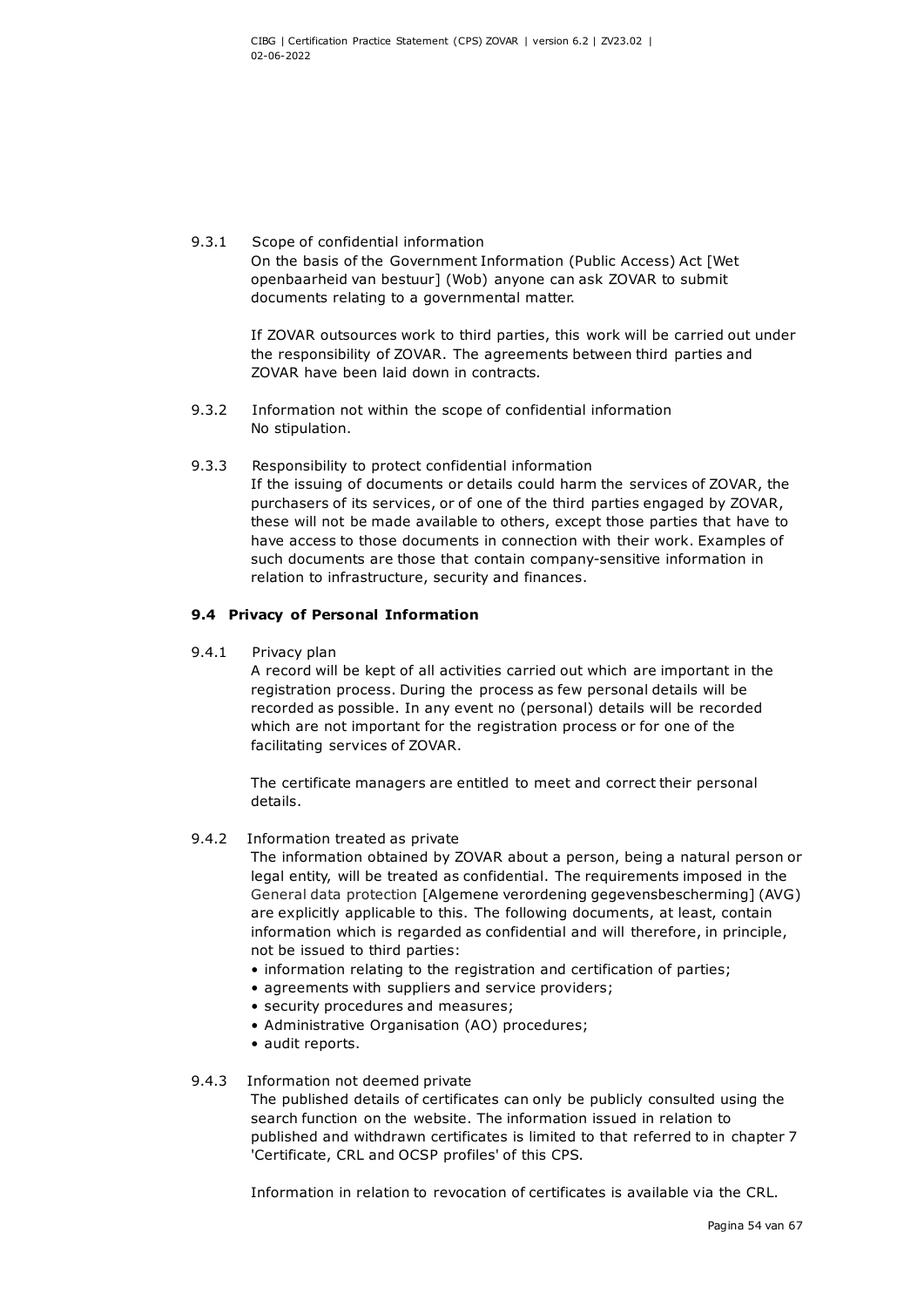The information provided there relates only to the certificate number, the moment of revocation and the status (valid/withdrawn) of the certificate.

- 9.4.4 Responsibility to protect private information CIBG has the responsibility to protect private information.
- 9.4.5 Notice and consent to use private information Confidential details will only be issued in order to provide proof to parties other than the subscriber or certificate holder, on the basis of the prior written permission of the subscriber or the certificate holder.
- 9.4.6 Disclosure pursuant to judicial or administrative process If, within the framework of a criminal or disciplinary law investigation, nonpublic information is requested from ZOVAR by an authorised investigating officer, this information will be released by the director of the CIBG, after submission of a legal summons. The requirements imposed in the AVG are explicitly applicable to this.

If a subscriber requests non-public information from ZOVAR in a civil procedure for the purposes of proof of certification, this information will be released by the director of the CIBG if, in the opinion of the latter, there is no substantial interest that stands in the way of the data issue referred to. If data is going to be issued, the party in question will be informed accordingly*.*

Confidential details will only be issued in order to provide proof to parties other than the subscriber, on the basis of the prior written permission of the subscriber.

#### 9.4.7 Other information disclosure circumstances

Notwithstanding the above, no details belonging to certificate holders will be released to third parties, unless this is necessary on the basis of legislation and regulations or if the subscribers have given their explicit permission.

#### **9.5 Intellectual Property rights**

This CPS is owned by ZOVAR. Unchanged copies of this CPS may be distributed and published without permission provided the sources are mentioned.

The certificates issued by ZOVAR will continue to be owned by ZOVAR. All intellectual property rights related to the certificates, including the rights relating to software, databases and logos are vested in ZOVAR. The rights cannot be transferred to third parties.

ZOVAR guarantees towards its subscribers that the certificates it has issued, including the corresponding and delivered documentation, do not violate intellectual property rights, including copyrights, brand rights and used software which are vested in its suppliers.

#### **9.6 Representations and Warranties**

#### 9.6.1 CA representations and warranties

With the introduction of the Online Administrative Business Act [Wet elektronisch bestuurlijk verkeer] the legislator has stipulated that with regard to liability a link has to be sought with the liability provisions in electronic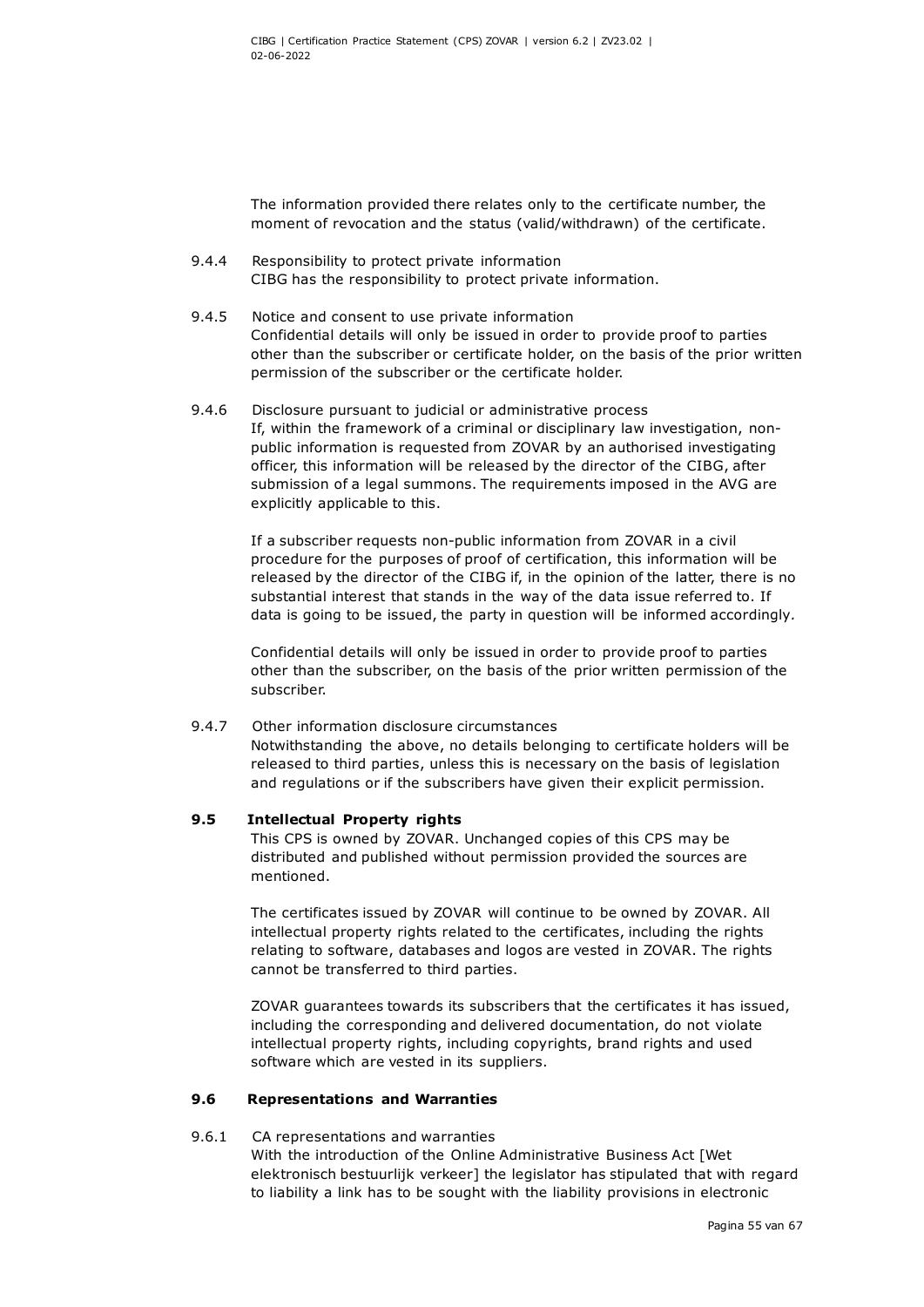legal transactions, in particular the liability of the certificate service provider that issues qualified certificates as laid down in Book 6 of the Dutch Civil Code.

In its capacity of certificate service provider the CIBG is liable for damage suffered by natural persons or legal entities, that reasonably trust an issued ZOVAR certificate and act on the grounds thereof, in conjunction with the accuracy, at the time of issue, of all details included in the certificate and the inclusion of all details prescribed for this certificate.

The CIBG can be held liable if it fails to register revocation of a ZOVAR certificate, including the updating and publishing of the CRL, and a person has acted accordingly in reasonable trust.

The CIBG cannot be held liable, on the basis of the above grounds, if it can submit proof that ZOVAR has not acted carelessly.

ZOVAR excludes all liability for damage if the certificate is not used in accordance with the certificate usage described in section 1.4.

ZOVAR guarantees that procedures have been set up and measures implemented so that this CPS is complied with.

ZOVAR does not accept any liability towards the trusting party for damage it suffers, in whatever form, apart from exceptions referred to below: ZOVAR is, in principle, liable in those instances in which a trusting party suffers damage, in accordance with EU Regulation No 910/2014 (eIDAS) Article 13 and applies to all certificates.

9.6.2 RA representations and warranties See section 9.6.1.

#### 9.6.3 Subscriber representations and warranties

Subscribers and certificate holders are obliged to observe the stipulations of ZOVAR in relation to the purchase of certification services as laid down in the CPS. They must also observe instructions communicated to them by ZOVAR when the certificates are issued and/or made known to them at a later point in time.

If subscribers of certificate holders do not comply with the stipulations, this may result in damage for the ZOVAR, the subscriber, certificate holders or third parties. In such instances the subscriber will, in principle, be held liable for not complying with the stipulations. The following stipulations are supplementary to section 4.5.1 of this CPS.

- The subscriber will only and exclusively purchase certification services from ZOVAR for its systems, databases.
- The subscriber guarantees that it is legally authorised to bind the organisation to ZOVAR. In addition, the subscriber can designate one or more representatives, referred to as the applicant/certificate manager(s), for whom the subscriber will have final responsibility. This applicant/certificate manager(s) will be charged, on behalf of the subscriber, with the actual execution of the applications for and revocation of ZOVAR certificates in accordance with the procedures of the CPS. If the subscriber registration of (the organisation of) the subscriber is to be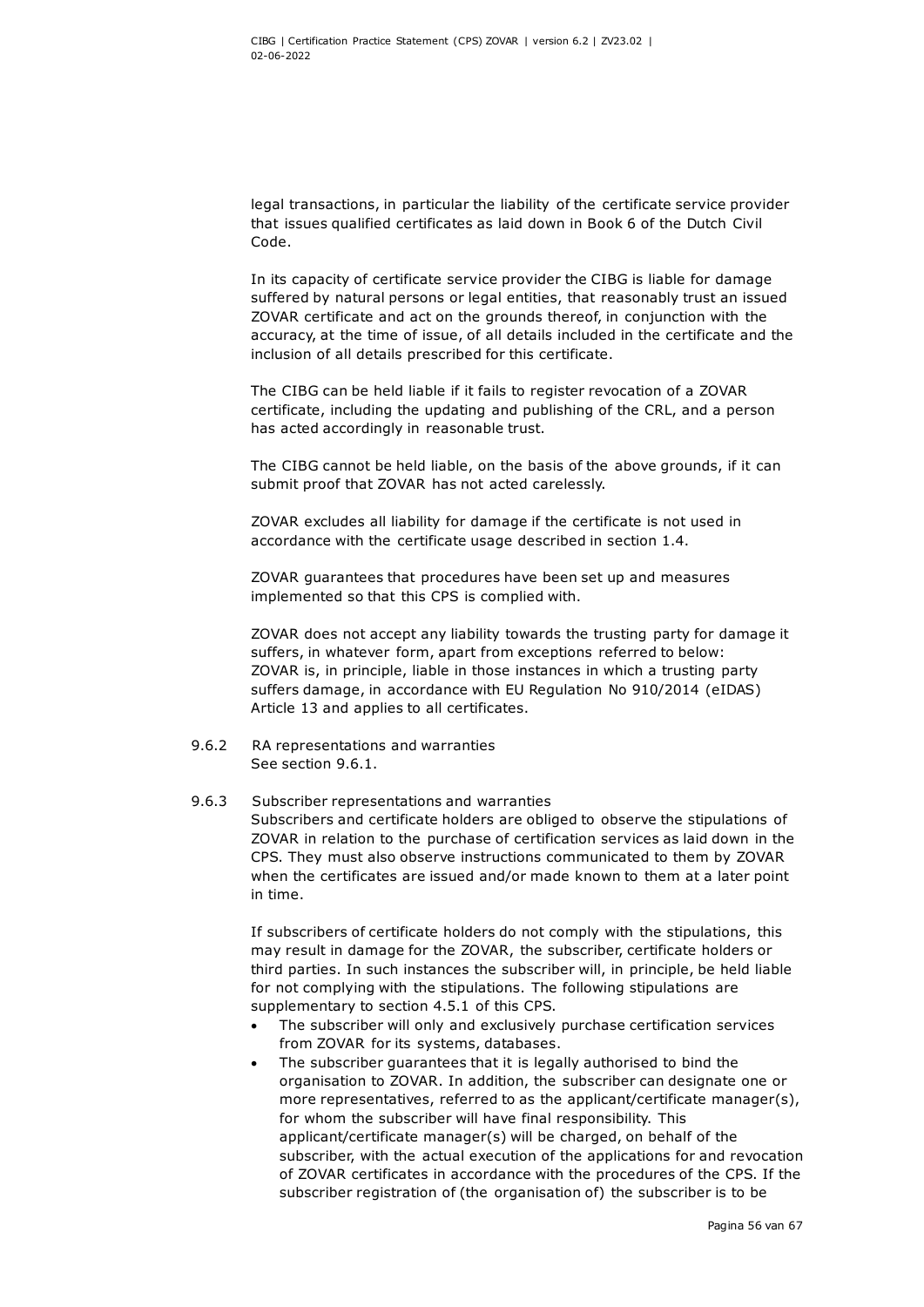deleted, only the subscriber will be authorised to do so.

- The subscriber is always responsible for the choice and (physical) protection of its software, equipment and telecommunications facilities and the availability of its information and communication systems, with which it can set up the electronic communication within the organisation. For example, the subscriber will take suitable measures to protect its system against viruses and other software with inappropriate elements.
- The subscriber will issue correct, full and up-to-date details to ZOVAR, including details of the systems for the generation and issue of certificates. The subscriber will report changes in address, organisation, organisation name, positions, contact persons or personal details of the subscriber or other relevant changes, to ZOVAR no later than 24 hours after the change in question has occurred.
- The subscriber is obliged to set up and execute a procedure on the basis of which the subscriber or the applicant/certificate manager(s) can check whether the system of database for which a server certificate is being applied for is actually used for the organisation.
- The subscriber and certificate holder cannot transfer rights and obligations resulting from the relationship with ZOVAR to third parties, unless determined otherwise by ZOVAR.
- The subscriber will himself ensure timely replacement close to the end of the period of validity, and an emergency replacement in the event of compromise and/or other types of calamities relating to the certificate or master certificates. The subscriber is expected to take adequate measures to ensure the continuity of certificate use. <sup>[6](#page-57-2)</sup>

<span id="page-57-1"></span>The above obligations for the subscriber will, insofar as they can be designated as too uncertain, be developed in more detail in ZOVAR guidelines and/or more detailed regulations.

- 9.6.4 Relying party representations and warranties No stipulation.
- 9.6.5 Representations and warranties of other participants For representations and warranties of certificate holders see section 9.6.3

#### **9.7 Disclaimers of Warranties.**

In the event of system defects, service activities, or factors outside the control of ZOVAR, ZOVAR will do all it possibly can to ensure that the services can be reached again as quickly as possible. The publication service will be available again by no later than within 24 hours. With this in mind a fallback scenario has been designed which is regularly tested. ZOVAR is not responsible for the non-availability of the services due to natural disasters or other circumstances for which ZOVAR cannot be held responsible.

### <span id="page-57-2"></span><span id="page-57-0"></span>**9.8 Limitations of liability**

ZOVAR accepts no liability for damage that occurs in conjunction with natural persons or legal entities in the event of:

- Damage if the certificate is not used in accordance with the described field of application.
- Damage which results from use of the certificate whereby the restrictions indicated on the certificate are violated.

<sup>6</sup> In the event of calamities at ZOVAR, the Ministry of Health, Welfare and Sport will take adequate measures.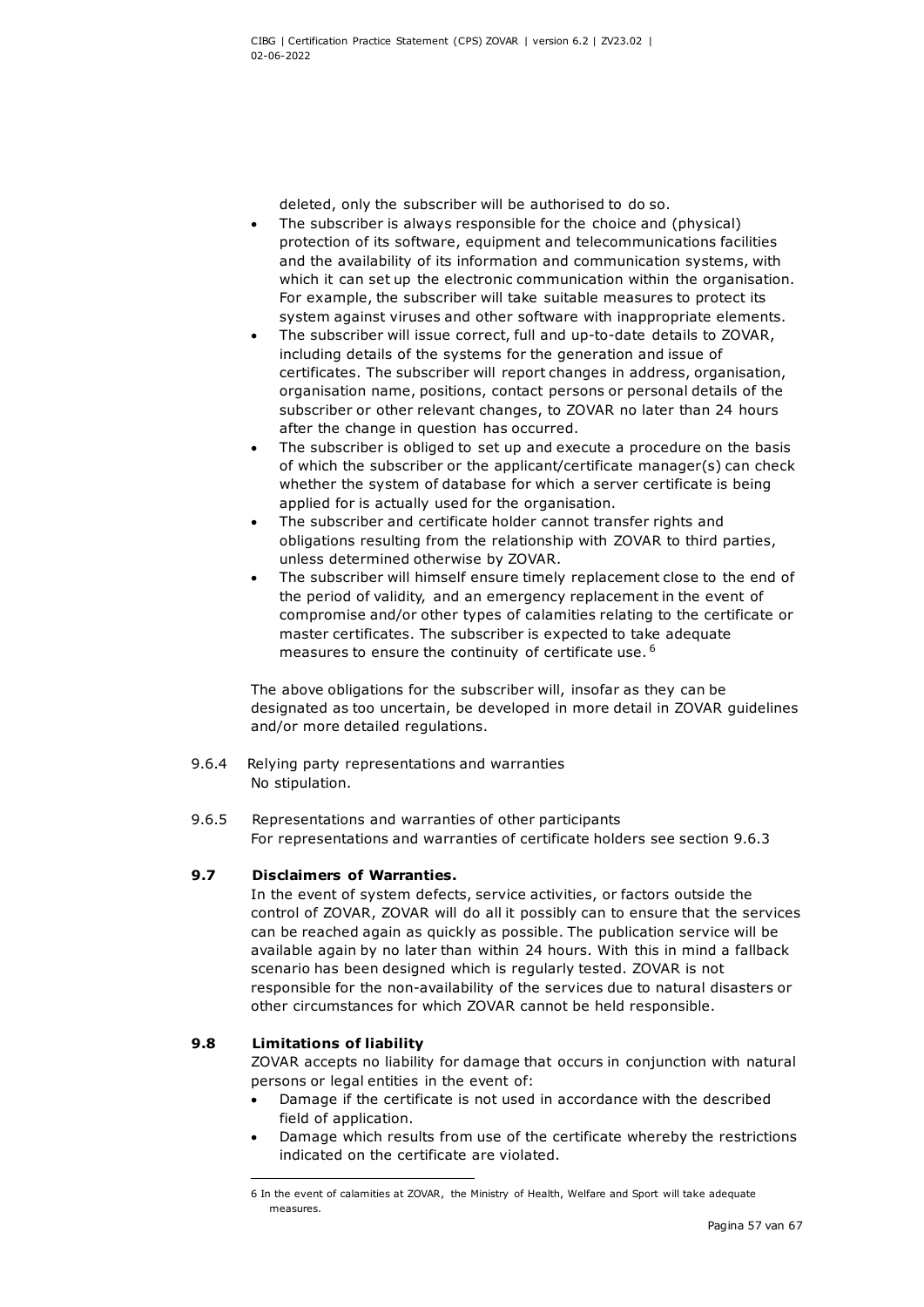- Damage as a consequence of non-attributable failures in the fulfilment (force majeure), including among other things delay and defects in the execution of work which can be attributed to non-technical malfunctions, such as transmission errors, equipment and system software malfunctions, defects in the equipment and software, intent, which includes fraud, illegal use of software, sabotage, theft of details and operating mistakes by third parties, errors by third parties resulting in network failure, a power cut, fire, lightning strike, substantial water damage, a break in the telephone cable, war-related violence, acts of terror, natural disasters and, more generally, causes which do not concern the reasonable care taken by ZOVAR.
- Damage which arises due to subscribers, certificate holders and/or trusting parties not fulfilling the obligations described in this CPS.
- Damage as a consequence of misuse, loss, theft or other disappearance of the certificate, revocation code and the private key.
- Damage which arises due to the issue of a certificate on the grounds of incorrect information provided by the subscriber, insofar as ZOVAR could not, on the basis of the procedures and checks referred to in this CPS, reasonably have discovered that the information was incorrect.
- Damage as a consequence of the use of a certificate after the time of revocation of the certificate and publication on the CRL.
- Damage as a consequence of errors caused by the transfer of details by the subscriber, the software, the equipment or telecommunication facilities used by the subscriber.
- Damage as a consequence of a defect and/or incorrect information in the sent message or in the sending or receipt thereof, which leads to serious damage such as physical injury, death or environmental damage, including but not limited to damage within the framework of using medical applications.
- Damage caused by the courier company performing the identification of the certificate manager outside the agreed time window.

Damage caused by the courier company having been unable to carry out the correct identification of the certificate manager/holder due to the actions of the certificate manager / holder.

Insofar as the interests involved in the trust are disproportional compared to the level of reliability offered by the certificate, the trusting party will be regarded as not having trusted the certificate reasonably, even if the trusting party has fulfilled all other obligations.

## **9.9 Indemnities**

Compensation will be available only if it can be irrefutably established that ZOVAR can be held liable for the damage suffered.

#### **9.10 Term and Termination**

9.10.1 Term

The CPS is valid as from the date of publication on the website www.zovar.nl. The CPS is valid as long as the services of ZOVAR continue, or until the CPS is replaced by a newer version. Newer versions will be designated by a higher version number (vX.x). In the event of drastic changes, the version number will be increased by 1. In the event of editorial changes, the version number will be increased by 0.1. Newer versions are to be published on the website of ZOVAR.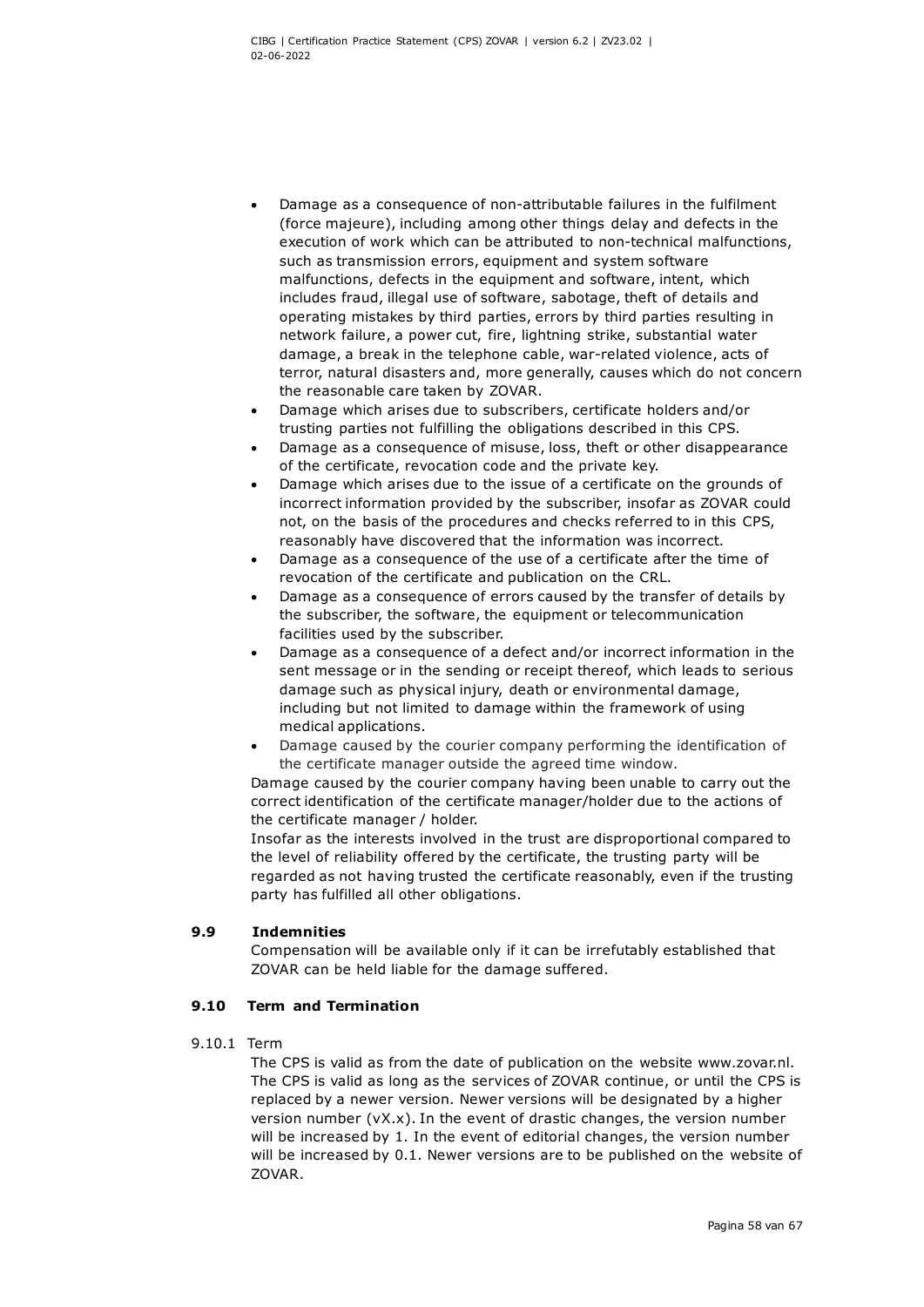#### 9.10.2 Termination

If one or more stipulations of this CPS are declared inapplicable by legal judgement or otherwise, this will not affect the validity and applicability of all other stipulations. In that case the parties will be bound by a stipulation with the same purport, wherever possible, which cannot be rendered invalid.

- 9.10.3 Effect of termination and survival No stipulation.
- **9.11 Individual Notices and Communications with Participants**  No stipulation.

#### **9.12 Amendments**

9.12.1 Procedure for Amendment

The effect of the applicable CPS will be assessed and updated by ZOVAR at least annually. Changes apply as of the moment that the new CPS is published and reported to the Policy Authority. The management of the CIBG is responsible for correct compliance with the procedure as described in section 9.12 and for the eventual approval of the CPS in accordance with this procedure.

- 9.12.2 Notification mechanism and period No stipulation.
- 9.12.3 Circumstances under which OID must be changed No stipulation.

#### 9.12.4 Change and classification requests

Subscribers, certificate holders, trusting parties and any other interested parties can submit a written change request supported by arguments. ZOVAR can itself submit a change request, for example as a result of an internal review or audit, a change to the Programme of Requirements of the PKI for the government, changing legislation or suchlike. All change proposals are to be directly recorded. The party submitting the request will be sent a confirmation of receipt.

The management and staff will classify the change requests. Where necessary, specialist legal or technical knowledge will also be applied. In the event of classification the urgency of the change request will also be determined. Changes to the CPS will be implemented in batches wherever possible.

#### 9.12.5 Publication of changes

ZOVAR publishes the CPS on the website: www.zovar.nl. In addition, the CPS can be requested using the contact information referred to in section 1.5.1 'Contact details'. This application can only be made in writing.

#### **9.13 Dispute Resolution Provisions**

If a conflict arises regarding the interpretation of the stipulations of this CPS, the CPS will indicate the interpretation of the ZOVAR stipulations. This interpretation must take account of the general objective of ZOVAR. If this clarification does not produce a satisfactory result for the party/parties involved, the conflict will be submitted to a conflict mediator who is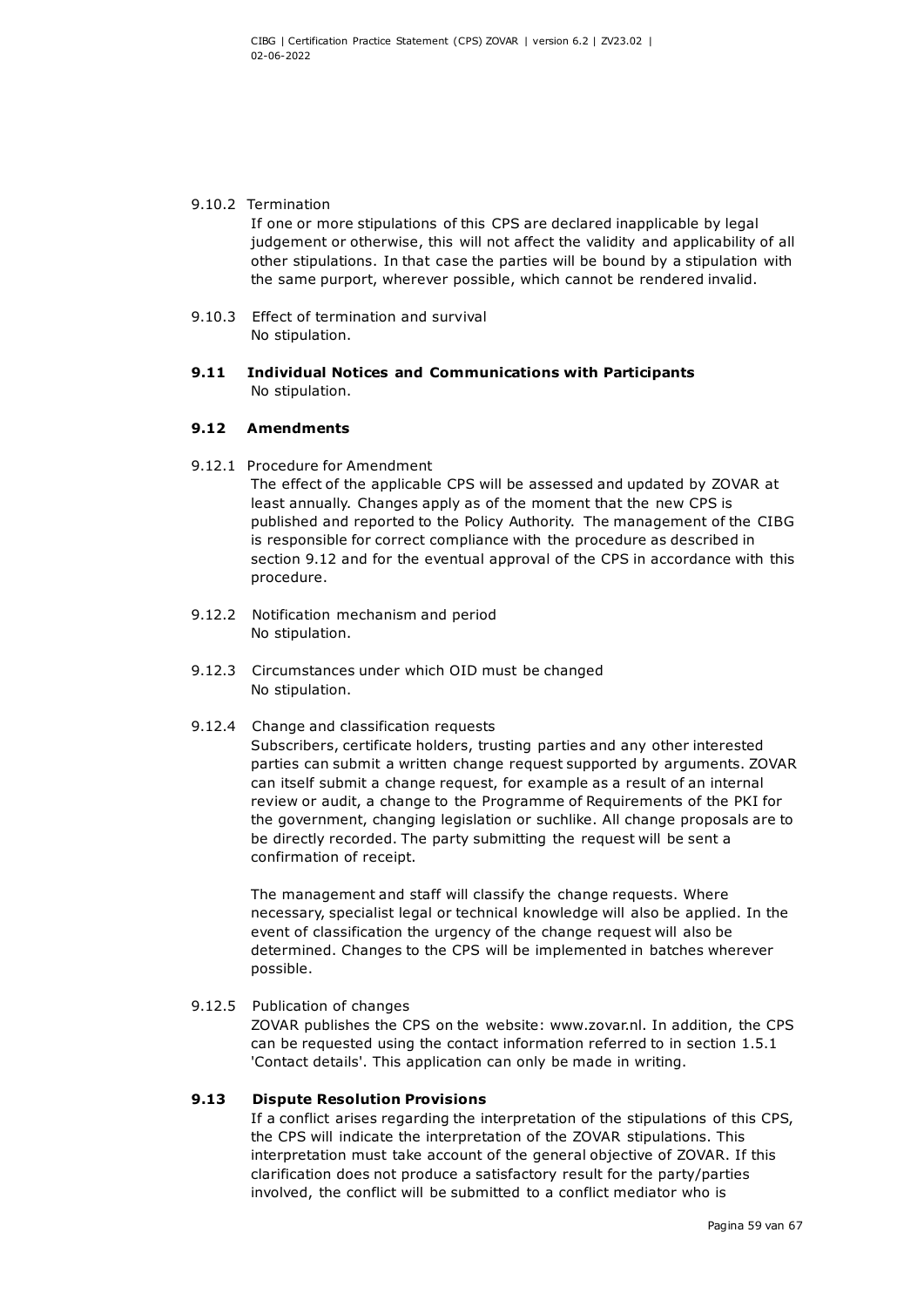acceptable to all parties involved before any other judicial or extrajudicial steps are taken. Agreements about the financing of this conflict mediation will be made at that point in time. If the above does not lead to a settlement of the dispute, it will be submitted exclusively to the competent court in The Hague.

In the event of complaints concerning services delivered by ZOVAR, the complaint must be submitted in writing to the CIBG, for the attention of the cluster head responsible for ZOVAR, stating the reference 'Complaint'. ZOVAR will then process the complaint in accordance with the CIBG complaints procedure, as stipulated in chapter 9 of the General Administrative Law Act [Algemene wet bestuursrecht] (Awb).

If a conflict arises between two purchasers of services offered by ZOVAR, the cluster head of ZOVAR can mediate, or designate an independent mediator, if the parties cannot reach agreement on the basis of mutual consultation.

#### **9.14 Governing Law**

The services of ZOVAR and this CPS are subject to Dutch law.

#### **9.15 Compliance with Applicable Law**

As the implementing body of the services of ZOVAR the CIBG is a certificate service provider within the meaning of the Telecommunications Act. As a result it is bound by all European and national legislation and regulations which is related to its capacity of TSP and the services that it delivers. The CIBG is an administrative body within the meaning of the Awb.

#### **9.16 Miscellaneous Provisions**

If one or more stipulations of the CPS are declared inapplicable by legal judgement or otherwise, this will not affect the validity and applicability of all other stipulations.

- 9.16.1 Entire agreement No stipulation.
- 9.16.2 Assignment No stipulation.
- 9.16.3 Severability No stipulation.
- 9.16.4 Enforcement (attorneys' fees and waiver of rights) No stipulation.
- 9.16.5 Force Majeure No stipulation.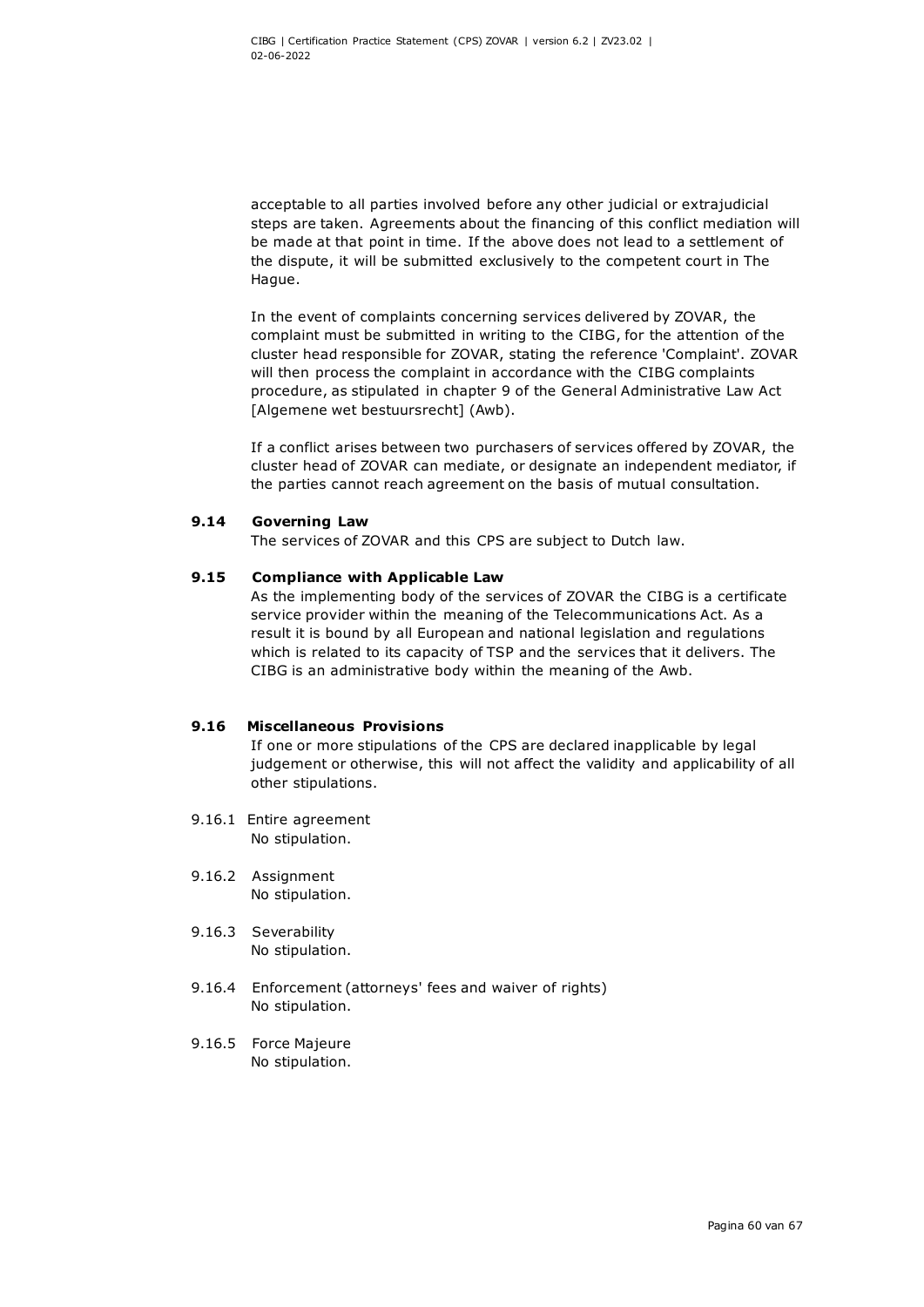## Annex 1: Definitions and abbreviations

The definitions of the terms used were drawn up on the basis of the following points of departure:

- In a number of cases, a decision was taken to use the English terms. The reason for this is that, often, there is no correct Dutch translation for the English term in question. If a Dutch term is used alongside an English term with the same meaning, both terms will be included in the list (the most usual term is included in the list followed immediately by the translation in italics).
- In the case of 'PKI terms' (PKI = Public Key Infrastructure), the terms will link up wherever possible with the general definitions used by the PKI for the government and in the specialist literature on this issue.

The glossary consists of three columns: Abbreviation, Term and Definition. The terms are arranged alphabetically based on the 'Term' column. In a number of cases clarification is provided immediately after the definition and, if applicable, the source of the information with an empty line in between.

| Abbreviation | <b>Term</b>                                                                     | <b>Definition</b>                                                                                                                                                                                                                                                                                                                                          |
|--------------|---------------------------------------------------------------------------------|------------------------------------------------------------------------------------------------------------------------------------------------------------------------------------------------------------------------------------------------------------------------------------------------------------------------------------------------------------|
|              | Subscriber                                                                      | Healthcare insurer of healthcare administration<br>office in accordance with the definition used by<br>ZOVAR, which purchases certificate services from<br>ZOVAR. The subscriber is the party on whose behalf<br>a server/service acts when using a certificate. The<br>name and the subscriber number of the subscriber<br>are stated in the certificate. |
|              | Surname                                                                         | The surname is the (correspondence) name as used<br>on a daily basis by the person.                                                                                                                                                                                                                                                                        |
|              | Asymmetric key<br>pair                                                          | A public and private key which are linked to each<br>other mathematically in such a way that, in a<br>cryptographic calculation, they are each other's<br>counterpart.<br>See also 'Private key' and 'Public key'.                                                                                                                                         |
| <b>AT</b>    | Radiocommunica<br>tions Agency<br><b>Netherlands</b><br>[Agentschap<br>Telecom] | Radiocommunications Agency Netherlands is both<br>the implementing body and the regulator of<br>legislation and regulations in the field of<br>telecommunications,<br>Source: www.agentschaptelecom.nl                                                                                                                                                     |
|              | Authentication                                                                  | The process whereby someone's identity can be<br>confirmed or with which the integrity and origin of<br>submitted details can be verified.<br>See also 'Authentication certificate', 'Authorisation'<br>and 'Identification'.                                                                                                                              |
|              | Authentication<br>certificate                                                   | A certificate that should exclusively be used for<br>authentication - or electronic identification.                                                                                                                                                                                                                                                        |
|              | Authorisation                                                                   | Granting someone the authority to carry out certain<br>activities (examples of activities: inspecting,<br>modifying or processing details).                                                                                                                                                                                                                |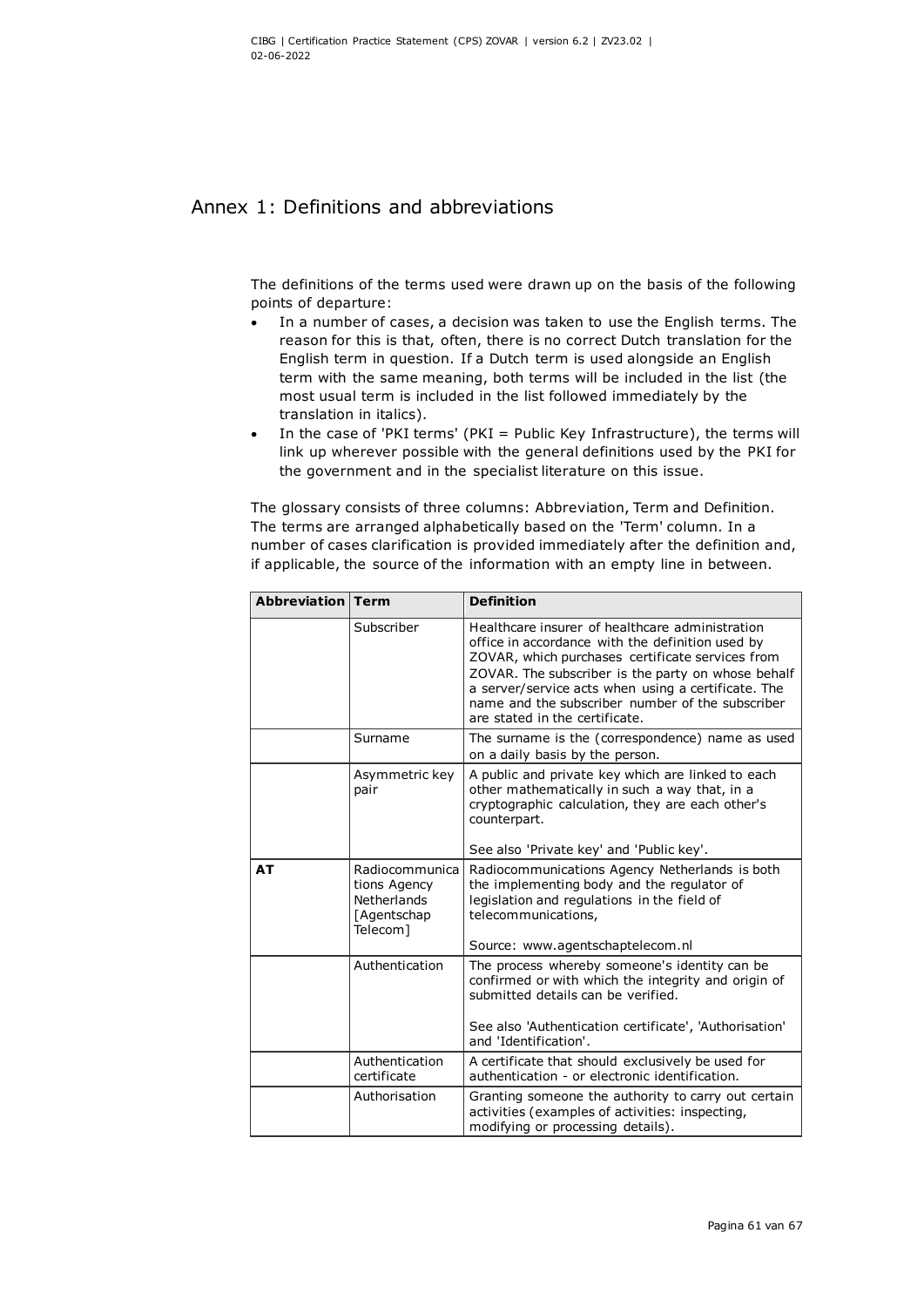| Abbreviation | <b>Term</b>                                                                                      | <b>Definition</b>                                                                                                                                                                                                                                                                                                                                                                                                                                                                                                                                                                                                                                                                         |
|--------------|--------------------------------------------------------------------------------------------------|-------------------------------------------------------------------------------------------------------------------------------------------------------------------------------------------------------------------------------------------------------------------------------------------------------------------------------------------------------------------------------------------------------------------------------------------------------------------------------------------------------------------------------------------------------------------------------------------------------------------------------------------------------------------------------------------|
| <b>AP</b>    | Authority<br>personal data<br>(autoriteit<br>persoonsgegeve<br>ns)                               | The AP makes sure that personal details are used<br>carefully and are protected and that privacy is also<br>quaranteed in the future.                                                                                                                                                                                                                                                                                                                                                                                                                                                                                                                                                     |
| <b>AVG</b>   | General data<br>protection<br>regulation<br>[Verordening<br>algemene<br>gegevensbesche<br>rming. | The General Data Protection Regulation (AVG) has<br>been applicable since 25 May 2018. This regulation<br>ensures that the same privacy legislation applies<br>throughout                                                                                                                                                                                                                                                                                                                                                                                                                                                                                                                 |
|              | <b>BSN</b> services                                                                              | Citizen Service Number (BSN) services include:<br>the requesting and verifying of a citizen service<br>number,<br>the requesting of personal details<br>the Compulsory Identification Act [Wet op de<br>identificatieplicht] (WID) check.                                                                                                                                                                                                                                                                                                                                                                                                                                                 |
| <b>BSN</b>   | Citizen service<br>number                                                                        | The unique identifying number allocated to a natural<br>person pursuant to the Citizen Service Number<br>[General Provisions] Act [Wet algemene bepalingen<br>burgerservicenummer1.                                                                                                                                                                                                                                                                                                                                                                                                                                                                                                       |
|              | CA certificate                                                                                   | A certificate from a Certification Authority that<br>contains, among other things, the public key and<br>has been issued and signed by a higher CA.                                                                                                                                                                                                                                                                                                                                                                                                                                                                                                                                       |
| <b>CIBG</b>  | <b>CIBG</b>                                                                                      | The CIBG is an implementing body of the Ministry of<br>Health, Welfare and Sport, that is charged with a<br>number of legal implementation tasks.<br>See also: www.cibg.nl                                                                                                                                                                                                                                                                                                                                                                                                                                                                                                                |
|              | Certificate                                                                                      | Electronic confirmation which links details for the<br>verification of a certain person with details<br>concerning the confidentiality and authenticity<br>and/or electronic signature and therefore confirms<br>the person's identity.                                                                                                                                                                                                                                                                                                                                                                                                                                                   |
|              |                                                                                                  | A certificate is encrypted with the private key of the<br>Certification Authority which has issued the public<br>key, whereby the certificate cannot be falsified.<br>A certificate contains at least:<br>the identification and the country of establish-<br>ment of the issuing certificate service provider;<br>the name of the signatory;<br>the statement of the times at which the period<br>$\overline{\phantom{a}}$<br>of validity of the certificate starts and ends;<br>the identity code of the certificate;<br>any restrictions concerning the use of the cer-<br>tificate, and<br>any limits relating to the value of transactions<br>for which the certificate can be used. |
|              | Certificate<br>holder                                                                            | A natural person or legal entity on whose behalf a<br>certificate has been issued and whose identity can<br>be established using the certificate. In the case of<br>server certificates the certificate holder will be a<br>machine or server.                                                                                                                                                                                                                                                                                                                                                                                                                                            |
|              | Certificate<br>manager                                                                           | The role of certificate management is only im-<br>portant for products whereby the certificate holder<br>is a system or a group/position, in other words for<br>server certificates. In the case of these products,<br>ZOVAR has opted for the applicant of these products<br>to act as certificate manager as well, on behalf of a<br>subscriber.                                                                                                                                                                                                                                                                                                                                        |

Pagina 62 van 67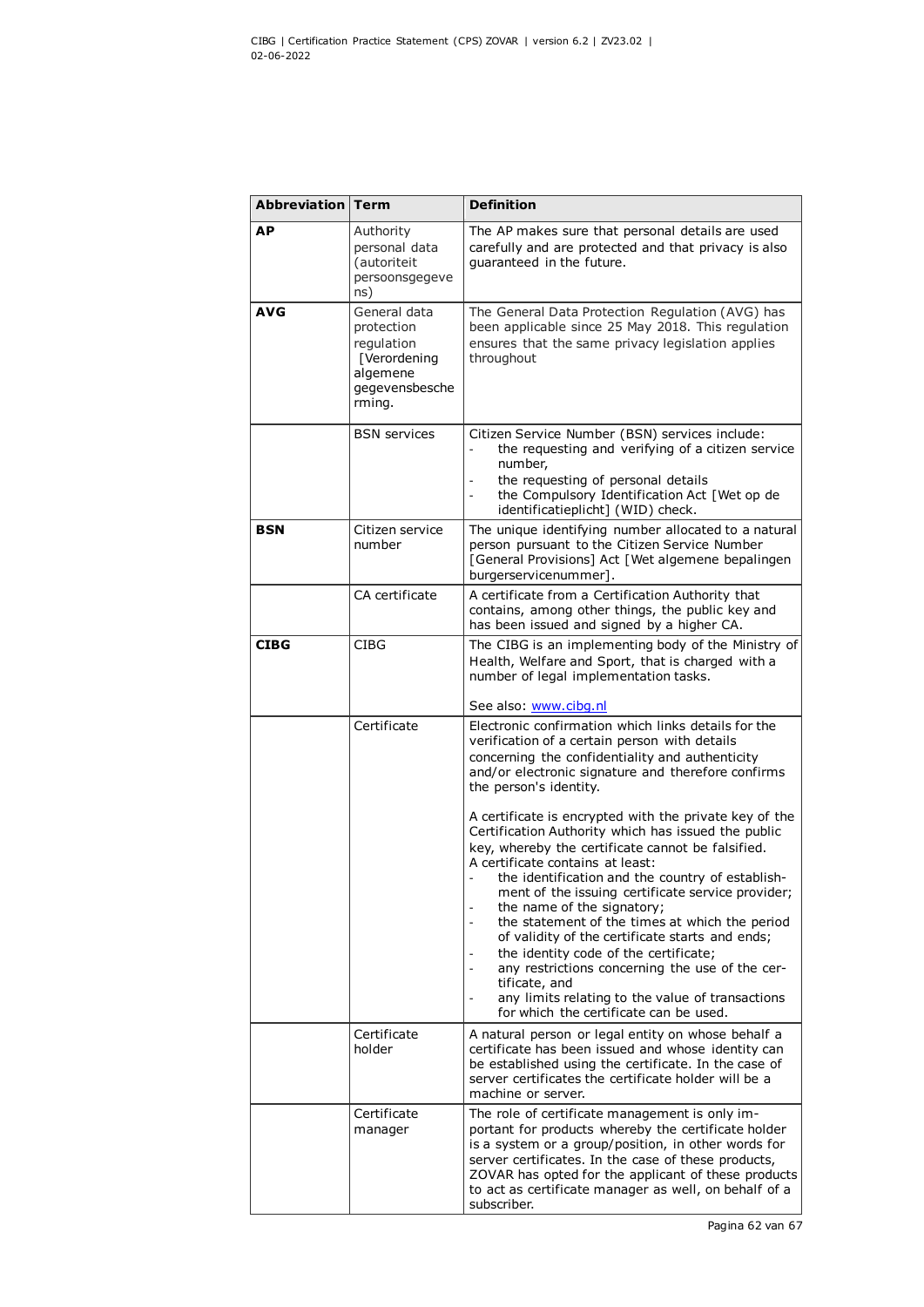| Abbreviation | <b>Term</b>                                                                | <b>Definition</b>                                                                                                                                                                                                                                                                                                                                                                                                                                                                                                                                                                                                                                           |
|--------------|----------------------------------------------------------------------------|-------------------------------------------------------------------------------------------------------------------------------------------------------------------------------------------------------------------------------------------------------------------------------------------------------------------------------------------------------------------------------------------------------------------------------------------------------------------------------------------------------------------------------------------------------------------------------------------------------------------------------------------------------------|
|              | Certificate<br>profile                                                     | A description of the content of a certificate. Each<br>type of certificate (signature, confidentiality, etc.)<br>has its own content and, with that, its own<br>description. This contains, for example, agreements<br>regarding names, etc.                                                                                                                                                                                                                                                                                                                                                                                                                |
| СP           | Certificate Policy<br>certifica-<br>tion-<br>policy                        | A document with a collection of requirements<br>referred to that indicates the frameworks within<br>which ZOVAR issues certificates. The CP is drawn up<br>by the Policy Authority of the PKI for the<br>Government. By using, among other things, the CP,<br>certificate holders and trusting parties can<br>determine how much trust they place in ZOVAR.                                                                                                                                                                                                                                                                                                 |
| <b>CRL</b>   | Certificate<br><b>Revocation List</b><br>certificate<br>revocation<br>list | A list of withdrawn $($ = revoked) certificates.<br>This list can be accessed and consulted by the<br>general public. The list is made available by and<br>under the responsibility of ZOVAR. The CRL is itself<br>also electronically signed by the CA of ZOVAR.                                                                                                                                                                                                                                                                                                                                                                                           |
|              | Certification<br>services                                                  | The issuing, managing and revocation of certificates<br>by certification service providers, as well as other<br>services related to the use of electronic signatures,<br>identity and confidentiality.                                                                                                                                                                                                                                                                                                                                                                                                                                                      |
| <b>CA</b>    | Certification<br>Authority                                                 | The part of ZOVAR that arranges the signing of the<br>certificates and that is trusted by end users.                                                                                                                                                                                                                                                                                                                                                                                                                                                                                                                                                        |
| <b>CPS</b>   | Certification<br>Practice<br>Statement                                     | A document that describes the procedures pursued,<br>and the measures taken, by the CIBG regarding all<br>aspects of the services.<br>The CPS describes how ZOVAR fulfils the<br>requirements stipulated in the Certificate Policy<br>$(CP)$ .                                                                                                                                                                                                                                                                                                                                                                                                              |
|              | Compromise<br>Directory service                                            | Any violation of the trust in the exclusive use of a<br>component by authorised persons.<br>Within the framework of the PKI for the<br>government, the term component usually means<br>the private key. A key is regarded as compromised<br>in the event of:<br>Unauthorised access or suspected unau-<br>$\bullet$<br>thorised access;<br>• Lost or presumably lost private key or<br>bearer;<br>• Stolen or presumably stolen private key or<br>bearer;<br>Destroyed private key or bearer.<br>A compromise constitutes a reason for placing a<br>certificate on the Certificate Revocation List.<br>The directory service is a service of ZOVAR which is |
|              | Electronic<br>identity                                                     | intended to make issued certificates available and<br>accessible on the Internet.<br>A unique electronic representation of an identity, for<br>example in the form of a X.500 Distinguished Name<br>structure.<br>These electronic details are added to, or linked in a<br>logical way with, other electronic details. They act<br>as a unique characteristic of the owner's identity.                                                                                                                                                                                                                                                                      |
|              | Escrow<br>(Key Escrow)                                                     | 'Key guarantee'. A method for storing a copy of a<br>private key which is given to a trusted third party to<br>keep, referred to as a 'Key Escrow Agency' (KEA).                                                                                                                                                                                                                                                                                                                                                                                                                                                                                            |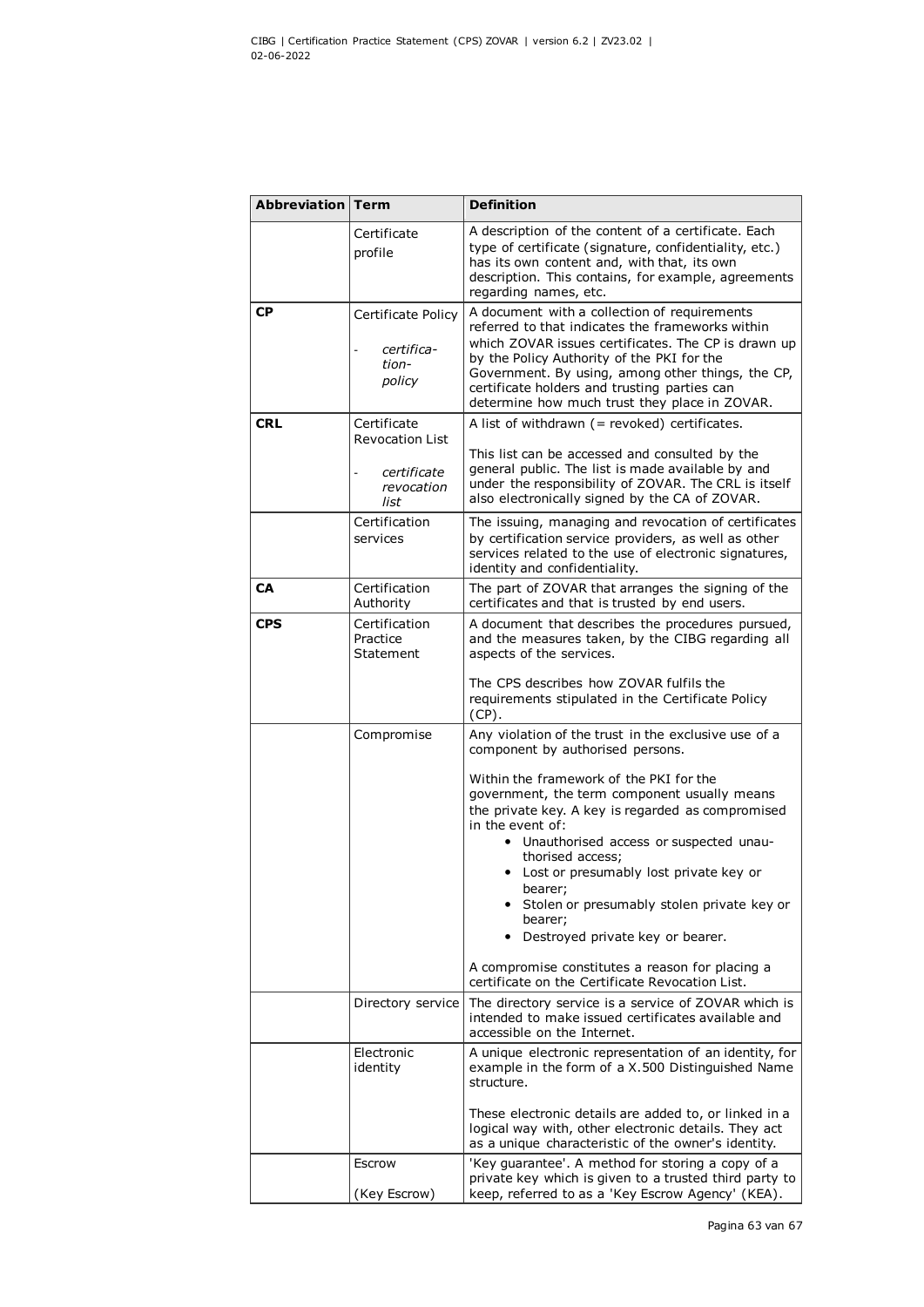| Abbreviation | <b>Term</b>                                              | <b>Definition</b>                                                                                                                                                                                                               |
|--------------|----------------------------------------------------------|---------------------------------------------------------------------------------------------------------------------------------------------------------------------------------------------------------------------------------|
| <b>ETSI</b>  | European<br>Telecommunicati<br>on Standards<br>Institute | The ETSI is an independent institute in the field of<br>telecommunications standardisation.                                                                                                                                     |
|              | Birth name                                               | The birth name is the name as included in the<br>passport or identity document (also known as<br>maiden name or family name).                                                                                                   |
|              | Authorised<br>applicant                                  | A person who is authorised by the legal<br>representative of the subscriber to submit<br>applications for the issue of certificates on behalf of<br>the subscriber.                                                             |
| <b>HSM</b>   | Hardware<br>Security Module                              | A resource that contains the private $key(s)$ of<br>systems, protects this/these key(s) against<br>compromise and executes electronic signature,<br>authentication or decryption on behalf of the<br>system.                    |
|              | Hierarchy                                                | A chain of authority of mutually trusting<br>Certification Authorities (CA).                                                                                                                                                    |
|              | Identification                                           | The process whereby the identity of a person or<br>business is established.                                                                                                                                                     |
|              | Proof of identity<br>or identity<br>document             | A document as referred to in the Compulsory<br>Identification Act (WID) used to establish the<br>identity of a natural person.                                                                                                  |
|              | Integrity                                                | The certainty that details are complete and<br>unchanged.                                                                                                                                                                       |
| <b>ISO</b>   | International<br>Organization for<br>Standardization.    | Organisation that issues a number of standards and<br>guidelines for quality management systems<br>orientated around the quality of the main process of<br>an organisation.                                                     |
|              |                                                          | The ISO standards and guidelines are<br>internationally accepted and are revised every five<br>years.                                                                                                                           |
|              | Revocation code                                          | Code with which the certificate holder can submit<br>and authorise a revocation request for certificates.                                                                                                                       |
|              | Private key                                              | See 'Private key'.                                                                                                                                                                                                              |
| PА           | <b>Policy Authority</b>                                  | Authority under the responsibility of the Minister of<br>the Interior and Kingdom Relations which<br>determines the certification policy (CP/Certificate<br>Policy) of ZOVAR.<br>See also www.logius.nl                         |
|              | Private key                                              | The key of an asymmetric key pair which only has<br>to be known to its holder and must be kept strictly<br>secret. Sometimes the terms secret or personal key<br>are used.<br>See also: 'asymmetric key pair' and 'public key'. |
| <b>PKI</b>   | Public Key<br>Infrastructure                             | A combination of architecture, technology,<br>organisation, procedures and rules based on<br>asymmetric key pairs.                                                                                                              |
|              |                                                          | The purpose is to facilitate reliable electronic<br>communication and reliable electronic services.                                                                                                                             |
|              | Public key                                               | The key of an asymmetric key pair which can be<br>made public. Sometimes the term public key is<br>used.                                                                                                                        |
|              |                                                          | See also: 'asymmetric key pair' and 'personal key'.                                                                                                                                                                             |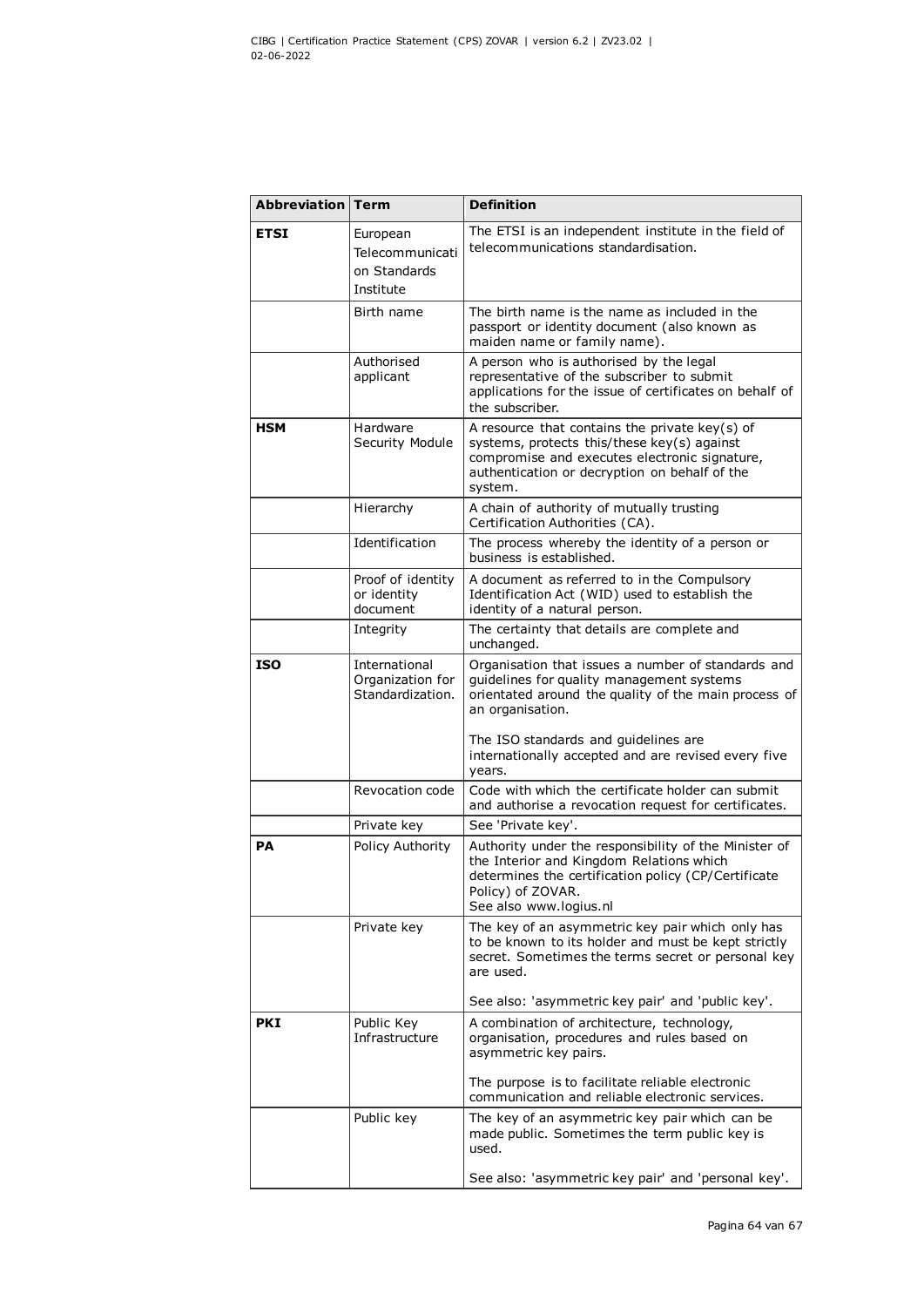| Abbreviation | <b>Term</b>                            | <b>Definition</b>                                                                                                                                                                                                                                                                                                                                                                             |
|--------------|----------------------------------------|-----------------------------------------------------------------------------------------------------------------------------------------------------------------------------------------------------------------------------------------------------------------------------------------------------------------------------------------------------------------------------------------------|
| <b>RA</b>    | Registration<br>Authority              | The part of ZOVAR that carries out the registration<br>work in order to process the certificate applications.                                                                                                                                                                                                                                                                                 |
|              | Revocation                             | Revocation concerns making a certificate invalid<br>(revocation).                                                                                                                                                                                                                                                                                                                             |
|              |                                        | A certificate is revoked by placing the serial number<br>of the certificate on the Certificate Revocation List<br>(CRL) (revocation = rescind/withdraw).                                                                                                                                                                                                                                      |
|              | Root CA                                | The highest point of trust in the hierarchy of a<br>Public Key Infrastructure (PKI).                                                                                                                                                                                                                                                                                                          |
|              | Key(s)                                 | See respectively:<br>• Asymmetric key pair<br>• Private key<br>• Public key                                                                                                                                                                                                                                                                                                                   |
|              | Key pair                               | See also asymmetric key pair.                                                                                                                                                                                                                                                                                                                                                                 |
|              | Server<br>certificate                  | A certificate with which a service or device, for<br>example a server is linked to a legal entity or other<br>organisation. In the case of a server the certificate<br>is submitted to a browser which seeks access to the<br>server. In this way, a trusting party can be certain<br>regarding the identity of the server's owner. A<br>server certificate is not a qualified certificate.   |
|              | Root certificate                       | This is the certificate belonging to the place where<br>the trust in all PKI for the government issued<br>certificates originated. There is no higher CA from<br>which the trust is derived. This certificate is signed<br>by the holder, the party responsible for policy at the<br>highest point of trust. All underlying certificates are<br>issued by the holder of the root certificate. |
| <b>TSP</b>   | <b>Trusted Service</b><br>Provider     | A natural person or legal entity that issues the<br>certificates and/or provides other services                                                                                                                                                                                                                                                                                               |
|              | certificatiedienst<br>□<br>verlener    | connected to the electronic signatures, including<br>identity and confidentiality within the meaning of<br>Article 1.1 under tt of the Telecommunications Act.                                                                                                                                                                                                                                |
| <b>UZOVI</b> | Insurance<br>Company<br>Identification | The address details and the unique UZOVI number<br>are registered and maintained in the UZOVI<br>register. Since 1 January 2006 the register has<br>contained the details of the care insurers,<br>authorised insurance intermediaries, healthcare<br>administration offices, label organisations and<br>branches.                                                                            |
|              | Confidentiality                        | The guarantee that details are actually and<br>exclusively available to the party to whom they are<br>intended, without anybody else being able to<br>decipher them. Outside the private sector, the term<br>exclusivity is also used.                                                                                                                                                        |
|              | Confidentiality<br>certificate         | A certificate that belongs with the key pair that has<br>to be used in confidentiality applications.                                                                                                                                                                                                                                                                                          |
|              | Trusting party                         | The natural person or legal entity that is the<br>recipient of a certificate and that acts in trust on the<br>basis of that certificate.                                                                                                                                                                                                                                                      |
|              | Legal<br>representative                | The person who, in accordance with the excerpt<br>from the Chamber of Commerce or document of<br>establishment, is authorised to bind the<br>organisation legally to ZOVAR.                                                                                                                                                                                                                   |